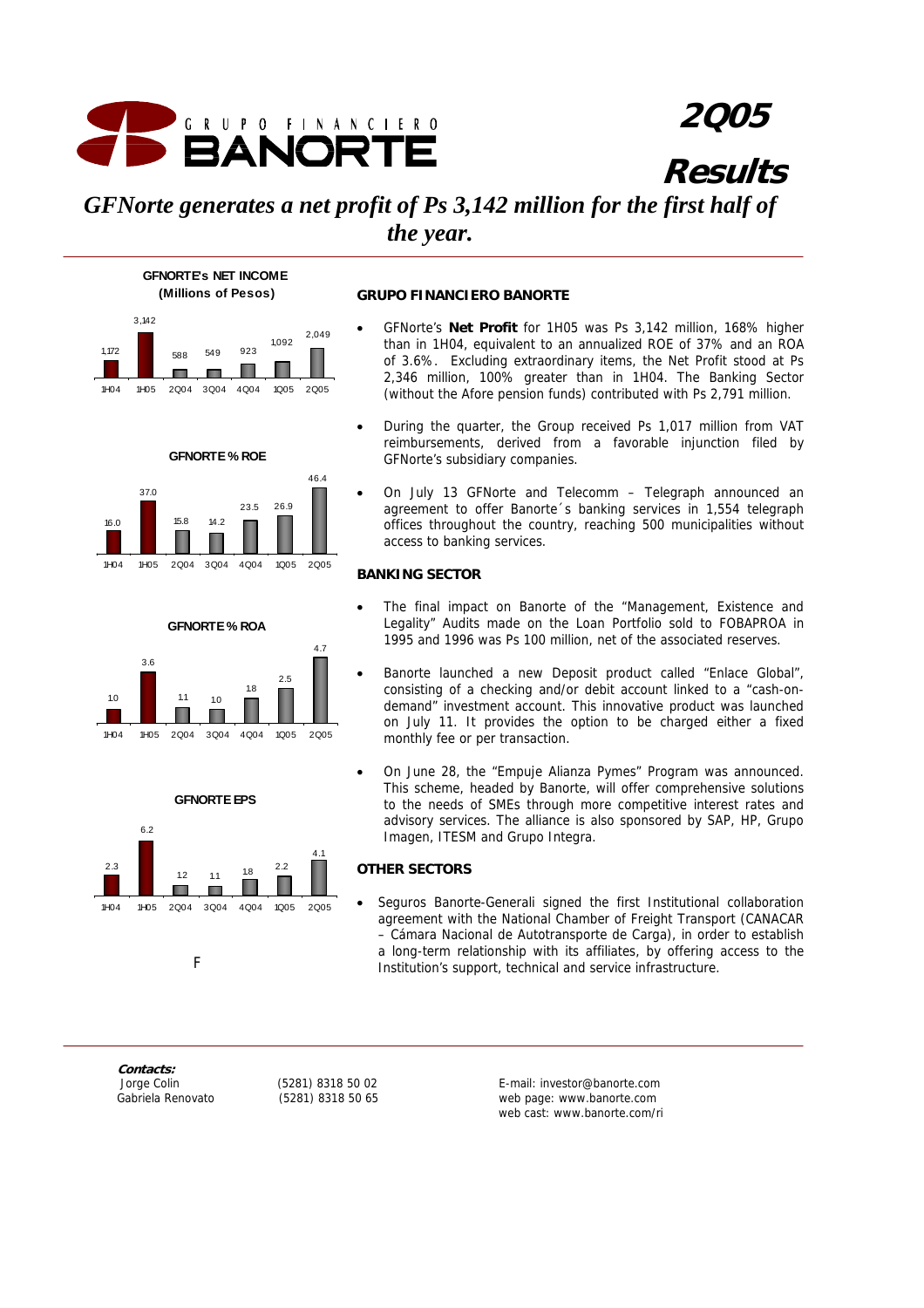

## **Highlights**



**NOT INTEREST INCOME (Millions of Pesos)**





## **CAPITALIZATION RATIO**



#### **PAST DUE LOAN RATIO**



## **Grupo Financiero Banorte**

#### **Net Profit**

During the first half of the year, GFNorte's profit stood at Ps 3,142 million, 168% higher than in 1H04. This was the result of a 40% increase in the Net Interest Income and a 7% reduction in Non-Interest Expenses. Additionally, there was a net income of Ps 684 million from VAT returns in 2Q05.

#### **Net Interest Margin**

The accumulated Net Interest Margin rose from 4.3% in 1H04 to 7.8% in 1H05. This increase was driven by the growth in the loan portfolio, the securitization of Ps 46 billion of the IPAB loans in 4Q04, and the higher interest rate environment.

#### **Non-Interest Income**

Accumulated Non-Interest Income for 1H05 was 3% greater than that of 1H04 as a result of the 109% increase in Trading income. The first included Ps 319 in non-recurrent income from the sale of AHMSA's eurobonds.

#### **Non-Interest Expense**

The Non-Interest Expense dropped 7% vs. 1H04, mainly as a consequence of the Efficiency Program implemented in 2H04, as well as to lower taxes and IPAB contributions.

#### **Capitalization**

The capitalization ratio at the end of the second quarter stood at 17.4% vs. 14.5% in 2Q04. The increase was driven by the higher net profit generated, and the reduction in risk weighted assets. Tier 1 capital represents 81% of Net Capital, an improvement over the 74% in 2Q04.

#### **Loan Portfolio**

The performing Loan Portfolio, excluding IPAB and the loans managed by the Recovery Unit, amounted to Ps 95,642 million at the end of 2Q05; a 19% increase vs. 2Q04. Government and consumer loans grew 28% and 23%, respectively.

## **Asset Quality**

The balance of past-due loans at the end of 2Q05 was Ps 1,778 million, decreasing 41% with respect to 2Q04 due to the chargeoffs applied during 2004. The past-due loan ratio went from 3.5% to 1.8%, while the reserve coverage rose from 131% to 161%.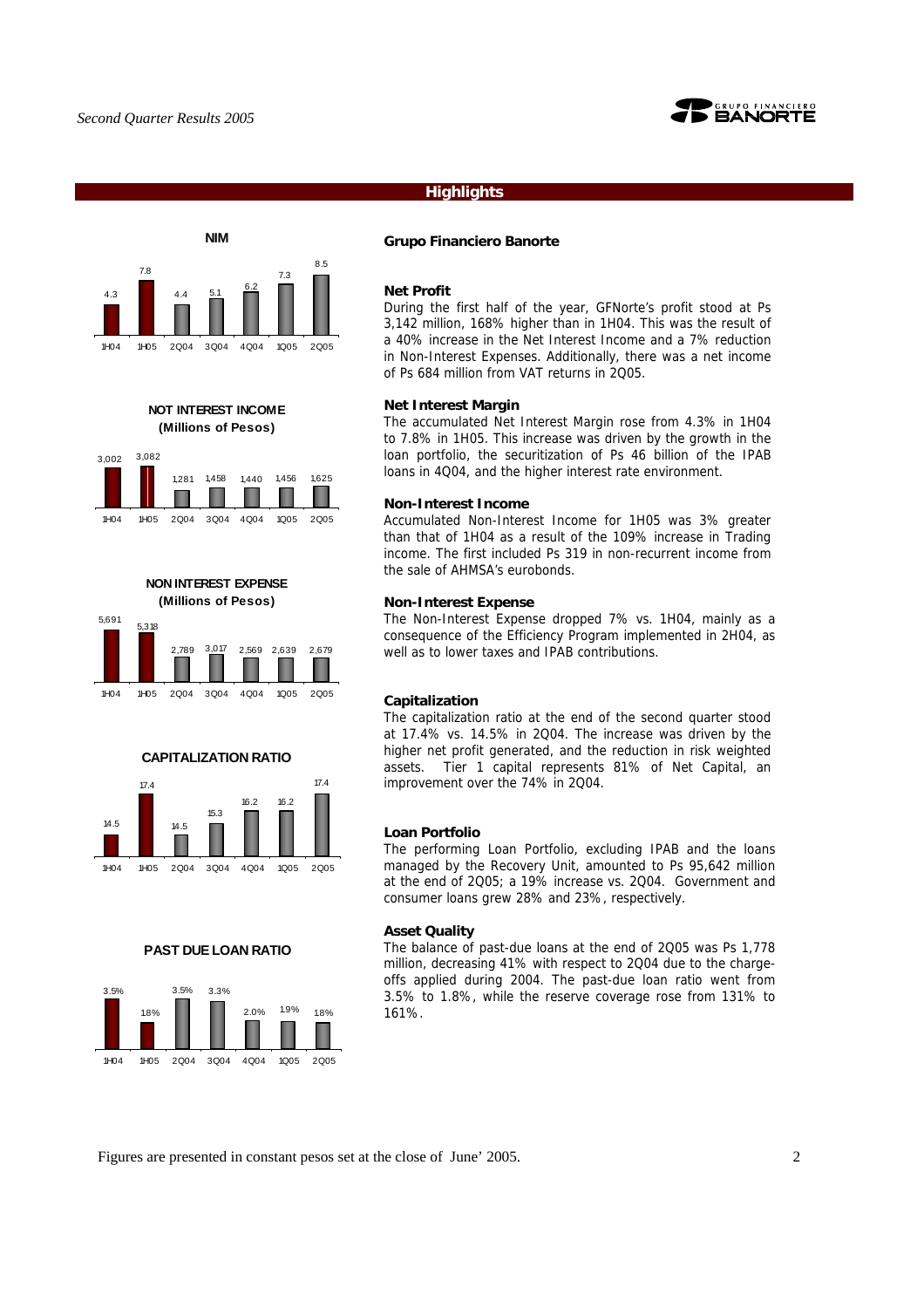

## **Executive Summary**

**Grupo Financiero Banorte** announced today its results at the close of 2Q05, reporting an accumulated net income for the first half of the year of Ps 3,142 million, 168% higher than in 1H04 and 100% higher excluding the extraordinary items for Ps 796 million. These concepts are made up of Ps 684 million in net income from VAT recovery, Ps 215 million in net gains from selling AHMSA securities and Ps 103 million net in other expenses related with Banorte's IPAB notes. GFNorte's return on equity for the semester was 37% in 1H05, and the return on assets was 3.6%; excluding the extraordinary items, these figures were 28% and 2.7%, respectively. The net income during the quarter was Ps 2,049 million, 249% higher than that of 2Q04. Without the extraordinary items, the quarter's net profit was Ps 1,253 million, which is 113% higher than in 2Q04.

The Banking Sector contributed 89% to the group's profits that reached Ps 2,791 million in 1H05, 181% higher than in 1H04, and 101% without the extraordinary concepts. There is a sustained growth in recurring income, as well as in the benefits from the efficiency program implemented in 2H04, which have reduced the expense level.

GFNorte's net interest margin in 1H05 increased substantially from 4.3% to 7.8% vs. 1H04 as a result of the loan growth and improved mix, as well as the increase in interest rates. In this respect, the TIIE rate for 28 days for 1H05 rose 343 basis points vs. 1H04.

Trading income for GFNorte was 109% greater than in 1H04, mainly because of the sale of AHMSA's securities (eurobonds).

The non-interest expense dropped by 7% vs. 1H04, which improved the efficiency ratio from 78% in 2Q04 to 53% in 2Q05, or to 57% if the extraordinary items are not included.

Total deposits, excluding third party deposits, reported a balance of Ps 122,456 million by June, a 28% drop vs. the close of 2Q04 due to the lower funding requirements from the IPAB loan securitization and the Ps 19 billion in pre-payments made by this Institute over the last twelve months.

The loan portfolio –excluding IPAB and recovery- continues showing sustained growth. By 2Q05, performing loans increased 19% vs. 2Q04, for a balance of Ps 95,642 million. Commercial loans rose 17% in the last twelve months for a Ps 35,144 million balance. Corporate loans reached Ps 15,419 million, while Government loans reported Ps 12,938 million for a 28% annual growth.

Consumer loans maintained their growth during the period. This concept represents 34% of the total performing loans. Payroll loans rose 46% over the last year, closing with a balance of Ps 2,412 million. Credit cards and Car loans grew 51% and 1%, respectively, reaching balances of Ps 4,889 and Ps 5,850 million. On the other hand, mortgage loans continued its upward trend, closing the quarter with a Ps 18,990 million balance, showing a 23% annual growth and 7% for the quarter.

GFNorte closed 2Q05 with a past-due loan balance of Ps 1,788 million, 41% less than reported in 2Q04. The past-due loan ratio was 1.8%, with a reserve coverage of 161%, which compares favorably with the 131% in 2Q04.

The Long-term Saving sector, made up of the Afore pension fund, Insurance and Annuities, totaled profits in the Group equivalent to Ps 229 million during the first half of the year, a 122% increase vs. 1H04.

The Auxiliary Organization Sector's contribution in 1H05 was Ps 94 million, 121% higher than in 1H04, whereas the Brokerage Sector showed a Ps 42 million profit in the same period.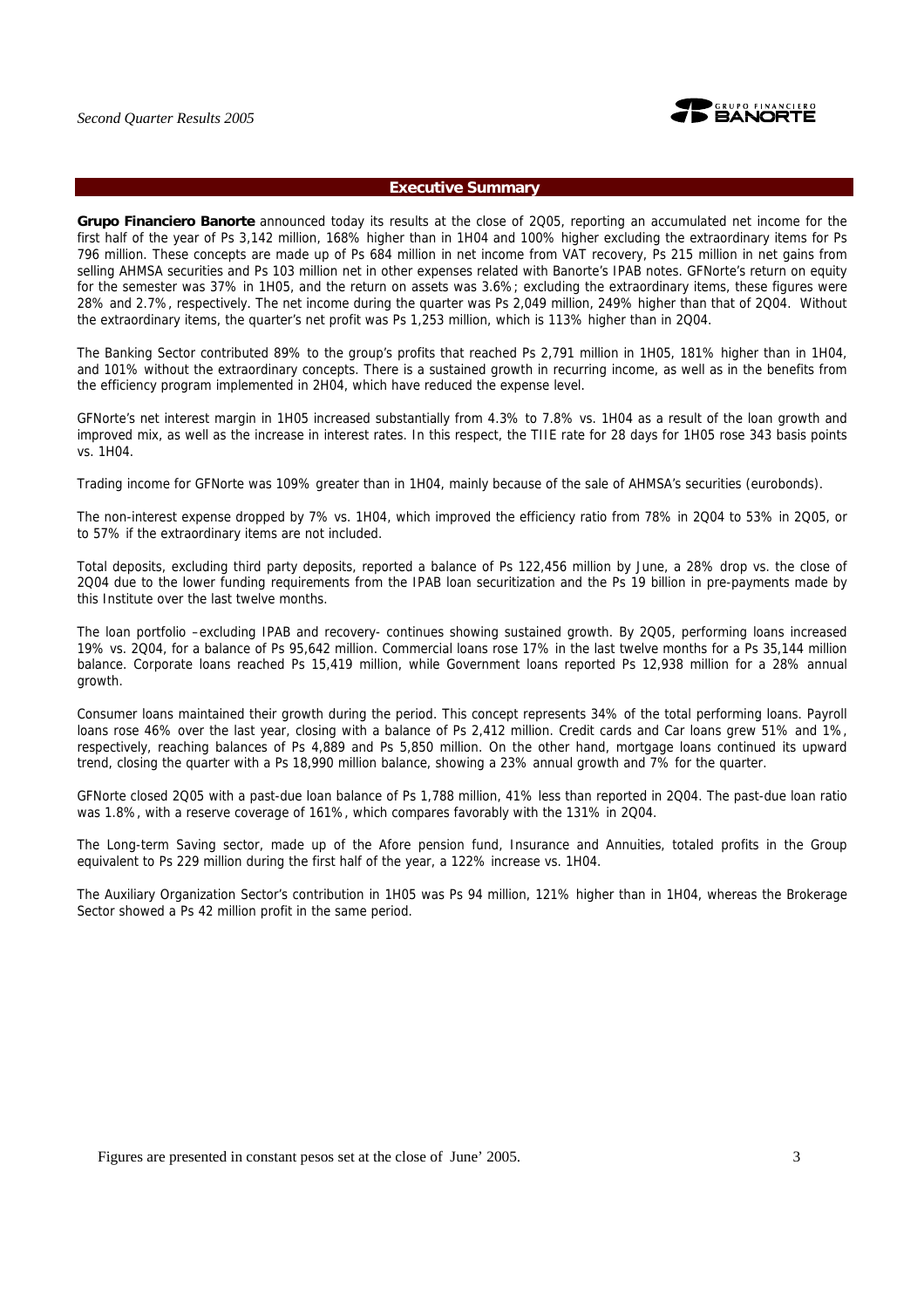

As of this quarter, we will submit our Quarterly Report with information at the Consolidated Financial Group level in order to adjust to the new general provisions applicable to the financial information of the holding company that control financial groups subject to the supervision of the CNByV, published in the Official Gazette of the Federation on April 27, 2005.

## **Grupo Financiero Banorte**

| <b>Subsidiarie's Earnings</b>               |      | <b>QUARTER</b> |       |       | % CHANGE |             | <b>ACCUMULATED</b> |        |
|---------------------------------------------|------|----------------|-------|-------|----------|-------------|--------------------|--------|
| (Millones de Pe <u>sos)</u>                 | 2004 | 1005           | 2005  | 2004  | 1005     | <b>1H04</b> | <b>1H05</b>        | $%$ CH |
| Banco Mercantil del Norte (1)               | 481  | 699            | 1.753 | 265%  | 151%     | 821         | 2.453              | 199%   |
| Banco del Centro                            | 60   | 202            | 137   | 129%  | (32%)    | 173         | 339                | 95%    |
| <b>Banking Sector</b>                       | 541  | 901            | 1,890 | 250%  | 110%     | 994         | 2,791              | 181%   |
| Brokerage Sector (Brokerac<br>House)        | 10   | 25             | 16    | 68%   | (35%)    | 41          | 42                 | 3%     |
| Afore                                       | 11   | 56             | 21    | 82%   | (63%)    | 51          | 76                 | 49%    |
| Insurance                                   | 13   | 62             | 66    | 420%  | 5%       | 34          | 128                | 271%   |
| Annuities                                   | (7)  | 10             | 14    | 299%  | 41%      | 17          | 25                 | 42%    |
| Long - Term Saving Sector                   | 17   | 128            | 101   | 502%  | (22%)    | 103         | 229                | 122%   |
| Leasing                                     | 7    | 18             | 21    | 227%  | 20%      | 16          | 39                 | 141%   |
| Factoring                                   | 7    | 17             | 23    | 210%  | 38%      | 12          | 39                 | 235%   |
| Warehousing                                 | 3    | 5              | 3     | (15%) | $(40\%)$ | 8           | 8                  | (1%)   |
| Bonding                                     | 7    | 4              | 4     | (42%) | 1%       | 7           | 8                  | 17%    |
| <b>Auxiliary Organization Sector</b>        | 24   | 43             | 51    | 109%  | 18%      | 43          | 94                 | 121%   |
| <b>Créditos Pronegocio</b>                  | ۰    | (4)            | (8)   | N.C.  | N.C.     | ٠           | (12)               | N.C.   |
| G. F. Banorte [holding]                     | (4)  | (2)            | (1)   | N.C.  | N.C.     | (9)         | (3)                | N.C.   |
| <b>Total</b><br>1) 96.11% owned by GFNorte. | 588  | 1,092          | 2,049 | 249%  | 88%      | 1,172       | 3,142              | 168%   |

1) 96.11% owned by GFNorte. N.C. = Not Comparable

## **Group's Balance Sheet Highlights**

| (Millions of Pesos)                            | 2004    | 1005    | 2005    | %<br>QUART.<br><b>CHANGE</b> | %<br>ACCUM.<br><b>CHANGE</b> |
|------------------------------------------------|---------|---------|---------|------------------------------|------------------------------|
| Performing loans excluding Fobaproa - IPAB (1) | 82.085  | 92.917  | 97.224  | 5%                           | 18%                          |
| <b>FOBAPROA Loans</b>                          | 75.306  | 12.486  | 7.003   | (44%)                        | (91%)                        |
| Past Due Loans                                 | 2.998   | 1.771   | 1.778   | $\overline{\phantom{a}}$     | (41%)                        |
| <b>Total Loans</b>                             | 160.389 | 107.174 | 106.005 | (1%)                         | (34%)                        |
| Loan Loss Reserves                             | 3.918   | 2.730   | 2.855   | 5%                           | (27%)                        |
| <b>Total Assets</b>                            | 226.517 | 172.645 | 180.654 | 5%                           | (20%)                        |
| <b>Total Deposits</b>                          | 174.130 | 120.859 | 123.009 | 2%                           | (29%)                        |
| Equity                                         | 16.194  | 17.790  | 19.570  | 10%                          | 21%                          |
| Assets under Management (2)                    | 430.698 | 378.286 | 394.768 | 4%                           | (8%)                         |

1) Excludes Fobaproa-IPAB notes and loans to IPAB that are accounted in the Loans to Government Entities line.<br>2) Includes Deposits, On behalf of Third Parties Deposits and Mutual Funds of the Banking Sector, Assets under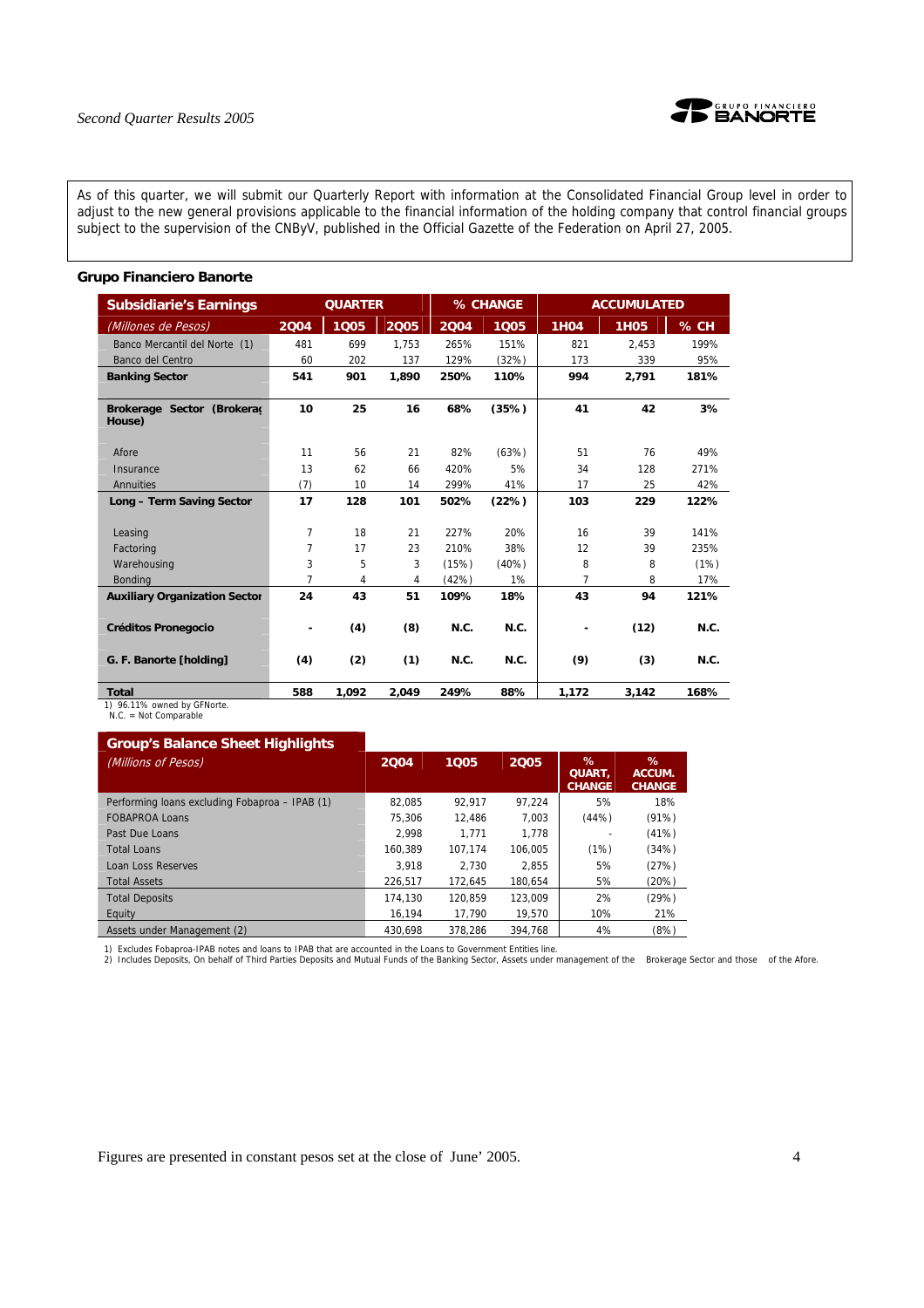

## **GFNorte Share Data**

|                                         | 2004  | 1005  | 2005  | ℅<br><b>QUART.</b><br><b>CHANGE</b> | $\%$<br>ACCUM.<br><b>CHANGE</b> |
|-----------------------------------------|-------|-------|-------|-------------------------------------|---------------------------------|
| Net Income per Share (Pesos)            | 1.17  | 2.16  | 4.06  | 88%                                 | 249%                            |
| Dividends per Share (Pesos)             |       |       | ٠     |                                     |                                 |
| Payout of Dividends                     |       |       | ٠     |                                     |                                 |
| Book Value per Share (1) (Pesos)        | 30.08 | 33.34 | 36.73 | 10%                                 | 22%                             |
| Shares Outstanding (Millions of Shares) | 504.6 | 504.6 | 504.3 |                                     |                                 |
| Price (Pesos)                           | 40.83 | 72.75 | 70.89 | (3%)                                | 74%                             |
| P/BV (Times)                            | 1.36  | 2.18  | 1.93  | (11%)                               | 42%                             |
| Market Cap (Billions)                   | 1.792 | 3.284 | 3.365 | 3%                                  | 88%                             |

1) Excluding Minority holdings.

| <b>Group's Financial Ratios</b>          |        |        | <b>QUARTER</b> |        |        |             | <b>ACCUMULATED</b> |
|------------------------------------------|--------|--------|----------------|--------|--------|-------------|--------------------|
|                                          | 2004   | 3004   | 4Q04           | 1005   | 2005   | <b>1H04</b> | <b>1H05</b>        |
| Prfitability                             |        |        |                |        |        |             |                    |
| MIN before Repomo (1)                    | 4.4%   | 5.1%   | 6.2%           | 7.3%   | 8.5%   | 4.3%        | 7.8%               |
| MIN adjusted by Loan Loss Provisions (2) | 3.8%   | 4.4%   | 5.2%           | 6.6%   | 7.5%   | 3.9%        | 7.0%               |
| ROA(3)                                   | 1.1%   | 1.0%   | 1.8%           | 2.5%   | 4.7%   | 1.0%        | 3.6%               |
| ROE(4)                                   | 15.8%  | 14.2%  | 23.5%          | 26.9%  | 46.4%  | 16.0%       | 37.0%              |
| ROE without extraordinaries              | 15.8%  | 14.2%  | 23.5%          | 26.9%  | 28.4%  | 16.0%       | 27.6%              |
| <b>Operation</b>                         |        |        |                |        |        |             |                    |
| Efficiency Ratio (5)                     | 78.2%  | 72.7%  | 59.2%          | 60.6%  | 53.4%  | 76.0%       | 56.7%              |
| Operative Efficiency Ratio (6)           | 5.0%   | 5.3%   | 5.1%           | 6.0%   | 6.1%   | 5.1%        | $6.0\%$            |
| Liquidity Ratio (7)                      | 51.0%  | 48.6%  | 65.5%          | 55.8%  | 58.7%  | 51.0%       | 58.7%              |
| <b>Asset Quality</b>                     |        |        |                |        |        |             |                    |
| % Past Due Loans w/o Fobaproa            | 3.5%   | 3.3%   | 2.0%           | 1.9%   | 1.8%   | 3.5%        | 1.8%               |
| Loan Loss Reserves to past Due Loans     | 130.7% | 128.1% | 152.5%         | 154.1% | 160.6% | 130.7%      | 160.6%             |

1) MIN= Annualized Net Interest Margin before REPOMO / Average Earnings Assets.

2) MIN= Annualized Net Interest Margin adjusted by Loan Loss Provisions / Average Earnings Assets.

3) Annualized earnings as a percentage of the average of quarterly assets over the period. 4) Annualized earnings as a percentage of the average of quarterly equity over the period

5) Non Interest Expense / (Total Operating Income – Repomo Margin + Loan Loss Provisions)

6) Annualized Administrative and Promotion Expenses / Average Total Assets.<br>7) Liquid Assets / Liquid Liabilities (Liquid Assets = Cash and due from Banks + Negotiable Instruments + Securities held for sale, Liquid Liabili banks liabilities + short term loans from banks.

| <b>GFNorte Income Statement</b>                                       |       | <b>QUARTER</b> |       |       | % CHANGE |             | <b>ACCUMULATED</b> |                |
|-----------------------------------------------------------------------|-------|----------------|-------|-------|----------|-------------|--------------------|----------------|
| (Millions of Pesos)                                                   | 2004  | 1005           | 2005  | 2004  | 1005     | <b>1H04</b> | <b>1H05</b>        | %<br><b>CH</b> |
| Net Interest Income after Repomo                                      | 2,285 | 2,868          | 3,378 | 48%   | 18%      | 4,493       | 6,246              | 39%            |
| - Loan Loss and Loss Sharing Provisions                               | 331   | 247            | 388   | 17%   | 57%      | 468         | 635                | 36%            |
| Service<br>$\bullet$                                                  | 1,062 | 1,108          | 1,042 | (2%)  | (6%)     | 2,175       | 2,150              | (1%)           |
| Recovery                                                              | 130   | 167            | 80    | (38%) | (52%)    | 259         | 246                | (5%)           |
| Foreign Exchange                                                      | 157   | 60             | 38    | (76%) | (36%)    | 287         | 98                 | (66%)          |
| Trading (Securities- Realized and unrealized<br>qains)                | (68)  | 122            | 465   | 780%  | 282%     | 280         | 587                | 109%           |
| + Non Interest Income                                                 | 1,281 | 1,456          | 1,625 | 27%   | 12%      | 3,002       | 3,082              | 3%             |
| $=$ Total Operating Income                                            | 3,235 | 4,078          | 4,615 | 43%   | 13%      | 7,026       | 8,693              | 24%            |
| - Non Interest Expense                                                | 2,789 | 2,639          | 2,679 | (4%)  | 2%       | 5,691       | 5,318              | (7%)           |
| $=$ Net Operating Income                                              | 446   | 1,439          | 1,936 | 334%  | 35%      | 1,335       | 3,375              | 153%           |
| - Non Operating Income (Expense) Net                                  | 257   | 35             | 928   | 261%  | 2,520%   | 77          | 964                | 1,147%         |
| $=$ Pre-Tax Income                                                    | 703   | 1,474          | 2,865 | 308%  | 94%      | 1,412       | 4,339              | 207%           |
| - Income Tax & profit sharing                                         | 107   | 411            | 808   | 651%  | 96%      | 268         | 1,219              | 356%           |
| $=$ Net Income before Subsidiaries                                    | 595   | 1,063          | 2,057 | 245%  | 94%      | 1,145       | 3,120              | 173%           |
| + Undistrib. Earnings of Subsid, Extraord. Items<br>& Minority Income | (7)   | 29             | (8)   | 1%    | (126%)   | 27          | 22                 | (19%)          |
| $=$ Net Income                                                        | 588   | 1,092          | 2,049 | 249%  | 88%      | 1,172       | 3,142              | 168%           |

N.C. = Not Comparable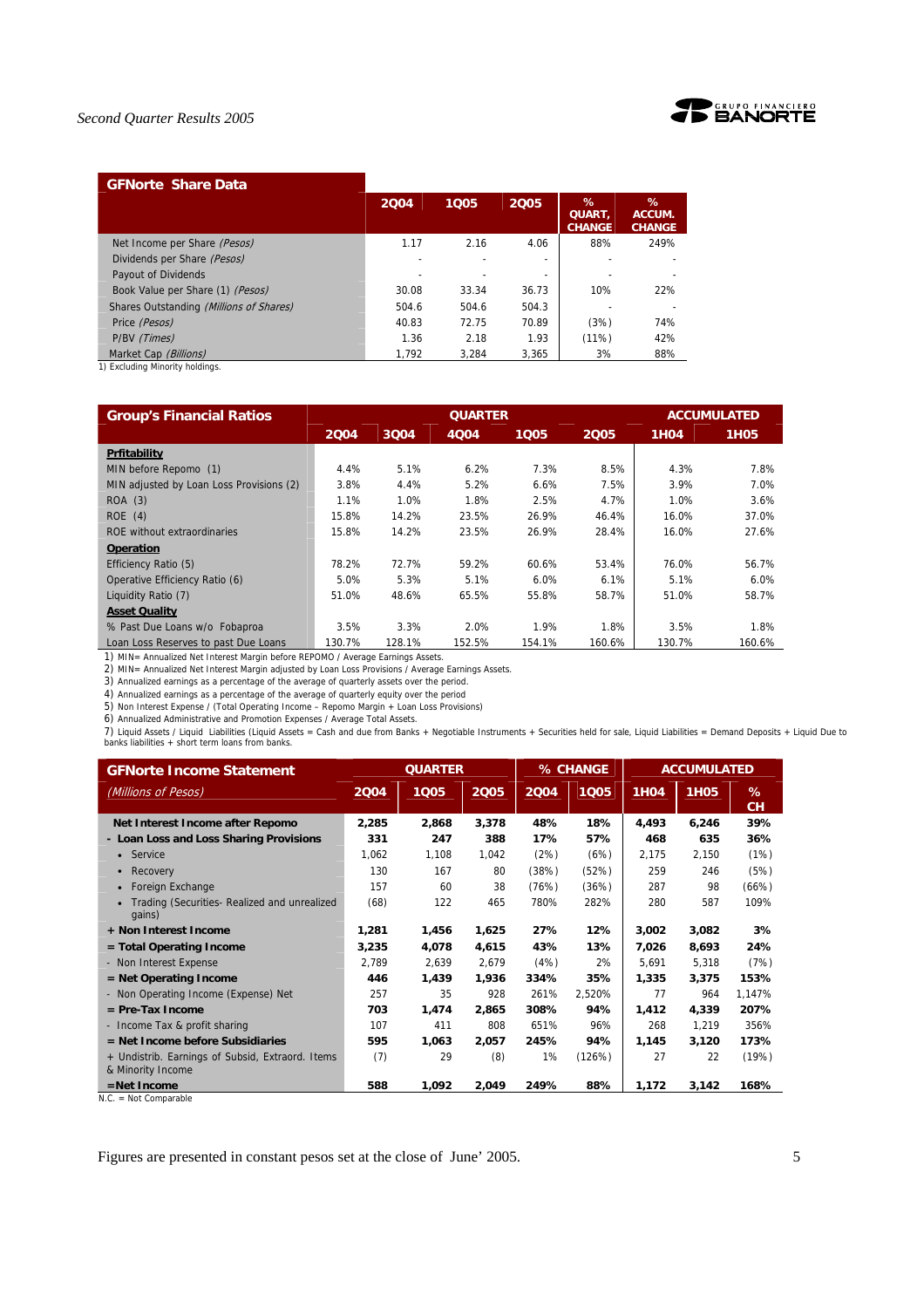

## **Net Interest Income**

| <b>Net Interest Income</b>        |         | <b>QUARTER</b> |         |       | % CHANGE |             | <b>ACCUMULATED</b> |                |  |
|-----------------------------------|---------|----------------|---------|-------|----------|-------------|--------------------|----------------|--|
| (Millions of Pesos)               | 2004    | 1005           | 2005    | 2004  | 1005     | <b>1H04</b> | 1H <sub>05</sub>   | %<br><b>CH</b> |  |
| Interest Income                   | 5.868   | 7.124          | 8.793   | 50%   | 23%      | 11.263      | 15.917             | 41%            |  |
| <b>Interest Expense</b>           | 3.679   | 4.292          | 5.508   | 50%   | 28%      | 7.012       | 9.799              | 40%            |  |
| Loan Fees                         | 117     | 93             | 131     | 12%   | 40%      | 283         | 224                | (21%)          |  |
| <b>Fees Paid</b>                  | 22      | 24             | 27      | 20%   | 9%       | 43          | 51                 | 20%            |  |
| Net Interest Income before Repomo | 2.285   | 2.901          | 3,390   | 48%   | 17%      | 4.492       | 6.291              | 40%            |  |
| <b>Average Earning Assets</b>     | 207.853 | 159.609        | 159.348 | (23%) | ٠        | 208.959     | 160.562            | (23%)          |  |
| NIM before REPOMO (1)             | 4.4%    | 7.3%           | 8.5%    |       |          | 4.3%        | 7.8%               |                |  |

During 1H05, the Net Interest Margin before Repomo increased 40% vs. 1H04. The NIM went from 4.3% to 7.8%, due to various factors that influenced its performance, mainly:

#### **Increased:**

- The annual growth of 19% in the loan portfolio, excluding IPAB and Recovery.
- The increase in market interest rates, as the average 28-day Cete went from 5.96% in 1H04 to 9.34% in 1H05 and the TIIE rose from 6.30% to 9.73% in the same period.
- The accounting adjustment of the currency valuation registered in 2004, which resulted in an increase of Ps182 million vs. 1H04.

#### **Decreased:**

- A 21% reduction in Loan Fees in 1H05, given the fact that in 1H04 there was an inflow of Ps 57 million from corporate loan placements.
- The peso's appreciation vs. the dollar. The average exchange rate went from 11.27 pesos/dollar in 1H04 to 11.04 pesos/dollar in 1H05.

During 2Q05, the Net Interest Margin before Repomo increased 48% vs. 2Q04. The NIM went from 4.4% to 8.5%, due to the following factors:

#### **Increased:**

- The annual growth of 19% in the loan portfolio, excluding IPAB and Recovery.
- The increase in the market interest rates, as the average 28-day Cete went from 6.35% in 2Q04 to 9.66% in 2Q05 and the TIIE rose from 6.71% to 10.05% in the same period.
- The accounting adjustment of the currency valuation registered in 2Q04, which resulted in an increase of Ps 103 million vs 2Q04.

#### **Decreased:**

• The peso's appreciation vs. the dollar. The average exchange rate went from 11.45 pesos per dollar in 1H04 to 10.92 pesos per dollar in 1H05.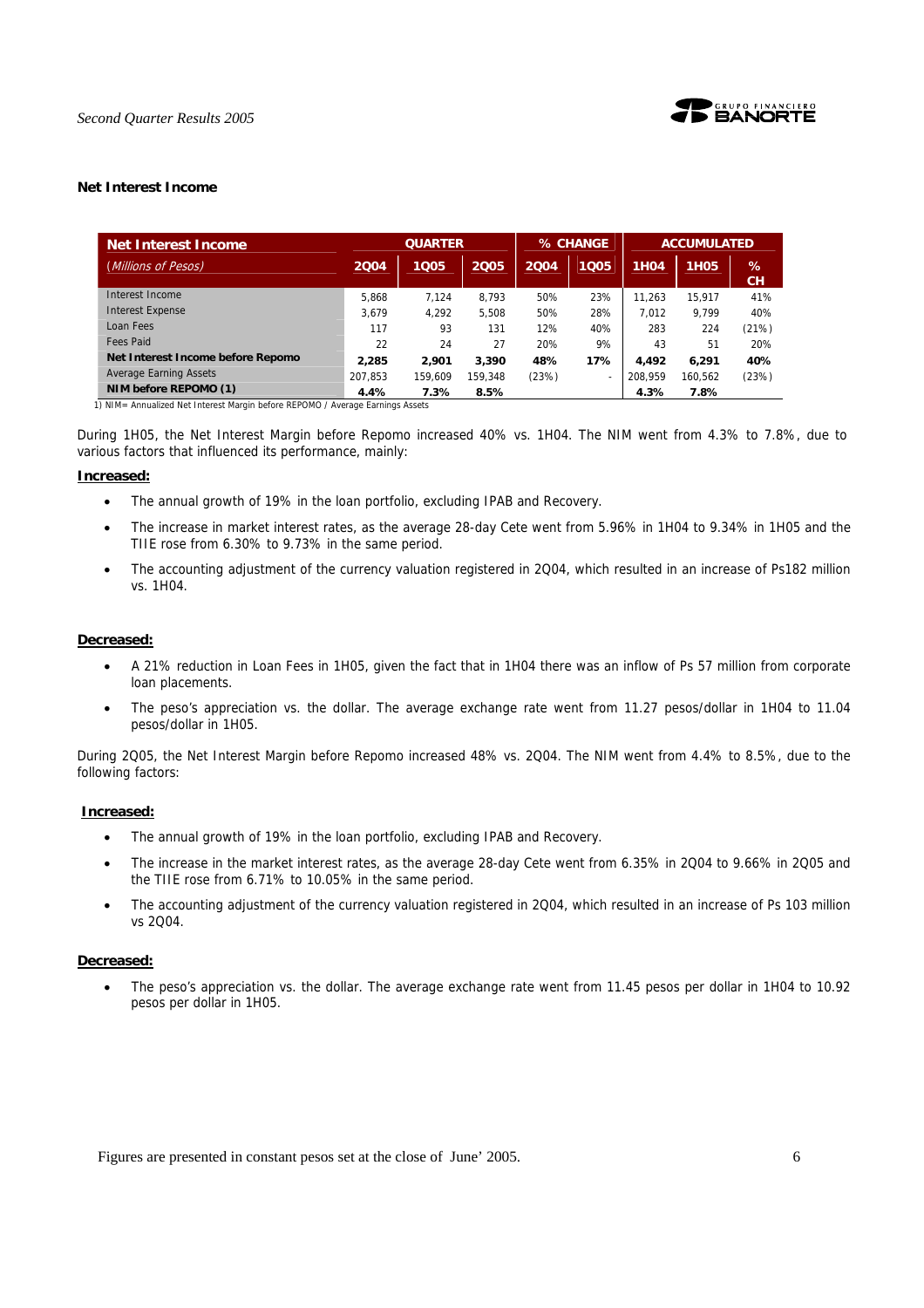

## **Non Interest Income**

| <b>Non Interest Income</b>              | <b>QUARTER</b> |       |       | % CHANGE |        | <b>ACCUMULATED</b> |             |        |
|-----------------------------------------|----------------|-------|-------|----------|--------|--------------------|-------------|--------|
| (Millions of Pesos)                     | 2004           | 1005  | 2005  | 2004     | 1005   | <b>1H04</b>        | <b>1H05</b> | $%$ CH |
| + Fund Transfers                        | 48             | 36    | 47    | (3%)     | 29%    | 107                | 83          | (22%)  |
| + Account Management Fees               | 231            | 241   | 250   | 8%       | 4%     | 428                | 491         | 15%    |
| + Fiduciary (1)                         | 51             | 45    | 54    | 7%       | 21%    | 96                 | 99          | 3%     |
| + Credit Card                           | 315            | 243   | 253   | (20%)    | 4%     | 602                | 496         | (18%)  |
| + Income From loan portf. acquired (1)  | 150            | 281   | 152   | 1%       | (46%)  | 327                | 433         | 32%    |
| + Electronic Banking Services           | 95             | 142   | 156   | 64%      | 10%    | 173                | 298         | 73%    |
| + From Fobaproa (3)                     | 100            | 79    | 60    | (39%)    | (23%)  | 191                | 139         | (27%)  |
| + Afore                                 | 185            | 289   | 193   | 4%       | (33%)  | 462                | 482         | 4%     |
| + Other Fees (4)                        | 250            | 226   | 204   | (18%)    | (10%)  | 539                | 430         | (20%)  |
| Fees on purchased services:             | 1,424          | 1,582 | 1,369 | (4%)     | (13%)  | 2,925              | 2,951       | 1%     |
| + Fund Transfers                        |                | 2     | 2     |          |        |                    | 5           |        |
| + Other Fees (2)                        | 132            | 121   | 123   | (7%)     | 1%     | 271                | 244         | (10%)  |
| + Expense From loan portf. acquired (2) | 100            | 183   | 121   | 21%      | (34%)  | 219                | 305         | 39%    |
| <b>Fees Paid:</b>                       | 232            | 307   | 247   | 6%       | (20%)  | 490                | 554         | 13%    |
| $=$ Net Fees                            | 1,192          | 1,275 | 1,122 | (6%)     | (12%)  | 2,435              | 2,397       | (2%)   |
| + Foreign Exchange                      | 157            | 60    | 38    | (76%)    | (36%)  | 287                | 98          | (66%)  |
| + Securities- Realized gains            | (109)          | 81    | 507   | 566%     | 523%   | 225                | 589         | 161%   |
| + Securities- Unrealized gains          | 40             | 40    | (42)  | (204%)   | (205%) | 55                 | (2)         | (104%) |
| <b>Trading Income</b>                   | 89             | 181   | 503   | 468%     | 178%   | 567                | 684         | 21%    |
| = Non Interest Income                   | 1,281          | 1,456 | 1,625 | 27%      | 12%    | 3,002              | 3,082       | 3%     |

2) The investment amortization on the purchase of the Serfin portfolio, which used to be grouped under Other Paid Fees, is now included in Acquired Loans Expenditures.<br>3) Includes Fees received by Recovery Banking and by t

4) It includes fees from letters of credit, from pension funds, warehousing services, financial advisoty and for Brokerage House services, among other.

In order to identify the different origins that integrate the Non Interest Income, we present the following table:

| <b>Non Interest Income</b>                                      |       | <b>QUARTER</b> |       |       | % CHANGE | <b>ACCUMULATED</b> |                  |        |
|-----------------------------------------------------------------|-------|----------------|-------|-------|----------|--------------------|------------------|--------|
| (Millions of Pesos)                                             | 2004  | 1Q05           | 2005  | 2004  | 1Q05     | 1H04               | 1H <sub>05</sub> | $%$ CH |
| Service                                                         | 1.062 | 1.108          | .042  | (2%)  | (6%)     | 2.175              | 2.150            | (1%)   |
| Recovery                                                        | 130   | 167            | 80    | (38%) | (52%)    | 259                | 246              | (5%)   |
| Foreign Exchange                                                | 157   | 60             | 38    | (76%) | (36%)    | 287                | 98               | (66%)  |
| Trading<br>(Securities-<br>Realized<br>and<br>unrealized gains) | (68)  | 122            | 465   | 780%  | 282%     | 280                | 587              | 109%   |
| $=$ Non Interest Income                                         | 1,281 | 1.456          | 1.625 | 27%   | 12%      | 3,002              | 3,082            | 3%     |

The Non-Interest Income of 1H05 rose 3% vs. 1H04 and 27% in 2Q05 vs. 2Q04. These variations are the result of the various factors explained below:

## **Service Fees:**

Service Fees in 1H05 remained at a similar level to that of 1H04 showing increases in Electronic Banking Services and Account Management Fees of 73% and 15%, respectively, and decreases in Fund Transfers and Credit Card of 22% and 18%, respectively. The decrease in Credit Card was due to both the reclassification of fees for the use of Banorte´s ATMs to Electronic banking, departing mid 4Q04 for an amount of Ps50 million, as well as to a clients and interbank tariffs reduction. On a quarterly basis, Service Fees fell 4% in 2Q05 vs. 2Q04, driven by a decrease of 20% in Credit Card Fees due to the same reasons aforementioned.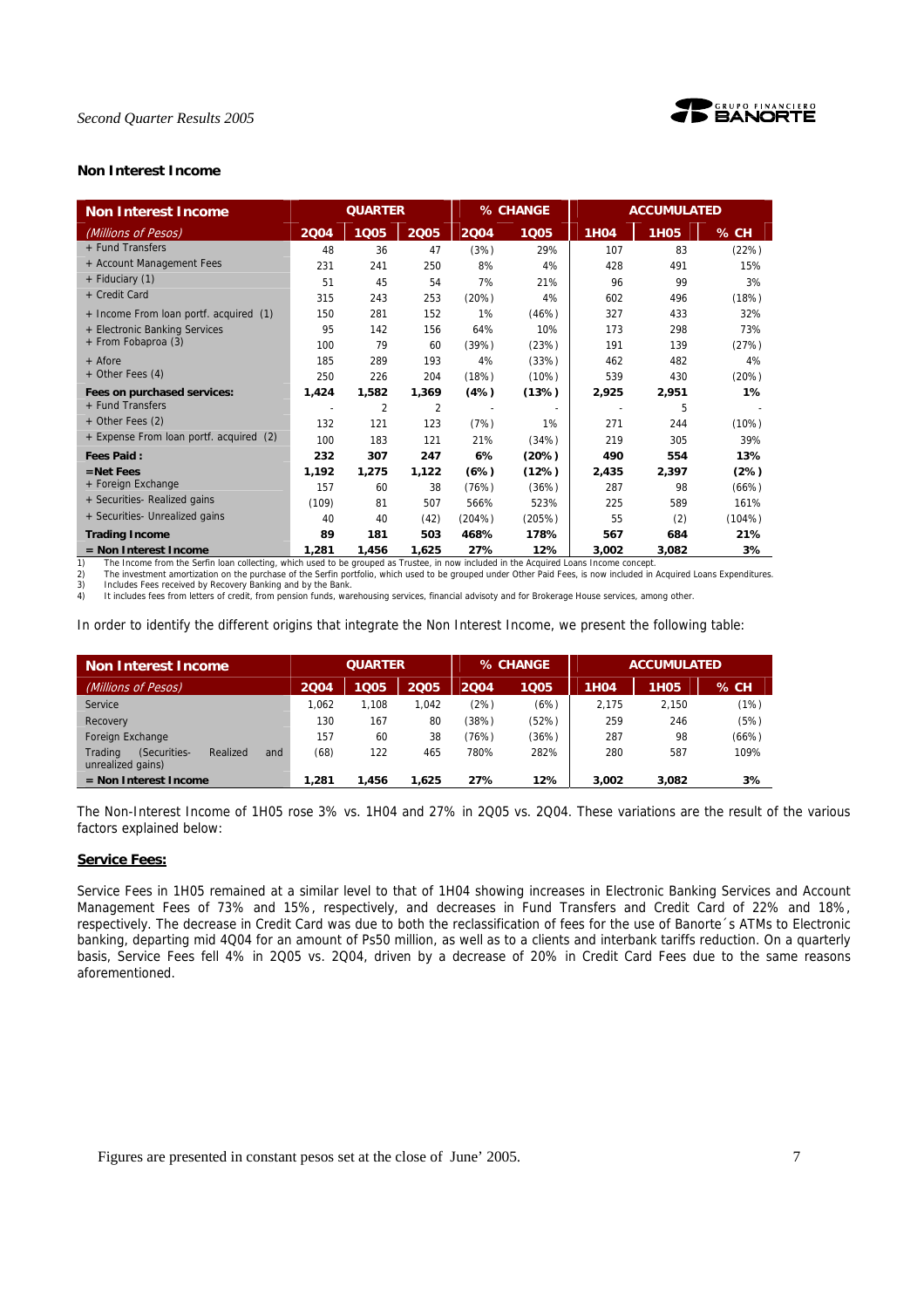

#### **Recovery:**

| <b>Non Interest Income</b>                      | <b>QUARTER</b> |      |      |        | % CHANGE |             | <b>ACCUMULATED</b> |       |
|-------------------------------------------------|----------------|------|------|--------|----------|-------------|--------------------|-------|
| (Millions of Pesos)                             | 2004           | 1005 | 2005 | 2004   | 1005     | <b>1H04</b> | <b>1H05</b>        | % CH  |
| <b>SERFIN</b>                                   |                |      |      |        |          |             |                    |       |
| Income                                          | 88             | 80   | 84   | (5%)   | 5%       | 191         | 164                | (14%) |
| - Expense                                       | 50             | 41   | 37   | (26%)  | (10%)    | 103         | 78                 | (24%) |
| $=$ Net Fees from Serfín                        | 38             | 39   | 47   | 24%    | 21%      | 88          | 86                 | (2%)  |
| <b>LOAN PORTFOLIOS ACQUIRED</b>                 |                |      |      |        |          |             |                    |       |
| Income                                          | 62             | 201  | 68   | 10%    | (66%)    | 136         | 269                | 98%   |
| - Expense                                       | 50             | 142  | 84   | 68%    | (41%)    | 116         | 227                | 96%   |
| $=$ Net Income from loan portfolios<br>acquired | 12             | 59   | (16) | (233%) | (127%)   | 20          | 42                 | 110%  |
| <b>IPAB FEES</b>                                |                |      |      |        |          |             |                    |       |
| From IPAB (*)                                   | 80             | 69   | 49   | (39%)  | (29%)    | 151         | 118                | (22%) |
| $=$ IPAB Fees                                   | 80             | 69   | 49   | (39%)  | (29%)    | 151         | 118                | (22%) |
| Non Interest Income - Recovery Bank             | 130            | 167  | 80   | (38%)  | (52%)    | 259         | 246                | (5%)  |

(\*) Includes only the fees received by Recovery Banking.

The accumulated Non-Interest Income derived from loan Recoveries was 5% lower vs. 1H04 due to the 22% drop in the Collected IPAB Fees. The Net Fees from the Serfin Loans dropped 2%. In the case of Acquired Loans, income rose 110% because of the corporate loan recoveries. For the quarter, Recovery Banking income fell 38% vs. 2Q04 mainly because of a drop in the Acquired Loans Net Income, as there was greater amortization in the quarter. The greatest net contribution to the quarter came from Collected Fobapoa Fees with 61% of the total.

## **Foreign Exchange:**

The accumulated Foreign Exchange income in the year dropped 66% vs. 1H04 mainly because of the accounting adjustment in the currency valuation register that took place in 2Q04, which had a positive effect of Ps 182 million and was compensated in the Net Interest Income. Excluding this effect, Foreign Exchange Income was similar to that of 1H04. For the quarter, income in this item decreased 76% vs 2Q04 due to the same reason, with a Ps 103 million impact.

#### **Trading:**

Trading Income for 1H05 rose 109% vs. 1H04, mainly as a result of greater income from Realized Security Gains, which included Ps 319 million in non recurrent profit for the sale of AHMSA's eurobonds. On a quarterly basis, the Trading income went from a Ps 68 million loss in 2Q04 to a Ps 465 million profit in 2Q05. This variation was due mainly to the non-recurrent income for the sale of AHMSA's eurobonds mentioned above as well as to good operating results that amounted Ps 146 million when excluding this item.

#### **Non Interest Expense**

| <b>Non Interest Expense</b>            | <b>QUARTER</b> |       | % CHANGE |       | <b>ACCUMULATED</b>       |             |                  |       |
|----------------------------------------|----------------|-------|----------|-------|--------------------------|-------------|------------------|-------|
| (Millions of Pesos)                    | 2004           | 1005  | 2005     | 2004  | 1005                     | <b>1H04</b> | 1H <sub>05</sub> | % CH  |
| Personnel Expenses                     | 1.115          | 1.057 | .077     | (3%)  | 2%                       | 2.309       | 2.134            | (8%)  |
| +Professional Fees                     | 125            | 143   | 190      | 52%   | 33%                      | 247         | 333              | 34%   |
| +Administrative and Promotion Expenses | 757            | 755   | 744      | (2%)  | (2%)                     | 1.527       | 1.499            | (2%)  |
| +Rent, Depreciation& Amortization      | 434            | 419   | 421      | (3%)  | 1%                       | 881         | 840              | (5%)  |
| +Tax other than income tax             | 168            | 119   | 99       | (41%) | (17%)                    | 348         | 219              | (37%) |
| +Contributions to IPAB                 | 190            | 147   | 147      | (23%) | $\overline{\phantom{0}}$ | 378         | 294              | (22%) |
| $=$ Non Interest Expense               | 2.789          | 2.639 | 2.679    | (4%)  | 2%                       | 5.691       | 5,318            | (7%)  |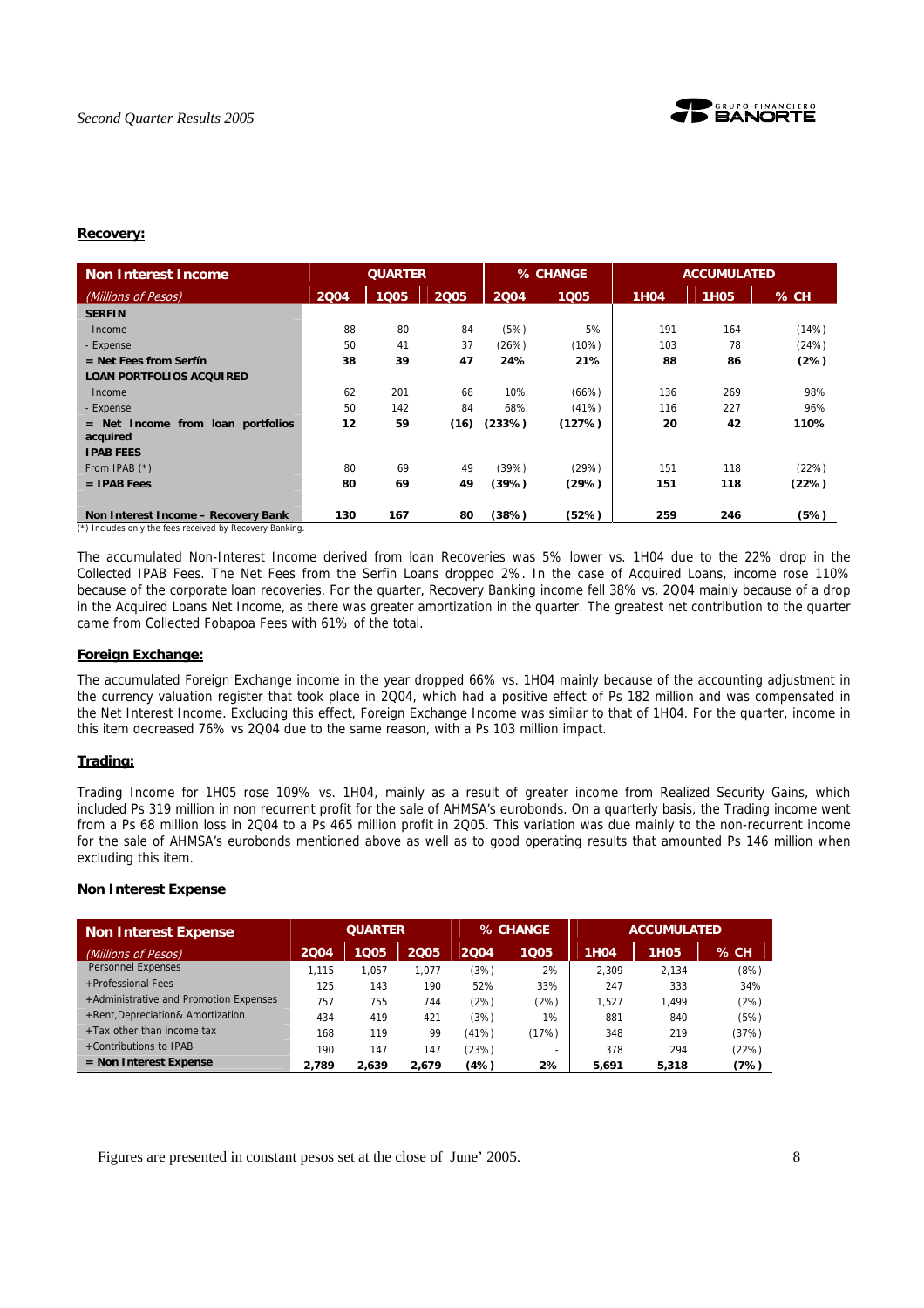

The Non-Interest Expense for the year dropped 7% vs. 1H04, given the positive impact of the Efficiency Program implemented in 2H04, consisting of the dismissal of 2,008 employees and the closure of 83 bank branches. Personnel Expenses fell 8% as a result of the downsizing in 2H04. Professional Fees increased 34% due to annual bonus payments, legal advisory, projects for new products and external recoveries. Administration and Promotion Expenses decreased 2% because of the higher expenses in advertising campaigns used for launching new products and branding, and other expenses associated with the greater volume of operations. Rents, Depreciations and Amortizations dropped 5% as bank branches were closed during 2H04. Tax, other than income tax, fell 37% as VAT started to be credited in 3Q04, derived from the injunction filed as a consequence of the modification to the VAT law. Contributions to IPAB fell by 22% as a result of the lower funding requirements.

The Non-Interest Expense for 2Q05 was 4% lower than in 2Q04 due to the reductions in Tax other than income tax and Contributions to IPAB by 41% and 23%, respectively. On the other hand, Personnel and Administration & Promotion Expenses, and expenses for Rents, Depreciations and Amortizations dropped as a result of the Efficiency Program mentioned above.

## **Non Operating Income (Expense) Net**

| <b>Non Operating Income</b><br>(Expense)       | <b>QUARTER</b> |       | % CHANGE |       | <b>ACCUMULATED</b> |             |             |         |
|------------------------------------------------|----------------|-------|----------|-------|--------------------|-------------|-------------|---------|
| (Millions of Pesos)                            | 2004           | 1005  | 2005     | 2004  | 1005               | <b>1H04</b> | <b>1H05</b> | $\%$ CH |
| +Other Revenues                                | 136            | 95    | 41       | (70%) | (57%)              | 190         | 136         | (28%)   |
| +Foreign Exchange                              |                |       |          |       |                    |             |             |         |
| + Recoveries                                   | 210            | 45    | 1.199    | 470%  | 2.575%             | 234         | 1.244       | 432%    |
| +Repomo-other revenues                         |                | 3     | 3        | 204%  | (21%)              | 9           | 6           | (28%)   |
| +Warehousing                                   | 371            | 272   | 309      | (17%) | 14%                | 772         | 581         | (25%)   |
| $=$ Non Operating Income                       | 718            | 415   | 1.552    | 116%  | 274%               | 1,205       | 1.967       | 63%     |
| -Other Expenses                                | (82)           | (75)  | (305)    | 272%  | 307%               | (202)       | (380)       | 88%     |
| -Foreign Exchange                              |                |       |          |       |                    |             |             |         |
| -Warehousing                                   | (370)          | (271) | (308)    | (17%) | 14%                | (770)       | (579)       | (25%)   |
| -Repomo-other expenses                         | (9)            | (33)  | (11)     | 27%   | (65%)              | (155)       | (44)        | (71%)   |
| $=$ Non Operating Expense                      | (461)          | (379) | (624)    | 35%   | 64%                | (1, 127)    | (1,003)     | (11%)   |
| = Non Operating Income (Expense)<br><b>Net</b> | 257            | 35    | 928      | 261%  | 2,520%             | 77          | 964         | 1.147%  |

The net accumulated Result of Other Products and Expenses for 1H05 was Ps 964 million vs. Ps 77 million in 1H04. This variation was due to the following factors:

#### **Other Products:**

- Ps 1,017 million in Value Added Tax (VAT) returns derived from the favorable resolution of the injunction filed by the Group subsidiaries against the VAT law. This tax corresponds to the period between January 2003 and August 2004.
- Lower revenues from the warehousing clients' inventories commercialization, which decreased 25%.

## **Other Expenses**

- A 71% reduction in Repomo due to lower inflation vs. 1H04 (1.6% in 1H05 vs. 3.3% in 1H04).
- A Ps 100 million write off from the GEL audits to IPAB.
- A Provision of Ps 48 million for a write off derived from prepayments from IPAB.
- Lower expenses from the warehousing clients' inventories commercialization which decreased 25%.

The net result for Other Products and Expenses for 2Q05 was 261% higher than in 2Q04. The variation is due mainly to the extraordinary income of Ps 1,017 million for the VAT returns in the quarter as well as the negative impact for Ps 100 million and Ps 48 million of the IPAB audits and prepayments from IPAB, respectively.

#### **Taxes**

Income tax and profit sharing in 1H05 was 356% higher than in 1H04 due mainly to the fact that Banorte already used of all its tax loss carry forwards. As of 2005, Banorte started to pay income tax but Bancen still has tax loss carry forwards. The effective tax rate and profits sharing was 28% in 1H05 vs 19% in 1H04. In 2Q05, income tax and profit sharing was 651% higher than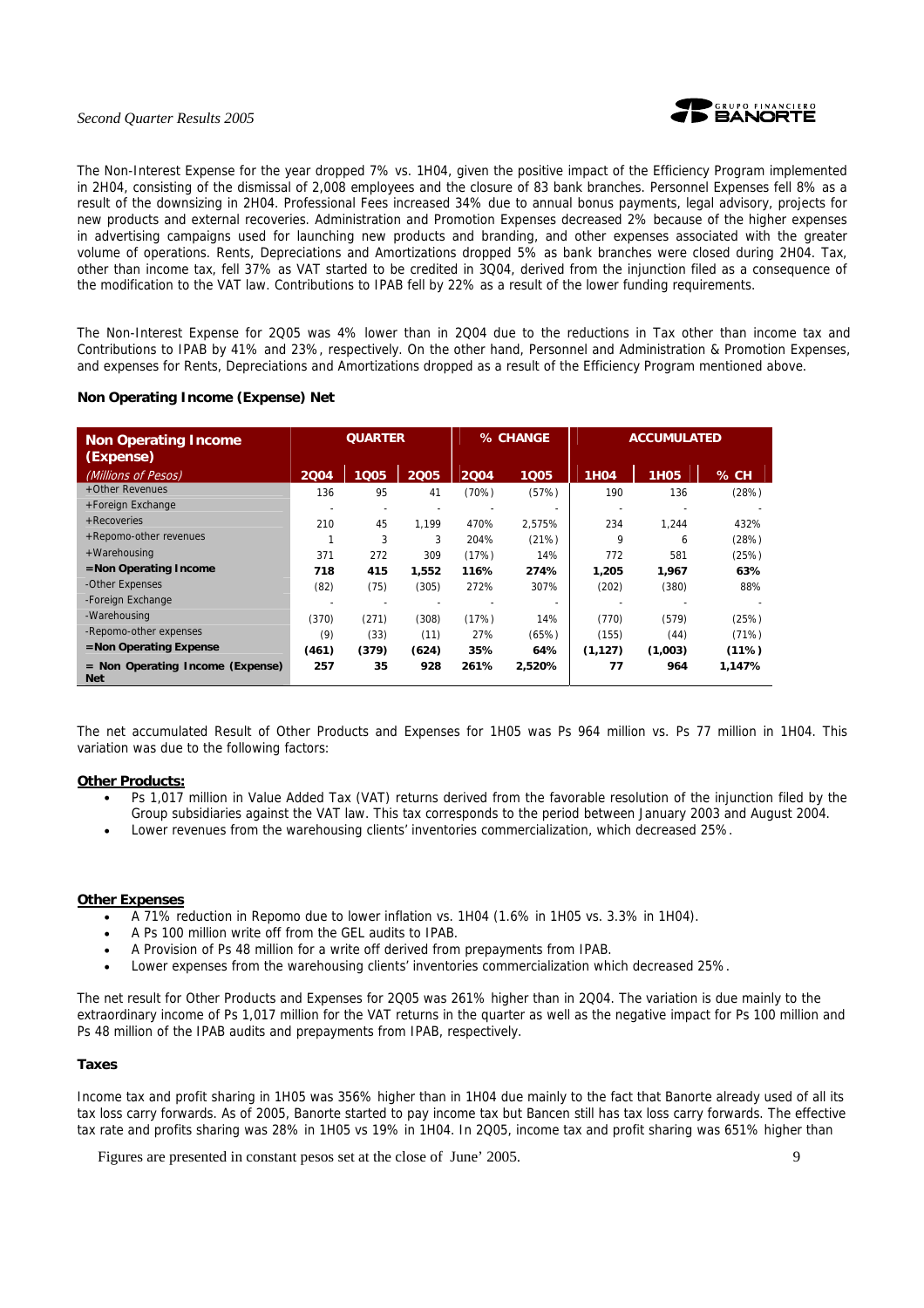

that of 2Q04 for the same aforementioned reason. The extraordinary income in the quarter also impacted this growth. The effective income tax and profit sharing was 28% in 2Q05.

#### **Loan Portfolio**

| PERFORMING LOAN PORTFOLIO |        |        |        |                                     |                                 |
|---------------------------|--------|--------|--------|-------------------------------------|---------------------------------|
| (Millions of Pesos)       | 2004   | 1005   | 2005   | ℅<br><b>QUART.</b><br><b>CHANGE</b> | $\%$<br>ACCUM.<br><b>CHANGE</b> |
| Commercial                | 30.159 | 33.726 | 35.144 | 4%                                  | 17%                             |
| Consumer                  | 26.156 | 29.749 | 32.141 | 8%                                  | 23%                             |
| Corporate                 | 13.802 | 15.092 | 15.419 | 2%                                  | 12%                             |
| Goverment                 | 10.143 | 12.726 | 12.938 | 2%                                  | 28%                             |
| <b>Sub Total</b>          | 80,260 | 91,293 | 95.642 | 5%                                  | 19%                             |
| Recovery Banking          | 1,825  | 1.627  | 1,582  | (3%)                                | (13%)                           |
| <b>Total</b>              | 82,085 | 92,920 | 97,224 | 5%                                  | 18%                             |

| <b>PERFORMING CONSUMER</b> |        |        |        |                                        |                                 |
|----------------------------|--------|--------|--------|----------------------------------------|---------------------------------|
| (Millions of Pesos)        | 2004   | 1005   | 2005   | $\%$<br><b>QUART.</b><br><b>CHANGE</b> | $\%$<br>ACCUM.<br><b>CHANGE</b> |
| Mortgages                  | 15,488 | 17.765 | 18.989 | 7%                                     | 23%                             |
| Automobile                 | 5.767  | 5.804  | 5.851  | 1%                                     | 2%                              |
| Credit Card                | 3.245  | 4.040  | 4.889  | 21%                                    | 51%                             |
| <b>Electronic Payroll</b>  | 1.655  | 2.139  | 2.412  | 13%                                    | 46%                             |
| <b>Total Consumer</b>      | 26.156 | 29.749 | 32,141 | 8%                                     | 23%                             |

| (Millions of Pesos) | 2004   | 1005   | 2005  | %<br>QUART,<br><b>CHANGE</b> | %<br>ACCUM.<br><b>CHANGE</b> |
|---------------------|--------|--------|-------|------------------------------|------------------------------|
| <b>IPAB Loans</b>   | 75.306 | 12.486 | 7,003 | (44%)                        | (91%)                        |
| Past Due Loans      | 2.998  | .771   | .778  | -%                           | (41%)                        |

The Total Performing Loan Portfolio without IPAB increased 18% annually, going from Ps 82,085 to Ps 97,224 million, and 19% excluding the loan portfolio managed by Recovery Banking. An explanation of the growth per loan is given below:

- Commercial Loans rose 17% given the new loans to medium and small companies.
- Mortgage Loans rose 23% as 10,113 new loans were placed in the last 12 months. Consumer Loans grew substantially as shown in the 51% increase in Credit Card Loans due to the promotion program targeted to attract new customers as well as to increased use among existing customers; Payroll Loans grew 46% as 205,848 new loans were granted and Car Loans rose 2% due to the placement of 32,782 new loans.
- Corporate Loans rose 12% as a result of new loans granted.
- Government Loans rose 28% as new loans were placed, especially in state goverments.
- IPAB Loans fell 91% due to both the securitization of Ps 46 billion of the IPAB loans in 4Q04 and the Ps19 billion in pre-payments received in the last 12 months. This loan portfolio represents a 7% of the entire loan portfolio.
- There was a favorable impact of the exchange rate on dollar loans given the apreciation of the exchange rate with respect to the dollar that went from 11.53 pesos per dollar to 10.78 pesos per dollar from 2Q04 to 2Q05.

Past-due Loans dropped 41% vs. 2Q04 due mainly to the past-due loan charge offs that were 100% covered. This was done with the intention to clear the balance and transfer it to the recovery unit. As a result, the PDL balance stood at Ps 1,778 at the end of the quarter, equivalent to a 1.8% Past-due loan ratio, down by practically half of the 3.5% registered in 2004.

In the quarter, the Total Loan portfolio without IPAB rose 5%. The most important growth was in Credit Card, with an increase of 21%, Mortgages grew 7%, Payroll Loans by 13% and Commercial loans by 4%. The IPAB Loans fell Ps 5,483 million due to the prepayment of the remaining IPAB balance from Bancen and Banpais, leaving only the exchanged IPAB notes at the completion of the "Management, Existence and Legality" audits in the period. The past-due loans held practically their same level as the previous quarter closing with Ps 1,778 million, equivalent to a Past-due Loan ratio of 1.8%, lower than the 1.9% in 1005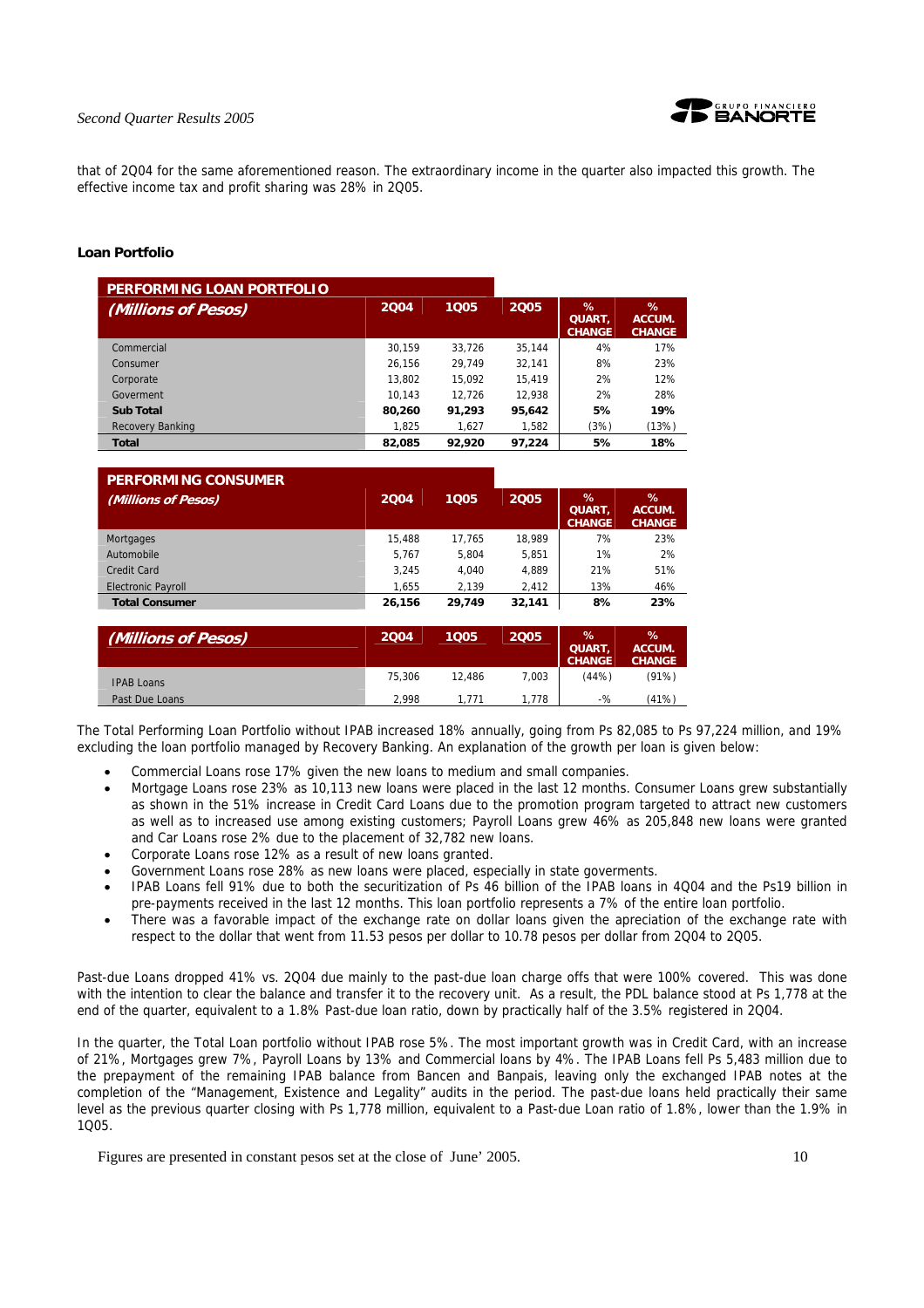

## **Past Due Loans Variations as of 2Q05**

| <b>Cartera Vencida</b>         |                                                                        |             |
|--------------------------------|------------------------------------------------------------------------|-------------|
| Balance as of March 2005       |                                                                        | 1,767       |
|                                | Performing loans to Past due loans<br>transfers<br>Renewals            | 784<br>(14) |
|                                | <b>Cash Collections</b>                                                | (190)       |
|                                | <b>Discounts</b>                                                       | (4)         |
|                                | Charge Offs                                                            | (228)       |
|                                | <b>Foreclosures</b>                                                    | (6)         |
|                                | Past due loans to Performing loans<br>transfers<br>Exchange Adjustment | (331)       |
|                                |                                                                        | (1)         |
| <b>Balance as of June 2005</b> |                                                                        | 1,778       |

#### **Classified Loans**

| Millions of Pesos  |              | <b>LOAN LOSS RESERVES</b> |                 |                 |              |  |
|--------------------|--------------|---------------------------|-----------------|-----------------|--------------|--|
| Category           | <b>LOANS</b> | <b>COMMERCIAL</b>         | <b>CONSUMER</b> | <b>MORTGAGE</b> | <b>TOTAL</b> |  |
| A                  | 32,076       |                           | 57              | 61              | 118          |  |
| A <sub>1</sub>     | 31,850       | 156                       |                 |                 | 156          |  |
| A <sub>2</sub>     | 24,941       | 234                       |                 |                 | 234          |  |
| B                  | 4,670        |                           | 113             | 111             | 224          |  |
| <b>B1</b>          | 5,410        | 134                       |                 |                 | 134          |  |
| <b>B2</b>          | 342          | 16                        |                 |                 | 16           |  |
| B <sub>3</sub>     | 205          | 26                        |                 |                 | 26           |  |
| C                  | 500          |                           | 158             | 46              | 204          |  |
| C <sub>1</sub>     | 128          | 30                        |                 |                 | 30           |  |
| C <sub>2</sub>     | 115          | 45                        |                 |                 | 45           |  |
| D                  | 682          | 29                        | 250             | 203             | 482          |  |
| E                  | 581          | 349                       | 27              | 203             | 579          |  |
| <b>Total</b>       | 101,500      | 1,019                     | 605             | 624             | 2,248        |  |
| Not Classified     | (78)         |                           |                 |                 |              |  |
| Excempted          | 8,166        |                           |                 |                 |              |  |
| <b>Total</b>       | 109,588      | 1,019                     | 605             | 624             | 2,248        |  |
| Reserves           |              |                           |                 |                 | 2,855        |  |
| Excess / (Deficit) |              |                           |                 |                 | 607          |  |

Excess / (Deficit)<br>Notes :<br>2.-The loan portfolio is classified in accordance with the rules issued on the June 30<sup>st</sup>, 2005 Balance Sheet.<br>2.-The loan portfolio is classified in accordance with the rules issued by Secretar

The quarter closed with a Ps 2,855 balance of Loan Loss Reserves and a surplus reserve balance amounting to Ps 607 million.

| <b>Loan Loss Reserves</b>                                 | 2005  |
|-----------------------------------------------------------|-------|
| (Millions of Pesos)                                       | Total |
| <b>PREVIOUS PERIOD END BALANCE</b>                        | 2,730 |
| Provision taken in the period                             | 353   |
| Recovery of penalized debts<br>Charge offs and discounts: | 66    |
| <b>Commercial Portfolio</b>                               | (21)  |
| Consumer Portfolio                                        | (141) |
| Mortgage Portfolio                                        | (81)  |
| Foreclosed assets                                         | (9)   |
|                                                           | (252) |
| Cost of debtors support programs                          | (30)  |
| Valuation and Others                                      | (12)  |
| <b>LOAN LOSS RESERVES AT PERIOD END</b>                   | 2,855 |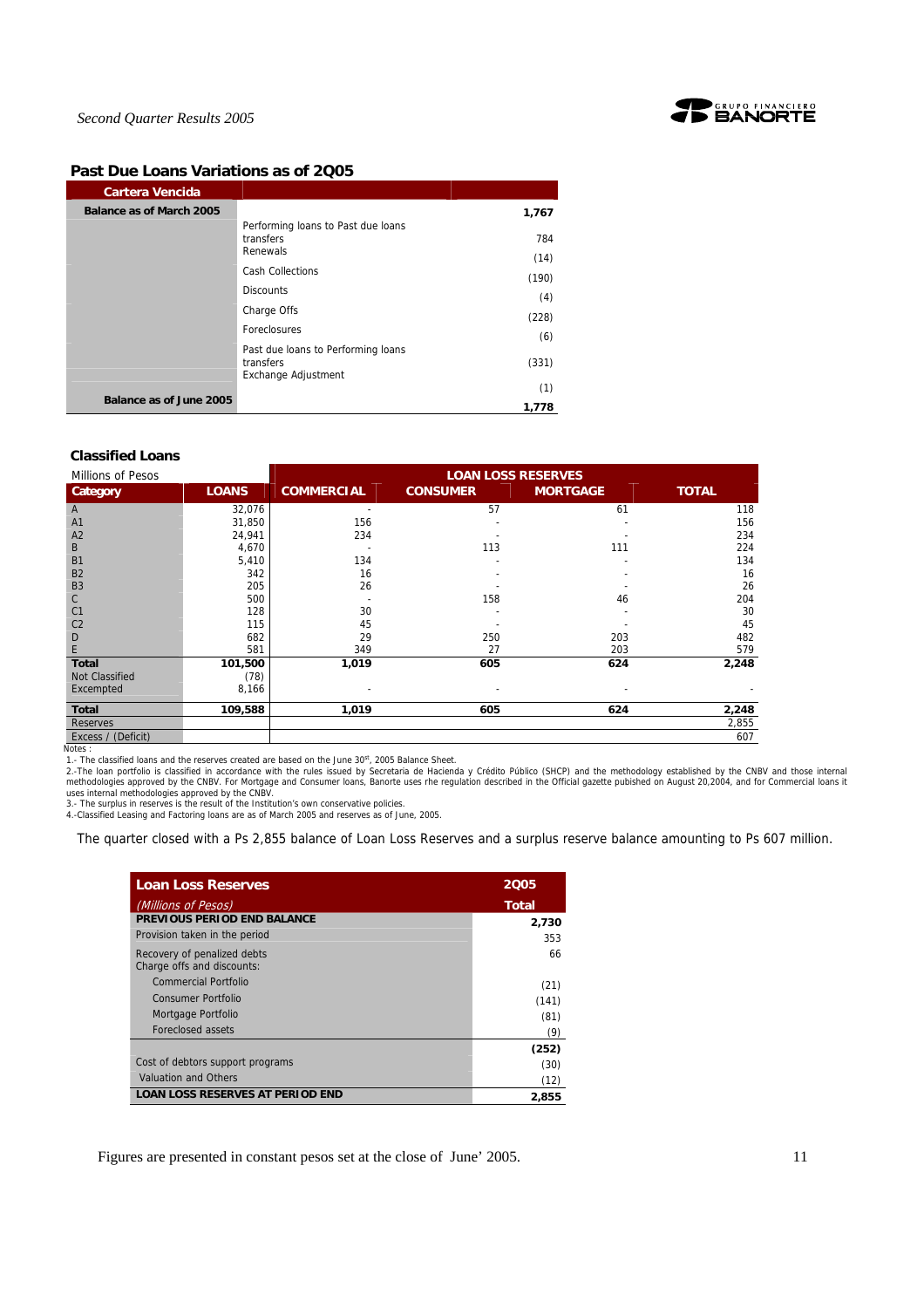

During the quarter, Ps 353 million were provisioned through the Income Statement and Ps 252 million were applied to charge off and discounts, of which Ps 21 million were from commercial loans, Ps 141 million were from consumer loans, Ps 81 million were from mortagage loans and Ps 9 million from foreclosed assets. The balance of loan loss provisions at the close of 2Q05 amounted to Ps 2,855 million.

#### **Deposits**

| <b>Deposits</b>                        |         |         |         |                                     |                              |
|----------------------------------------|---------|---------|---------|-------------------------------------|------------------------------|
| (Millions of Pesos)                    | 2004    | 1005    | 2005    | %<br><b>QUART.</b><br><b>CHANGE</b> | %<br>ACCUM.<br><b>CHANGE</b> |
| Demand Deposits-w/o Interests (1)      | 22,053  | 22.639  | 23,561  | 4%                                  | 7%                           |
| Demand Deposits - with Interests (2)   | 40,475  | 40,802  | 42,383  | 4%                                  | 5%                           |
| <b>Demand Deposits</b>                 | 62,528  | 63,441  | 65,944  | 4%                                  | 5%                           |
| Time Deposits - Retail                 | 35.615  | 36.477  | 37.277  | 2%                                  | 5%                           |
| <b>Core Deposits</b>                   | 98,143  | 99,918  | 103,221 | 3%                                  | 5%                           |
| Money Market (3)                       | 71.794  | 20.729  | 19.235  | (7%)                                | (73%)                        |
| <b>Banking Sector's Total Deposits</b> | 169,937 | 120.647 | 122,456 | 1%                                  | (28%)                        |
| <b>GFNorte's Total Deposits (4)</b>    | 169,810 | 120.467 | 122,347 | 2%                                  | (28%)                        |
| Out- of Balance Trading                | 64.075  | 109.888 | 124.176 | 13%                                 | 94%                          |
| <b>Assets Under Management</b>         | 233,885 | 230,355 | 246,523 | 7%                                  | 5%                           |
| Demand Deposits-w/o Interests (1)      | 1.6%    | 2.3%    | 2.6%    |                                     |                              |

Demand Deposits-w/o Interests (1)<br>(1) As of 4004, the checking accounts were excluded from IPAB where cash collecting was deposited over the managed loans from Banpais and Bancen, with a retroactive effect for<br>comparison p (2)Includes Debit Cards.

(3)Includes Bonds Comprises, Customers and Financial Intermediaries.<br>(4) Includes the eliminations between the subsidiaries.The balances of these eliminations in 2004.1005 and 2005 were Ps 127 million, Ps 180 million and P

The quarter closed with a Total Deposits balance of Ps 122,456 million, which is 28% lower than in 2Q04 due to the lower funding requirements from the securitization of Ps 46 billion in IPAB loan from Bancrecer that went out of Banorte in 4Q04, and to Ps19 billion in pre-payments of IPAB during the last 12 months, which showed in a drop in Money Market deposits. Core Deposits rose 5% due to the 5% increase in Demand and Term Deposits. Third-party Deposits grew substantially by 94% as a result of channeling customers with Banorte's paper to third party paper after the securitization of the IPAB loans. Assets Under Management totaled Ps 246,523 million, 5% higher than in 2Q04.

## **Banking Sector Capitalization**

| Capitalization                  |         |         |         |         |         |
|---------------------------------|---------|---------|---------|---------|---------|
| (Millions of Pesos)             | 2004    | 3004    | 4004    | 1005    | 2005    |
| <b>Tier 1 Capital</b>           | 13.289  | 13.688  | 13,387  | 14.514  | 16.115  |
| Tier 2 Capital                  | 4.753   | 4.601   | 4.437   | 4.220   | 3,791   |
| <b>Net Capital</b>              | 18,042  | 18,289  | 17,822  | 18,734  | 19,906  |
| Credit risk assets              | 97.373  | 98.643  | 85,827  | 89.403  | 94.886  |
| Net Capital/ Credit Risk Assets | 18.5%   | 18.5%   | 20.8%   | 21.0%   | 21.0%   |
| Total risk assets (1)           | 124.372 | 119.601 | 109.834 | 115.923 | 114,338 |
| Tier 1                          | 10.7%   | 11.4%   | 12.2%   | 12.5%   | 14.1%   |
| Tier <sub>2</sub>               | 3.8%    | 3.8%    | 4.0%    | 3.6%    | 3.3%    |
| <b>Capitalization Ratio</b>     | 14.5%   | 15.3%   | 16.2%   | 16.2%   | 17.4%   |

(1) Includes Market Risks. Without inter-company eliminations.

Note.- The disclosure of capital and credit risk assets is included in the Notes to Banking Sector Financial Statements section.

At the close of 2Q05, the Banking Sector's capitalization ratio was 17.4% considering loan and market risks, and 21.0% considering only loan risks. The Tier 1 basic ratio was 14.1% and 3.3% for Tier 2 capital. The capitalization ratio increased vs. 2Q04 due mainly to the generation of profits in the last year and a reduction in the market Risks Asset. Net capital was affected by the following events: 1) the early amortization of Ps 1,487 million of Non-convertible Subordinate Debentures in 2Q04 computed as Tier2 Capital; 2) the payment of cash dividends for Ps 460 million in 4Q04; and 3) in 4Q04 Ps 531 million were charged to the Retained Earnings account, within Capital, for the creation of the initial reserves for repossessed assets, thus affecting Tier 1 Capital.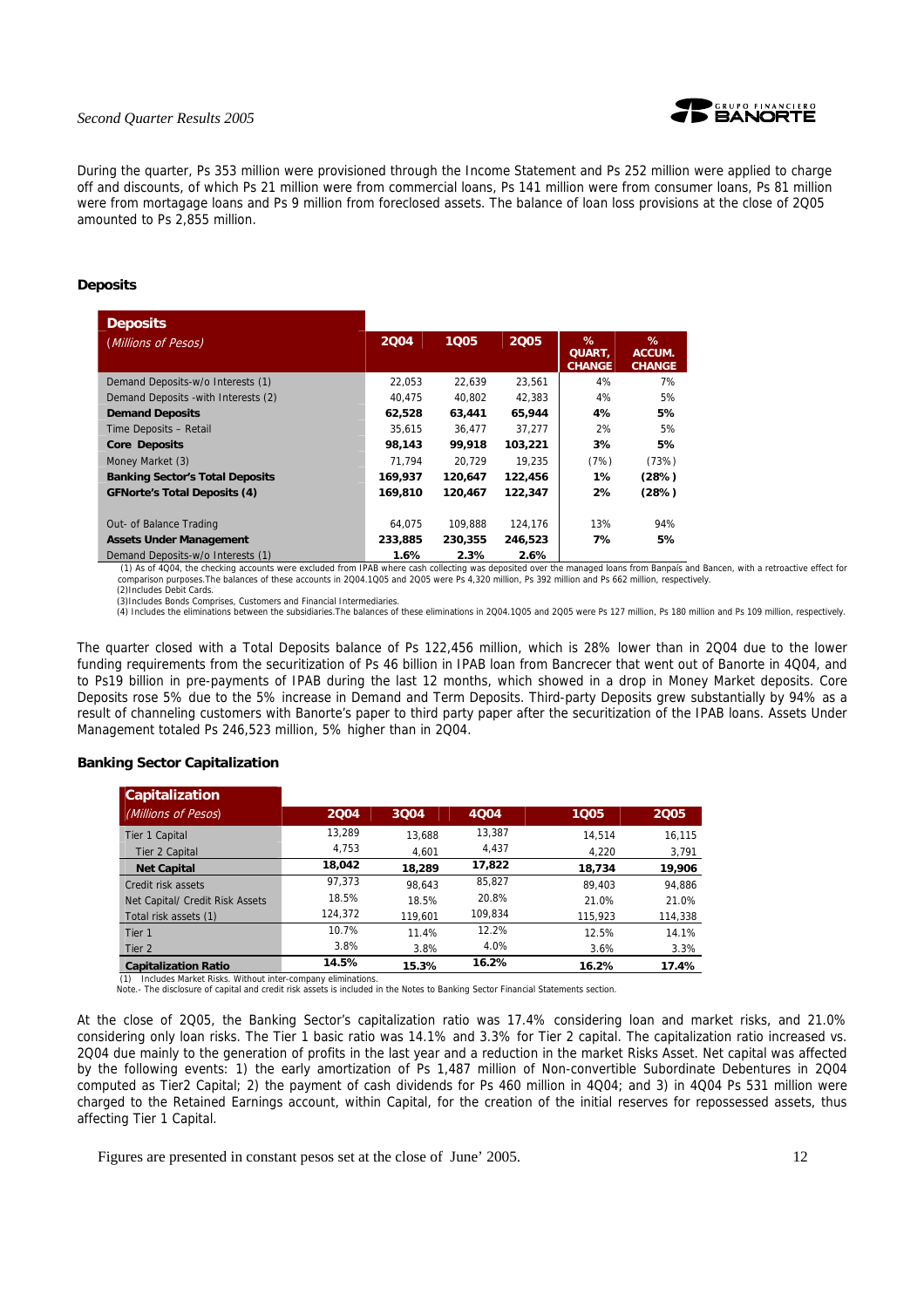

The Holding company equity increased from Ps 15,176 million in 2Q04 to Ps 18,525 million in 2Q05 due to the following factors:

- 1) Ps 4,614 million in profit generated in the last 12 months
- 2) Ps 505 million in dividend payments in 4Q04
- 3) Ps 732 million increase in the Non Monetary Assets Results

## **Information by Sectors**

## **1.- Banking Sector**

| <b>Income Statement &amp; Balance Sheet</b> | <b>QUARTER</b> |         | % CHANGE |       | <b>ACCUMULATED</b> |             |             |        |
|---------------------------------------------|----------------|---------|----------|-------|--------------------|-------------|-------------|--------|
| (Millones de Pesos)                         | 2004           | 1005    | 2005     | 2004  | 1005               | <b>1H04</b> | <b>1H05</b> | $%$ CH |
| <b>INCOME STATEMENT</b>                     |                |         |          |       |                    |             |             |        |
| Net Interest Income after Repomo            | 2.188          | 2.755   | 3.243    | 48%   | 18%                | 4.294       | 5.998       | 40%    |
| Loan Loss and Loss Sharing Provisions       | 312            | 244     | 383      | 23%   | 57%                | 434         | 627         | 44%    |
| Non Interest Income                         | 949            | 1.049   | 1.327    | 40%   | 27%                | 2.212       | 2.376       | 7%     |
| Non Interest Expense                        | 2.463          | 2.343   | 2.369    | (4%)  | 1%                 | 5.027       | 4.713       | (6%)   |
| Non Operating Income (Expense), Net         | 276            | 37      | 929      | 237%  | 2.399%             | 126         | 966         | 665%   |
| Pre-Tax Income                              | 637            | 1.254   | 2.747    | 331%  | 119%               | 1.170       | 4.000       | 242%   |
| Net Income                                  | 571            | 986     | 1.981    | 247%  | 101%               | 1.079       | 2.967       | 175%   |
| <b>BALANCE SHEET</b>                        |                |         |          |       |                    |             |             |        |
| Loan Portfolio                              | 156.822        | 103.447 | 101.993  | (35%) | (1%)               | 156.822     | 101.993     | (35%)  |
| <b>Deposits</b>                             | 174.262        | 121.039 | 123.118  | (29%) | 2%                 | 174.262     | 123,118     | (29%)  |

| <b>Banking Sector's Financial Ratios</b>                                                                      |        | <b>QUARTER</b> |        |             | <b>ACCUMULATED</b> |
|---------------------------------------------------------------------------------------------------------------|--------|----------------|--------|-------------|--------------------|
| (Millones de Pesos)                                                                                           | 2004   | 1005           | 2005   | <b>1H04</b> | <b>1H05</b>        |
| Profitability                                                                                                 |        |                |        |             |                    |
| MIN(1)                                                                                                        | 4.3%   | 7.2%           | 8.4%   | 4.2%        | 7.7%               |
| <b>ROA</b> (2)                                                                                                | 1.0%   | 2.2%           | 4.6%   | 0.9%        | 3.4%               |
| ROE(3)                                                                                                        | 17.2%  | 26.1%          | 50.3%  | 16.0%       | 38.6%              |
| ROE without extraordinaries                                                                                   | 17.2%  | 26.1%          | 29.2%  | 16.0%       | 27.6%              |
| <b>Operation</b>                                                                                              |        |                |        |             |                    |
| Eficiency Ratio (4)                                                                                           | 78.6%  | 61.2%          | 51.7%  | 77.3%       | 56.1%              |
| Operative Efficiency Ratio (5)                                                                                | 4.3%   | 7.2%           | 8.4%   | 4.2%        | 7.7%               |
| Liquidity Ratio (6)                                                                                           | 51.6%  | 56.8%          | 59.7%  | 51.6%       | 59.7%              |
| <b>Asset Quality</b>                                                                                          |        |                |        |             |                    |
| % Past Due Loans w/o Fobaproa                                                                                 | 3.6%   | 1.9%           | 1.8%   | 3.6%        | 1.8%               |
| Loan Loss Reserves to past Due Loans                                                                          | 130.5% | 154.2%         | 161.7% | 130.5%      | 161.7%             |
| Growths (7)                                                                                                   |        |                |        |             |                    |
| Loans w/o Fobaproa - IPAB (8)                                                                                 | 6.0%   | 2.9%           | 4.7%   | 3.7%        | 19.5%              |
| <b>Traditional Deposits</b>                                                                                   | 2.6%   | $(1.7\%)$      | 3.3%   | 8.0%        | 5.2%               |
| <b>Total Deposits</b>                                                                                         | 4.1%   | $(6.8\%)$      | 1.5%   | 6.5%        | (27.9%)            |
| Capitalization                                                                                                |        |                |        |             |                    |
| Net Capital/ Credit Risk Assets (9)                                                                           | 18.5%  | 21.0%          | 21.0%  | 18.5%       | 21.0%              |
| Total Capitalization Ratio (9)<br>MINI Appualized Net Interest Mergin before BEBOMO / Average Fernings Accets | 14.5%  | 16.2%          | 17.4%  | 14.5%       | 17.4%              |

MIN= Annualized Net Interest Margin before REPOMO / Average Earnings Assets.

2) Annualized earnings as a percentage of the average of quarterly assets over the period.<br>3) Annualized earnings as a percentage of the average of quarterly equity over the period<br>4) Non Interest Expense / (Total Operatin banks liabilities + short term loans from banks.<br>
7) Growth versus the previous period.<br>
8) Does not include Fobaproa / IPAB and Loan

7) Growth versus the previous period. 8) Does not include Fobaproa / IPAB and Loans managed by Recovery Banking.

9) The Banking Sector Ratio is included for information purposes. A ratio for each bank is presented in the capitalization section.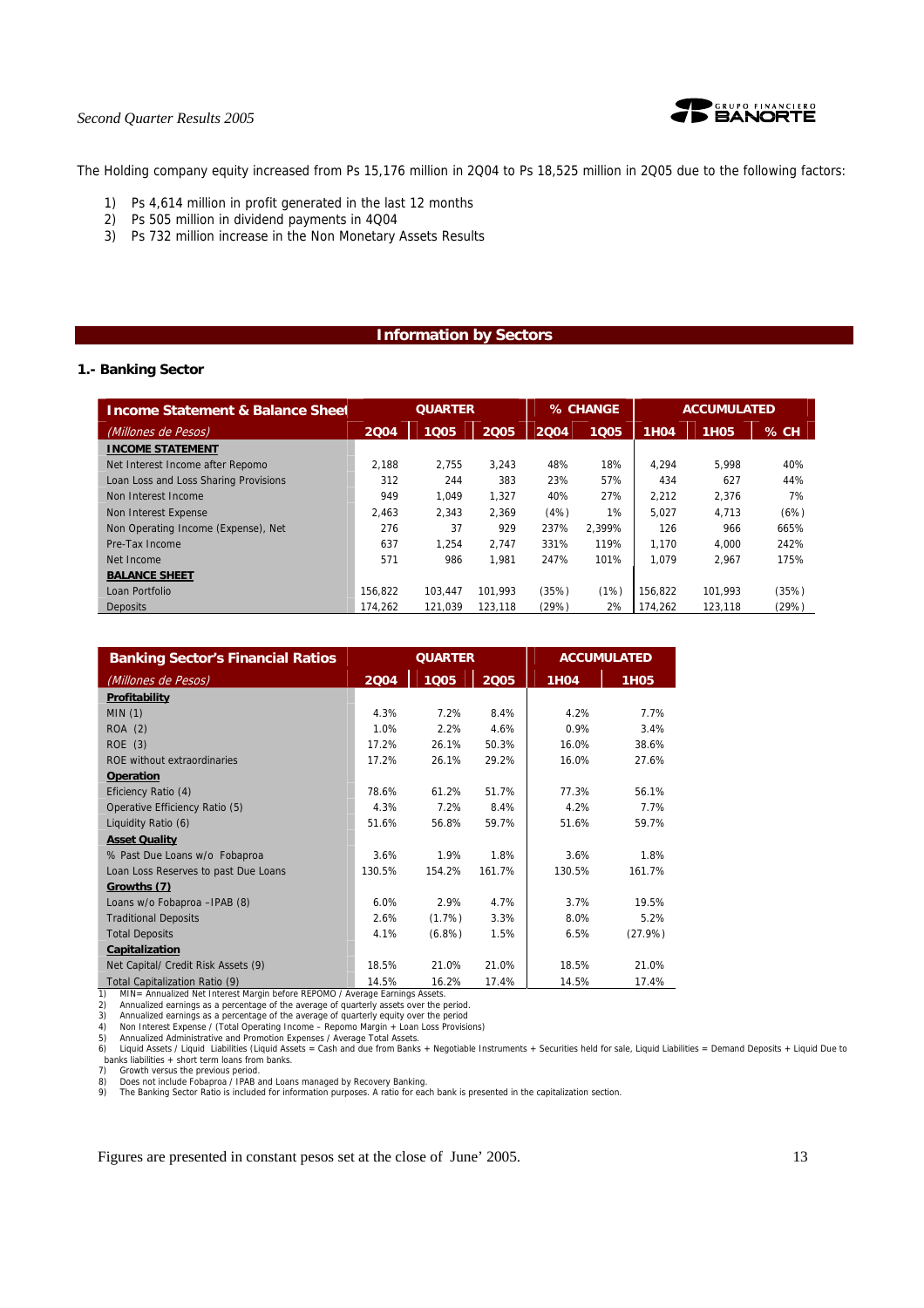

The accumulated profit for the Banking Sector at the end of 2Q05 (100%, including the Afore pension fund using the participation method) totaled Ps 2,967 million, 175% higher than in 1H04 and 110% excluding the extraordinary items. The quarterly profit of Ps 1,981 million was 101% higher. The accumulated Net Interest Margin before provisions rose vs. 1H04 mainly because of the growth of the loan portfolio and the increase in interest rates. The Loan loss and Fobaproa Provisions were 44% higher than those accumulated up to 1H04. The Non-Interest Income rose 7% over last year due to higher Trading and Service Fee income. The Non-Interest Expense dropped by 6% vs. 1H04 due to lower taxes and fees paid to IPAB. Non Operating Income increased vs. 1H04 because of returned VAT for Ps 985 million.

## **Recovery Banking**

#### **Achievements**

The Banorte Recovery Banking continues being the most successful loan recovery and asset administration unit in the Mexican market, since it was established in 1997. Over the last 4 years, it has contributed greatly albeit decreasingly to the Group's Banking Sector profits as the Traditional Banking profits have shown a greater growth. Its most outstanding achievements include: the purchase of nearly 46% of the portfolios auctioned by the IPAB and other banks as of today, over 40% in collecting on loans managed, and having performed the first securitization of mortgage loans in Mexico which received a "AAA" rating by Fitch, which means "the highest loan quality"; and the ISO 9002 certification.

#### **Rating for Sólida Administradora de Portafolios**

Fitch Ratings increased the rating for Sólida Administradora de Portafolios to AAFC1-(mex) in December 2004, which acknowledges the highest performance and standards of the industry.

#### **Future Plans**

Banorte intends to continue purchasing new loan portfolios from IPAB and from other banks, as well as to manage and market assets. The purpose is to extend this important business unit's life. The vision of management of the recovery and asset management business is that it shall continue to contribute substantially to the Group's Banking Sector, even in the long run, by creating formulas to market assets that go beyond a mere loan portfolio recovery.

#### **Recovery Banking**

| <b>Recovery Banking Income Statement</b>                                   | <b>ACCUMULATED</b> |                  |  |
|----------------------------------------------------------------------------|--------------------|------------------|--|
| (Millones de Pesos)                                                        | <b>1H04</b>        | 1H <sub>05</sub> |  |
| Net Interest Income                                                        | 38                 | 38               |  |
| +REPOMO-margin                                                             |                    |                  |  |
| =Net Interest Income After REPOMO                                          | 38                 | 38               |  |
| - Loan Loss Provisions                                                     | 39                 | (12)             |  |
| = Net Interest Income After Provisions                                     | (1)                | 50               |  |
| + Fiduciary                                                                | 88                 | 86               |  |
| + Fobaproa Fees (1)                                                        | 151                | 118              |  |
| + Other Fees                                                               | 80                 | 199              |  |
| <b>Non Interest Income</b>                                                 | 319                | 403              |  |
| = Total Operating Income                                                   | 318                | 452              |  |
| Non Interest Expense                                                       | 93                 | 98               |  |
| $=$ Net Operating Income                                                   | 225                | 355              |  |
| - Other Revenues and Expenses                                              | 5                  | 7                |  |
| $=$ Pre-tax Income                                                         | 230                | 362              |  |
| - Income Tax & Profit Sharing, Tax on Asset, Def. Inc. Tax & Prof. Sharing |                    | 97               |  |
| $=$ Net Income before Subsidiaries                                         | 230                | 265              |  |
| + Undistributed Earnings of Subsidiaries                                   | 48                 | 72               |  |
| = Net Income-continuos Operation                                           | 278                | 337              |  |
| + Extraordinary Items, net                                                 |                    |                  |  |
| - Minoritary Income                                                        |                    |                  |  |
| = Total Net Income<br>$\sqrt{2}$<br><b>Allenta Chapman</b>                 | 278                | 337              |  |

(1) Net Figures. (2) Includes Net Income From Loan Portfolios.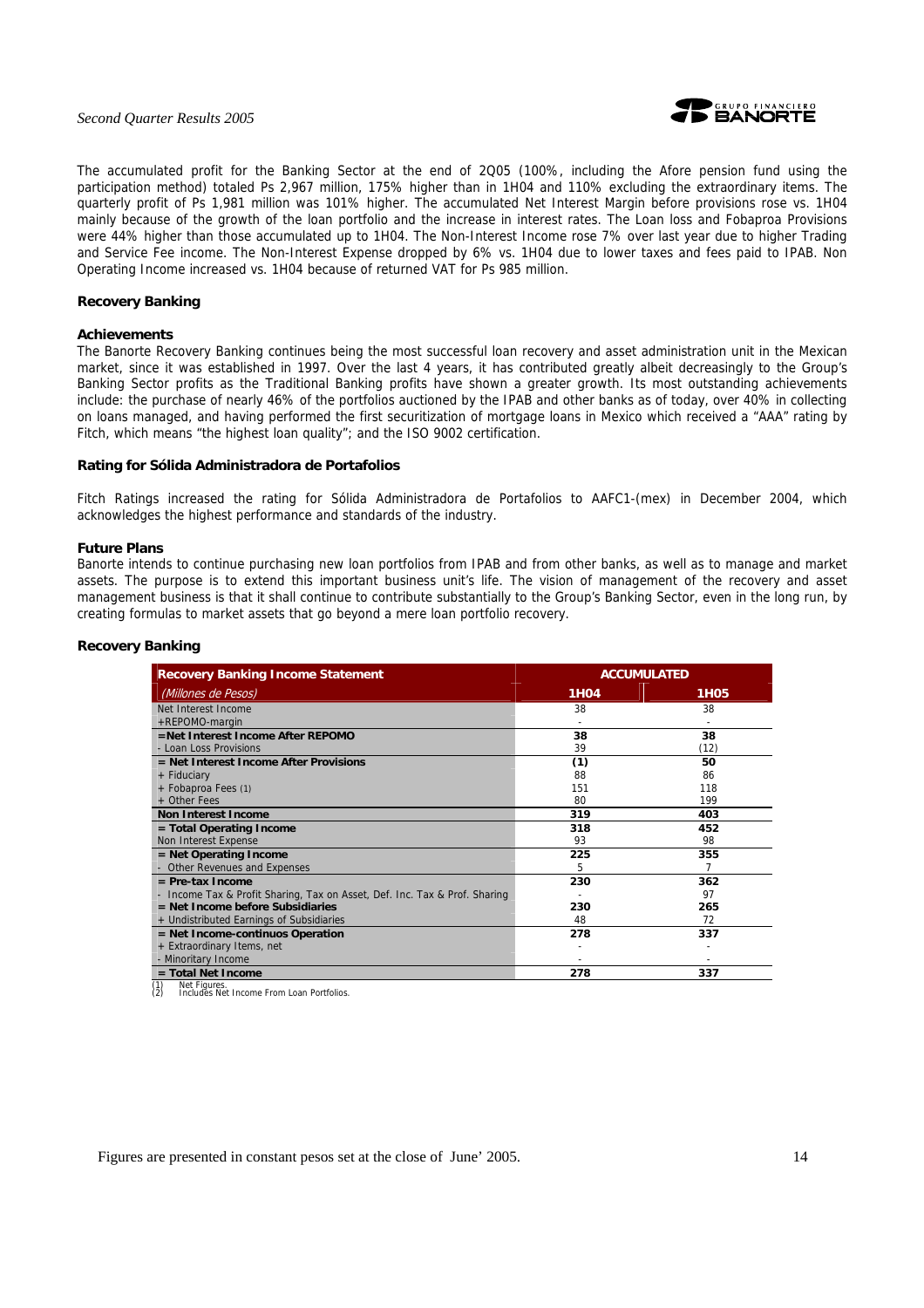

The following table shows the amounts of assets managed by the Recovery Bank and the concepts where these assets are found, as well as the items where the income from each portfolio are registered:

| <b>Assets Under</b><br><b>Management</b>       | 2005   | <b>ACCOUNTING IN THE BALANCE</b><br><b>SHEET</b> | <b>ACCOUNTING IN THE INCOME</b><br><b>STATEMENT</b>                                   |
|------------------------------------------------|--------|--------------------------------------------------|---------------------------------------------------------------------------------------|
| (Millions of Pesos)                            |        |                                                  |                                                                                       |
| Fobaproa-IPAB: Portfolios                      |        |                                                  |                                                                                       |
| Banking Sector (1)                             | 13.150 | Out of balance trusts                            | Fees from FOBAPROA                                                                    |
| <b>Serfin</b>                                  | 8.323  | Serfin Trust                                     | Fiduciary                                                                             |
| Repossesed assets                              | 7917   | Out of balance trusts                            | Fobaproa fees and Fiduciary                                                           |
|                                                | 29,390 |                                                  |                                                                                       |
| Loans purchased to IPAB and<br>to Other Banks: | 25.477 | Sólida Administradora de Portafolios<br>Bancen   | Undistributed Earnings from Subsidiaries (Sólida)<br>and Non Interest Income (Bancen) |
| <b>Banking Sector Portfolio: (2)</b>           |        |                                                  |                                                                                       |
| <b>Banking Sector</b>                          | 4,465  | Banorte's Portfolio                              | Net Interest Income                                                                   |
| Repossesed assets                              | 1.183  | Banorte's Repossesed assets                      | Other Revenues and Expenses                                                           |
|                                                | 5,648  |                                                  |                                                                                       |
| Total                                          | 60,513 |                                                  |                                                                                       |

(1) Includes the loan portfolios sold to Fobaproa by Bancen and Banpaís.

(2) Includes Ps 2,104 millions of Portfolio managed by the Recovery Bank since 1997, originated from the economic crisis of 1995.

This section is intended to dimension the Recovery Banking business contribution to the Banking Sector. The basis to calculate these figures were the assets managed by Recovery Banking which consist of: the loan portfolios ceded to Fobaproa by Bancen and Banpaís before being sold, the purchase of collecting rights of the Serfin Portfolio, and the portfolios bought to the IPAB and to other banks. Additionally, it administrates own portfolio which, given its characteristics, have been transferred to be collected through the Recovery Banking.

| <b>Recovery Groups Contribution</b>   |             | <b>ACCUMULATED</b> |  |  |
|---------------------------------------|-------------|--------------------|--|--|
| (Millions of Pesos)                   | <b>1H04</b> | 1H <sub>0</sub> 5  |  |  |
| <b>Traditional Banking Net Income</b> | 894         | 2.009              |  |  |
| Recovery Bank Net Income              | 278         | 337                |  |  |
| GFNorte's Net Income(*)               | 1.172       | $2,346^{(1)}$      |  |  |
| $=$ % of Contribution                 | 23.7%       | 14.4%              |  |  |

(1) Excludes the extraordinary items.

The Recovery Banking contributed with Ps 337 million to the Group's 1H05 profit; equivalent to a contribution of 14%, a lower contribution than in 1H04 due to the important traditional operations profit growth.

During the quarter the IPAB pre-payed Ps 5,483 million of the remaining balance of the loans coming from Bancen and Banpaís leaving just the notes derived from the sale of loans of Banorte to Fobaproa for Ps 7,003 million. These notes were exchanged by IPAB notes at the end of the Management, Existence and Legality audits carried out by the authority.

| <b>DRIGINATION</b>                   | <b>BALANCE AS OF 2005</b> | <b>YIFLD</b>     |           | MATURITY LOSS SHARING. |
|--------------------------------------|---------------------------|------------------|-----------|------------------------|
| (Millons of pesos)                   |                           |                  |           |                        |
| BANORTE - Sale of Loans tol Fobaproa | 7.003                     | $CETES - 135$ pb | 2005/2006 | YES                    |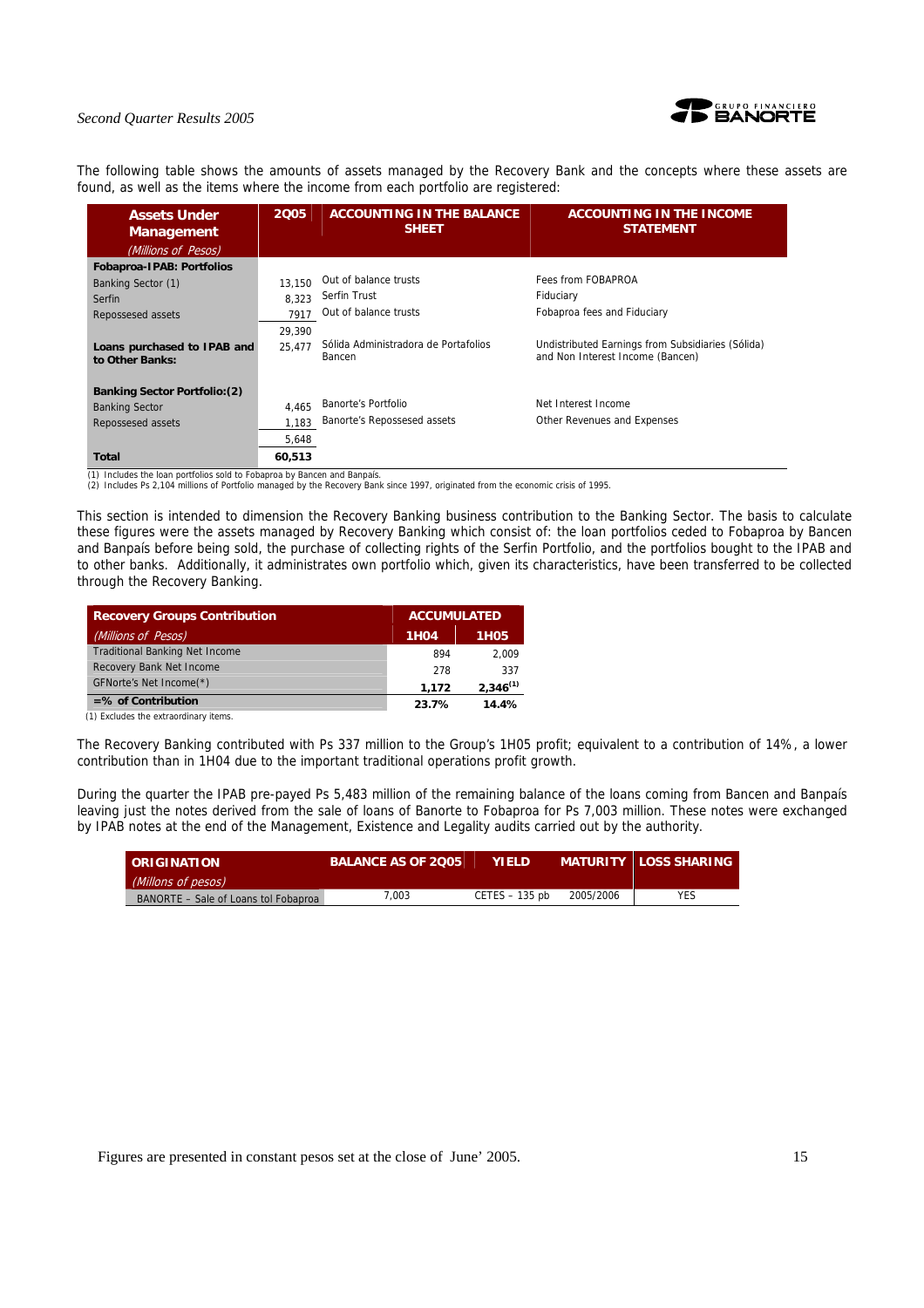



## **2.- Brokerage Sector**

| <b>Brokerage Sector</b> | <b>QUARTER</b> |         |                          |       | % CHANGE                 | <b>ACCUMULATED</b> |             |                |
|-------------------------|----------------|---------|--------------------------|-------|--------------------------|--------------------|-------------|----------------|
| (Millions of Pesos)     | 2004           | 1005    | 2005                     | 2004  | 1005                     | <b>1H04</b>        | <b>1H05</b> | %<br><b>CH</b> |
| <b>Brokerage House</b>  |                |         |                          |       |                          |                    |             |                |
| Net Income              | 10             | 25      | 16                       | 68%   | (35%)                    | 41                 | 42          | 3%             |
| Equity                  | 493            | 552     | 516                      | 4%    | (7%)                     | 493                | 516         | 4%             |
| Assets under Management | 161.375        | 112.785 | 111.563                  | (31%) | (1%)                     | 161.375            | 111.563     | (31%)          |
| <b>Total Assets</b>     | 631            | 662     | 616                      | (2%)  | (7%)                     | 631                | 616         | (2%)           |
| ROE %                   | 8.0%           | 18.8%   | 12.4%                    |       | $\overline{\phantom{0}}$ | 16.9%              | 15.7%       |                |
| Net Capital             |                |         |                          |       |                          |                    |             |                |
| Tier 1                  | 391            | 459     | 425                      | 9%    | (7%)                     | 391                | 425         | 9%             |
| Tier 2                  | ۰              | ٠       | $\overline{\phantom{0}}$ |       | $\overline{\phantom{0}}$ |                    |             |                |
| <b>Net Capital</b>      | 391            | 459     | 425                      | 9%    | (7%)                     | 391                | 425         | 9%             |

The **Brokerage Sector** (brokerage house), accumulated a Ps 42 million profit in 1H05, 3% higher than in 1H04 as a result of an improvement in revenues coming from money market opperations which benefied from the strategies implemented to take advantage of an interest rates increasing environment. As strict expense control along with synergies with other subsidiaries of the Group derived in lower expenditures. Fixed Income Securities Mutual funds showed a 17% increase during the year vs 4Q04.

## **3.-Long Term Savings Sector**

| <b>Long Term Savings Sector</b>   | <b>QUARTER</b> |        |        | % CHANGE |       | <b>ACCUMULATED</b> |             |                |
|-----------------------------------|----------------|--------|--------|----------|-------|--------------------|-------------|----------------|
| (Millions of pesos)               | 2004           | 1005   | 2005   | 2004     | 1005  | <b>1H04</b>        | <b>1H05</b> | %<br><b>CH</b> |
| <b>Afore</b>                      |                |        |        |          |       |                    |             |                |
| Net Income                        | 22             | 110    | 40     | 82%      | (63%) | 101                | 150         | 49%            |
| Equity                            | 1.240          | 1.069  | 1,109  | (11%)    | 4%    | 1.240              | 1.109       | (11%)          |
| <b>Total Assets</b>               | 1.415          | 1.251  | 1.335  | (6%)     | 7%    | 1.415              | 1.335       | (6%)           |
| Assets under Management (SIEFORE) | 29,137         | 32.836 | 34.017 | 17%      | 4%    | 29.137             | 34,017      | 17%            |
| ROE %                             | 7.2%           | 43.2%  | 14.9%  |          |       | 16.8%              | 28.7%       |                |
| <b>Insurance</b>                  |                |        |        |          |       |                    |             |                |
| Net Income                        | 25             | 122    | 129    | 420%     | 5%    | 68                 | 251         | 271%           |
| Equity                            | 611            | 875    | 1,007  | 65%      | 15%   | 611                | 1.007       | 65%            |
| <b>Total Assets</b>               | 4.062          | 4,685  | 5,166  | 27%      | 10%   | 4,062              | 5,166       | 27%            |
| <b>Technical Reserves</b>         | 2,729          | 2,993  | 3,250  | 19%      | 9%    | 2.729              | 3,250       | 19%            |
| Premiums sold                     | 224            | 1,312  | 1,043  | 366%     | (21%) | 847                | 2,354       | 178%           |
| ROE %                             | 17.1%          | 59.9%  | 54.7%  |          |       | 24.4%              | 57.1%       |                |
| <b>Annuities</b>                  |                |        |        |          |       |                    |             |                |
| Net Income                        | (14)           | 20     | 28     | 299%     | 41%   | 34                 | 48          | 42%            |
| Equity                            | 232            | 246    | 274    | 18%      | 11%   | 232                | 274         | 18%            |
| <b>Total Assets</b>               | 5.707          | 6.096  | 6,297  | 10%      | 3%    | 5,707              | 6.297       | 10%            |
| <b>Technical Reserves</b>         | 5.465          | 5.831  | 5.998  | 10%      | 3%    | 5.465              | 5.998       | 10%            |
| Premiums sold                     | 316            | 205    | 203    | (36%)    | (1%)  | 431                | 408         | (5%)           |
| ROE %                             | (23.6%)        | 33.9%  | 43.3%  |          |       | 30.1%              | 38.7%       |                |

The **Pension Funds Afore** showed an accumulated Net Profit of Ps 150 million (51% from Bancen), 49% higher than last year's, due mainly to increased collecting on higher-income customer affiliation fees, lower expenses and higher interest income. The 2Q05 profit was 82% higher than that of 2Q04 because of increased collecting on higher-income customer affiliation fees and greater income from interests. By 2Q05, there was a total of 2,955,944 affiliates, for a market share of 10.4% in certified accounts. Assets Under Management by the SIEFORE increased 17% vs. 2Q05 given the 4% increase in the number of affiliates and the strategy to attract higher-income customers.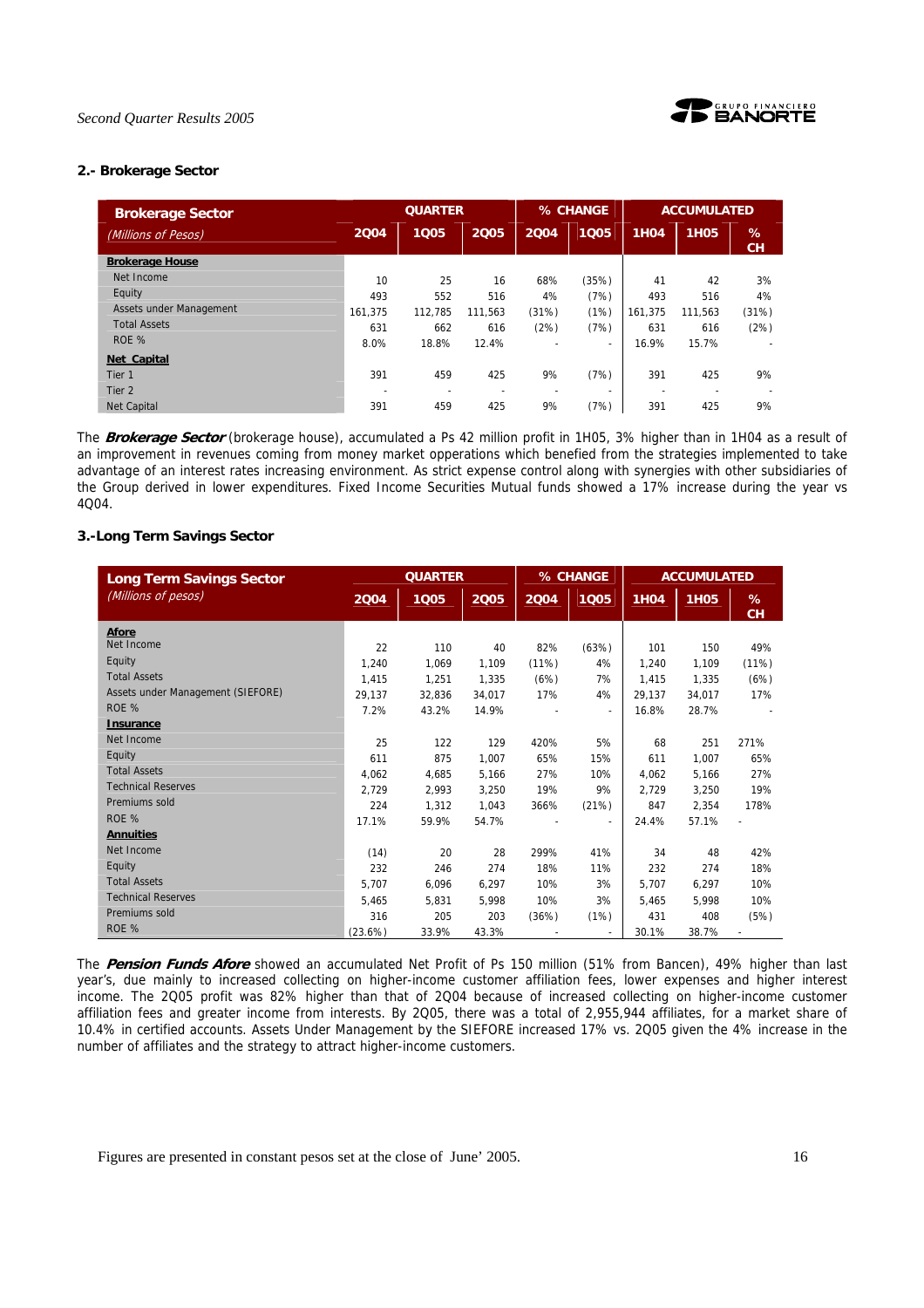

The **Insurance Company** (Aseguradora) showed an accumulated profit of Ps 251 million in the year (51% from GFNorte), 271% greater than in 1H04 as a result of the 2Q04 Seguros Generali Mexico merger and of the considerable increase in premiums issued as well as to the increase in investment returns from higher market interest rates. The profit for 2Q05 was 420% that of 2Q04. This increase was due to higher investment returns, increased premiums issued and a reduction in operation expenses. The premiums issued in 1H05 were for Ps 2,354 million, 178% greater than those of 1H04.

The **Annuities** (Pensiones) company showed an accumulated profit of Ps 48 million in the year (51% from GFNorte) 42% higher than last year's due to a reduction in the creation of Technical Reserves in UDIS derived from lower inflation, higher investment profits and lower operation expenses. The 2Q05 profits were Ps 28 million vs. the 2Q04 loss of Ps 14 million. This variation is the result of a reduction in the creation of Technical Reserves in UDIS, higher investment profits vs. the loss in 2Q04, and to lower operation costs. At present, the company ranks  $2<sup>nd</sup>$  in the industry share in premiums sold.

## **3.- Auxiliary Organizations Sector**

| <b>Auxiliary Organizations Sector</b> |                | <b>QUARTER</b> |       |       | % CHANGE                 | <b>ACCUMULATED</b> |             |         |
|---------------------------------------|----------------|----------------|-------|-------|--------------------------|--------------------|-------------|---------|
| (Millions of Pesos)                   | 2004           | 1005           | 2005  | 2004  | 1005                     | <b>1H04</b>        | <b>1H05</b> | %<br>CН |
| Leasing                               |                |                |       |       |                          |                    |             |         |
| Net Income                            | $\overline{7}$ | 18             | 21    | 227%  | 20%                      | 16                 | 39          | 141%    |
| Equity                                | 208            | 211            | 232   | 12%   | 10%                      | 208                | 232         | 12%     |
| Loan Portfolio                        | 1.844          | 2.273          | 2,442 | 32%   | 7%                       | 1.844              | 2.442       | 32%     |
| Past Due Loans                        | 15             | 16             | 16    | 8%    | 1%                       | 15                 | 16          | 8%      |
| <b>Loan Loss Reserves</b>             | 20             | 23             | 24    | 18%   | 6%                       | 20                 | 24          | 18%     |
| <b>Total Assets</b>                   | 1,850          | 2,302          | 2,448 | 32%   | 6%                       | 1,850              | 2,448       | 32%     |
| ROE %                                 | 12.7%          | 35.2%          | 38.5% |       | $\overline{\phantom{a}}$ | 15.7%              | 36.9%       |         |
| <b>Factoring</b>                      |                |                |       |       |                          |                    |             |         |
| Net Income                            | $\overline{7}$ | 17             | 23    | 210%  | 38%                      | 12                 | 39          | 235%    |
| Equity                                | 236            | 271            | 294   | 25%   | 8%                       | 236                | 294         | 25%     |
| Loan Portfolio                        | 3.063          | 3.274          | 3.281 | 7%    | $\sim$                   | 3.063              | 3.281       | 7%      |
| Past Due Loans                        | 26             | 25             | 32    | 26%   | 31%                      | 26                 | 32          | 26%     |
| Loan Loss Reserves                    | 38             | 39             | 40    | 5%    | 3%                       | 38                 | 40          | 5%      |
| ROE %                                 | 3,056          | 3,257          | 3,266 | 7%    | $\sim$                   | 3,056              | 3,266       | 7%      |
| <b>Total Assets</b>                   | 12.7%          | 25.2%          | 32.3% |       | $\overline{\phantom{a}}$ | 10.2%              | 28.8%       |         |
| Warehousing                           |                |                |       |       |                          |                    |             |         |
| Net Income                            | 3              | 5              | 3     | (15%) | (40%)                    | 9                  | 8           | 17%     |
| Equity                                | 86             | 96             | 98    | 14%   | 2%                       | 86                 | 98          | 14%     |
| Inventories (*)                       | 209            | 205            | 197   | (6%)  | (4%)                     | 209                | 197         | (6%)    |
| <b>Total Assets</b>                   | 339            | 345            | 268   | (21%) | (22%)                    | 339                | 268         | (21%)   |
| ROE %                                 | 15.7%          | 19.9%          | 11.6% |       | $\overline{a}$           | 18.3%              | 15.7%       |         |
| <b>Bonding</b>                        |                |                |       |       |                          |                    |             |         |
| Net Income                            | $\overline{7}$ | 4              | 4     | (42%) | 1%                       | 9                  | 8           | 17%     |
| Equity                                | 110            | 85             | 89    | (19%) | 5%                       | 110                | 89          | (19%)   |
| <b>Total Assets</b>                   | 309            | 346            | 369   | 20%   | 7%                       | 309                | 369         | 20%     |
| <b>Technical Reserves</b>             | 126            | 171            | 183   | 46%   | 7%                       | 126                | 183         | 46%     |
| Premiums sold                         | 42             | 92             | 43    | 2%    | (53%)                    | 103                | 135         | 31%     |
|                                       | 27.5%          | 20.4%          | 19.6% |       |                          | 13.9%              | 20.0%       |         |

New Accounting Principles : Warehousing, Leasing & Factoring= Circular 1490 (\*) Accounted in Other Assets, Deferred charges and Intangibles account.

The **Leasing** showed a profit of Ps 39 million in the year, 141% higher than that of 1H04, mainly because of the substantial 32% growth in the loan portfolio vs. 2Q04. The 2Q05 profit was Ps 21 million, 227% higher than in 2Q04 given the higher loan volume. The past-due loan ratio closed 2Q05 at 0.7%. Past-due loans have a reserve coverage of 150%. It currently ranks  $2^{nd}$ among the 27 Leasing companies with a 8.2% market share.

The **Factoring** company generated a Ps 39 million profit in the year so far, 235% greater than in 1H04 mainly because of the growth in the loan portfolio, larger trading margins and lower operation costs. The 2Q05 profit reached Ps 23 million, which is 210% that of 2Q04 as a result of a larger loan portfolio, larger trading margins and lower expenses. The Total Loans rose 7% vs. 2Q04, for a balance of Ps 3,281 million and the past-due loans closed at Ps 32 million, for a past-due loan ratio of 1% and a 125% loan reserve coverage. The Factoring company ranks  $1<sup>st</sup>$  in the industry among 11 similar companies.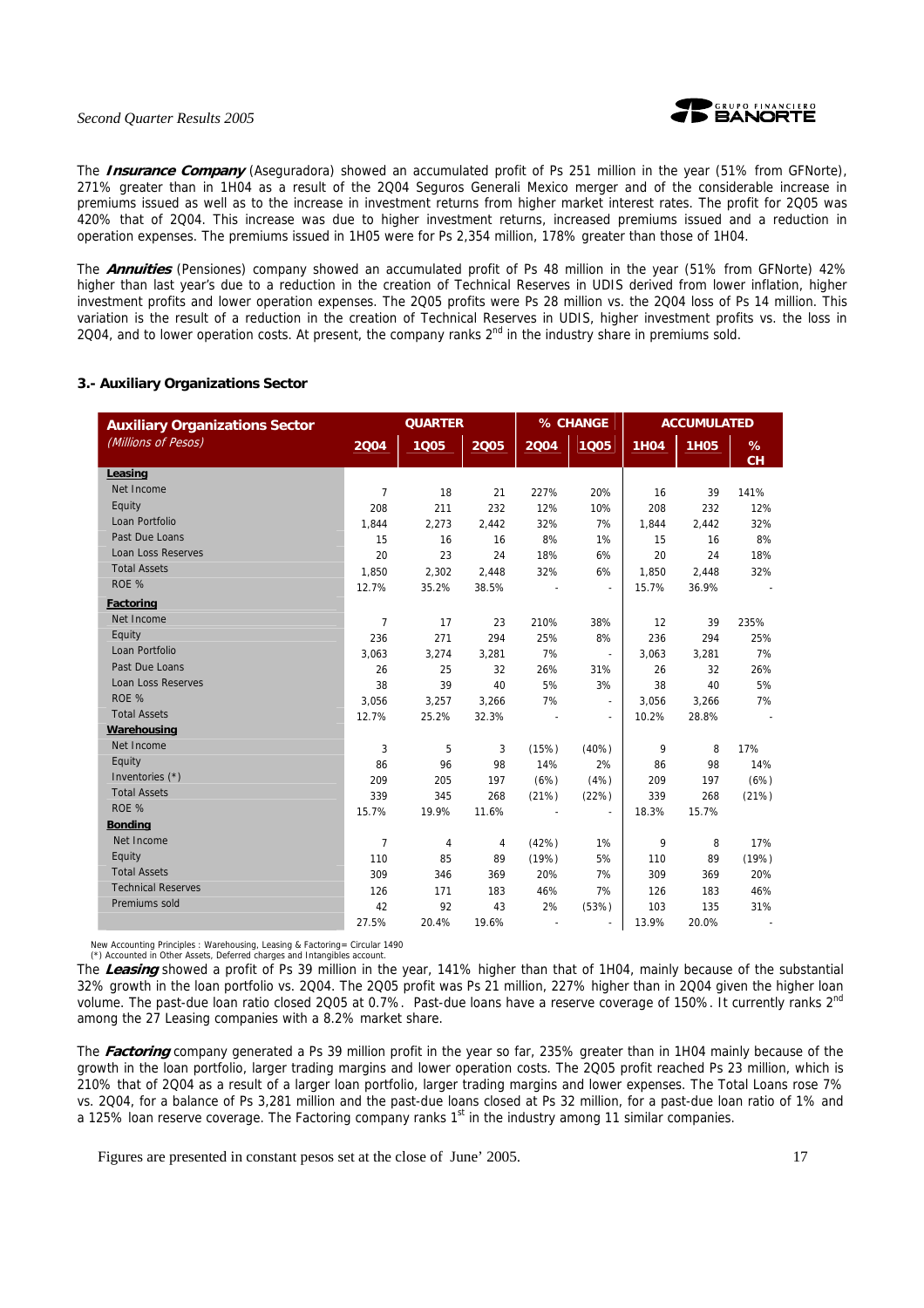

The **Warehousing** showed a net profit of Ps 8 million so far this year, a 17% increase over that of 1H05 mainly because of an increase in customer inventory commercialization. The 2Q05 profit was for Ps 3 million, similar to that of 2Q04. The company currently ranks  $12<sup>th</sup>$  in certification volume among the 20 Warehousing companies.

The **Bonding** company generated a profit of Ps 8 million so far this year, a 17% increase over that of 1H05 mainly because of a 31% increase in the premiums issued vs. the same period last year. The 2Q05 profit was Ps 4 million, 42% less than that of 2Q04 due to an increase in Technical Reserves given the greater sales and changes in the premium debtors' registration policy.

## **5.- Microcredit Sofol**

| Pronegocio          | <b>QUARTER</b>           |            |         |                          | % CHANGE | <b>ACCUMULATED</b> |             |                          |
|---------------------|--------------------------|------------|---------|--------------------------|----------|--------------------|-------------|--------------------------|
| (Millones de Pesos) | 2004                     | 1005       | 2005    | 2004                     | 1005     | <b>1H04</b>        | <b>1H05</b> | %<br><b>CH</b>           |
| Pronegocio          |                          |            |         |                          |          |                    |             |                          |
| Net Income          | $\overline{\phantom{0}}$ | (4)        | (8)     | $\overline{\phantom{0}}$ | 14%      |                    | (12)        |                          |
| Equity              | $\overline{\phantom{a}}$ | 46         | 58      | $\overline{\phantom{a}}$ | 26%      |                    | 58          |                          |
| Loan Portfolio      | -                        | 9          | 121     | ۰                        | ,292%    |                    | 121         | $\overline{\phantom{a}}$ |
| <b>Total Assets</b> |                          | 48         | 125     | ۰                        | 159%     |                    | 125         | $\overline{\phantom{a}}$ |
| ROE %               | $\overline{\phantom{a}}$ | $(34.9\%)$ | (61.6%) |                          | ۰        |                    | $(49.0\%)$  | <b>.</b>                 |

Pronegocio (Pro-business) reported a Ps 8 million loss in 1H05, given that fact that it started operations in 1Q05. It is in its initial stage and has to increase it operations volume to reach its break even point. At the close of 2Q05, the loan portfolio reached a balance of Ps 121 million and had 36 branches located in 20 cities.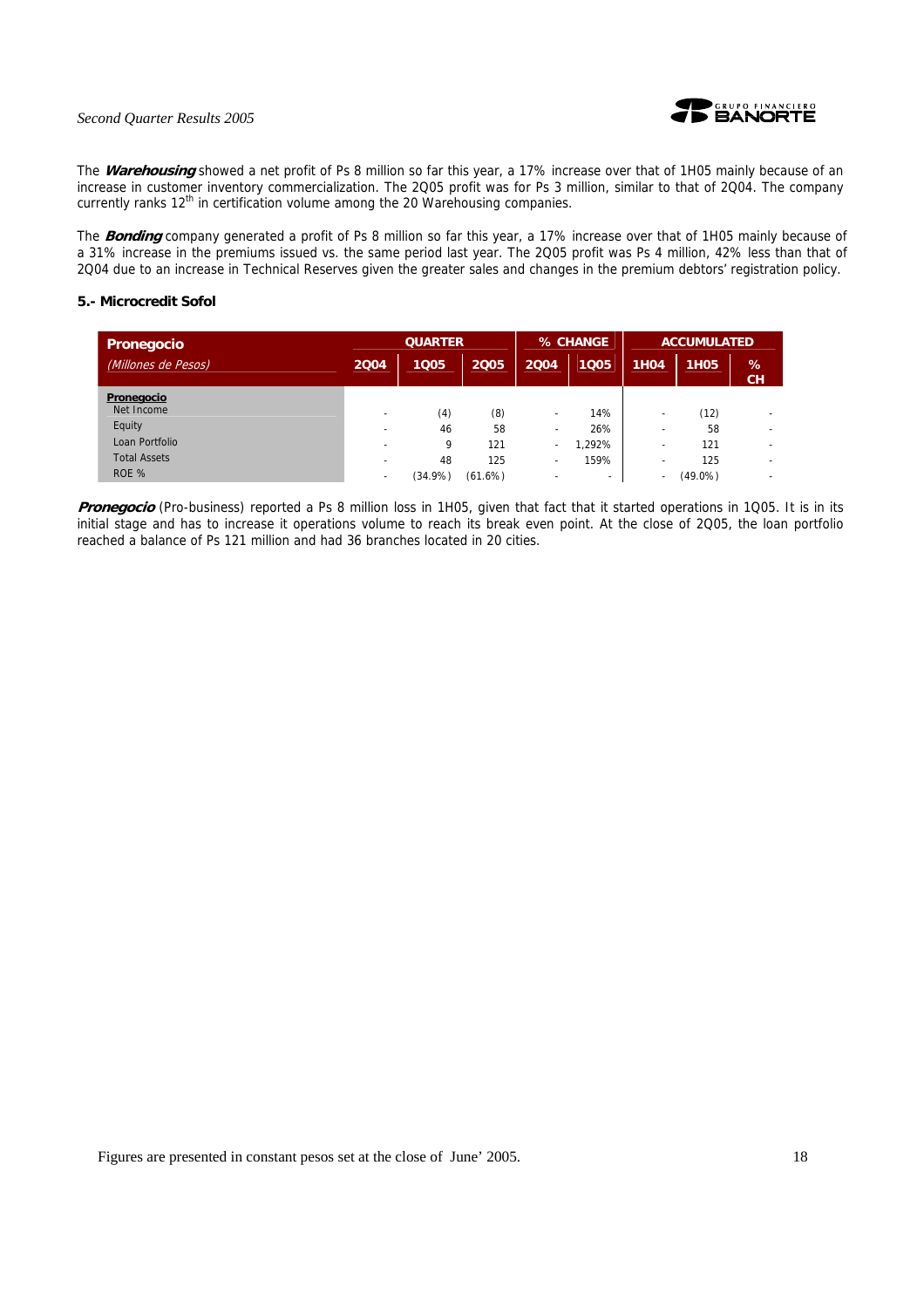





# ANNEXES

- 1.MACROECONOMIC ENVIRONMENT
- 2.GRUPO FINANCIERO GENERAL INFORMATION
- 3.ACCOUNTING CHANGES AND REGULATIONS
- 4.LOAN PORTFOLIO SALES TO SOLIDA ADMINISTRADORA DE PORTAFOLIOS
- 5.FINANCIAL STATEMENTS
- 6.NOTES TO BANKING SECTOR FINANCIAL **STATEMENTS**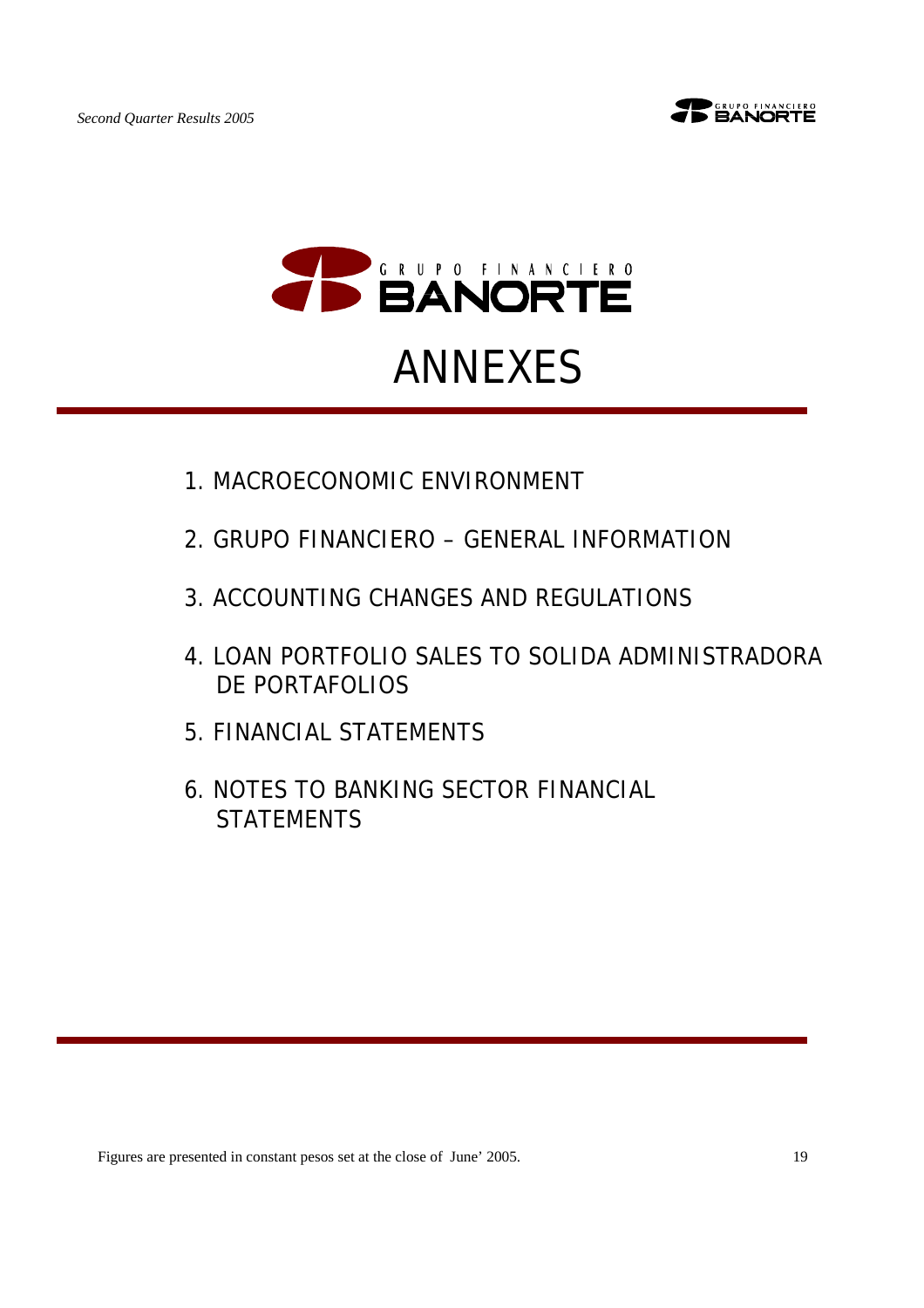

#### **ANNEX 1. Macroeconomic Environment**

The second quarter of the year was marked by international uncertainty. On the one hand, it was not clear which course the U.S. economic activity would take and, on the other hand, regarding the viability of the Euro Zone, after France rejected the EU Constitution. Additionally, oil prices were under great pressure creating doubts as to global growth and inflation.

The U.S.A. Central Bank continued its upward trend in rates taking them to 3.25%, 50bp over the close of March, although long-term interest rates dropped. The dollar gained strength over the euro in a scenario of economic weakness in the Euro Zone. Contrary to what happened when compared to the currencies of emerging countries, the dollar's position was weakened: Brazilian real and the Mexican peso underwent an important appreciation vs. the U.S. currency.

On the domestic scene, economic activity figures have been disappointing and adjustments were made lowering the growth estimate for this year and the following one. According to the monthly survey conducted by the Bank of Mexico among analysts of the private sector, the GDP growth expectation for this year dropped from 3.88% in March to 3.57% in June. For next year the drop went from 3.64% to 3.50%. The internal market is expected to maintain its dynamism, while external demand is expected to moderate its growth pace with respect to last year.

Inflation continued the downward trend it took on since the beginning of the year, going from 5.19% at the close of 2004 to 4.32% in June. Inflation expectations for this year were adjusted accordingly, according to the Bank of Mexico's survey, from 4.32% in December of 2004 to 3.79% in June.

Given the inflation scenario, the Bank of Mexico continued its restrictive monetary policy, which took the funding rate to 9.75% in June. However, the Bank of Mexico stopped increasing the level of the "short" since several meetings ago and up until the close of the second semester, its monetary policy is independent of the U.S. reference interest rates. This leads us to believe that we are at the maximum funding rate levels.

External accounts do not show signs of any strong upset. Despite the fact that the commercial balance deficit has grown with respect to the levels reached last year, the current account deficit is being financed by long-term resources. There is still an important inflow of revenue from remittances, and oil exports report high growth rates given the high oil prices. Remittances last year totaled USD 16,613 million, whereas for the first five months this year they have reached USD 7,528 million, which is equivalent to an 18.7% increase vs. the same period last year.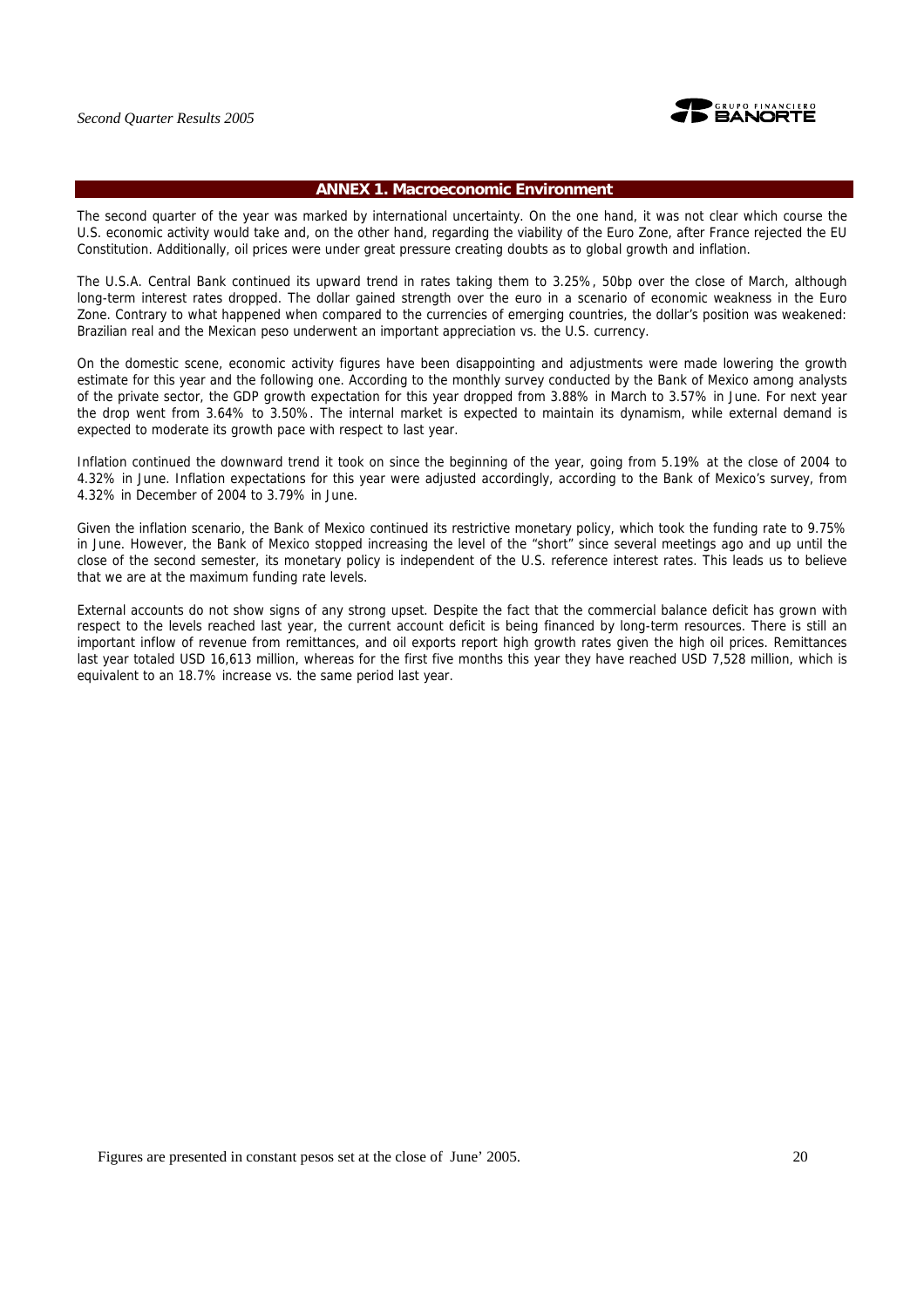

## **ANNEX 2 .-Grupo Financiero- General Information**

## **GFNorte Ownership in Subsidiaries**

|                               | 2005   |
|-------------------------------|--------|
| Banco Mercantil del Norte (1) | 96.11% |
| Banco del Centro              | 99.99% |
| <b>Brokerage House</b>        | 99.99% |
| Pension Funds Afore (2)       | 51.00% |
| Insurance                     | 51.00% |
| Annuities                     | 51.00% |
| Leasing                       | 99.99% |
| Factoring                     | 99 99% |
| Warehousing                   | 99.99% |
| <b>Bonding</b>                | 99.99% |
| <b>Microcredit Sofol</b>      | 99.99% |

(1) As a result of merging Banpaís in February, 2000. (2) Subsidiary of Banco del Centro.

## **Holding Company Capital Structure**

| <b>Number of Shares</b>          | <b>SERIE O</b><br>As of June 2005 |
|----------------------------------|-----------------------------------|
| Number of shares issued          | 504.586.887                       |
| - Shares held on Treasury        | 250.100                           |
| $=$ Number of shares outstanding | 504,336,787                       |

## **Banorte Ratings**

| <b>International Ratings</b> |                             |                |                                   |               |  |  |  |  |  |
|------------------------------|-----------------------------|----------------|-----------------------------------|---------------|--|--|--|--|--|
| <b>Rating Agency</b>         | Rated<br><b>Institution</b> | Rating         | Category                          | Date          |  |  |  |  |  |
| Moody's                      | Banorte                     | Stable         | Outlook                           |               |  |  |  |  |  |
|                              |                             | $D+$           | Modest Financial Strength         |               |  |  |  |  |  |
|                              |                             | Baa1           | Foreign long - term bank deposits | January 2005  |  |  |  |  |  |
|                              |                             | $P-2$          | Foreign short- term bank deposits |               |  |  |  |  |  |
|                              |                             | $A-3$          | Local long - term bank deposits   |               |  |  |  |  |  |
|                              |                             | $P-2$          | Local short- term bank deposits   |               |  |  |  |  |  |
| <b>Standard &amp; Poors</b>  | Banorte                     | Positive       | Outlook                           |               |  |  |  |  |  |
|                              |                             | $BB+$          | Long Term foreign issuer credit   |               |  |  |  |  |  |
|                              |                             | $BB+$          | Long Term local currency deposits | February 2005 |  |  |  |  |  |
|                              |                             | B              | Short term foreign issuer credit  |               |  |  |  |  |  |
|                              |                             | B              | Short tem local issuer credit     |               |  |  |  |  |  |
| Fitch                        | Banorte                     | Stable         | Outlook                           |               |  |  |  |  |  |
|                              |                             | BBB-           | Long Term Foreign currency        | June 2005     |  |  |  |  |  |
|                              | Grupo Financiero            | BBB-           | Long Term Local currency          |               |  |  |  |  |  |
|                              | Banorte                     | F <sub>3</sub> | Short Term Local Currency         |               |  |  |  |  |  |
|                              |                             | F <sub>3</sub> | Short Term Foreign Currency       |               |  |  |  |  |  |
|                              |                             | C/D            | Individual - Foreign Currency     |               |  |  |  |  |  |
|                              |                             | 3              | <b>Support Rating</b>             |               |  |  |  |  |  |
|                              |                             | 4              | <b>Support Rating</b>             |               |  |  |  |  |  |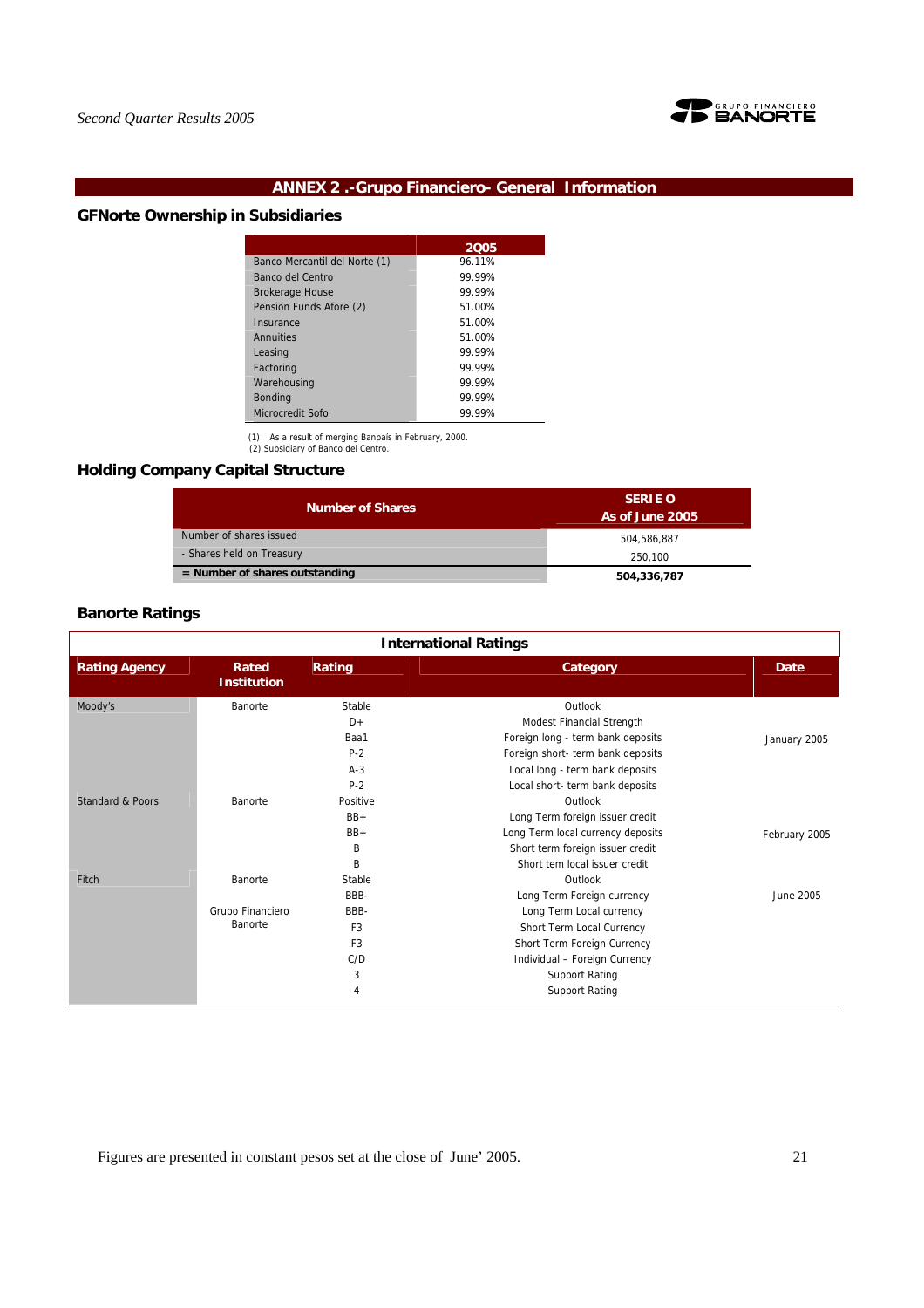

## **Banorte Ratings**

| <b>Domestics Ratings</b>  |                             |                                                      |                                                                                                                                      |                  |  |  |  |  |  |  |
|---------------------------|-----------------------------|------------------------------------------------------|--------------------------------------------------------------------------------------------------------------------------------------|------------------|--|--|--|--|--|--|
| <b>Rating Agency</b>      | Rated<br><b>Institution</b> | Rating                                               | Category                                                                                                                             | Date             |  |  |  |  |  |  |
| Fitch                     | Banorte                     | $F1 + (mex)$<br>AA (mex)<br>$F1 + (mex)$<br>AA (mex) | Short term counterparty risk<br>Long term counterparty risk<br>Short term CD's and Term Deposits<br>Long term CD's and Term Deposits | June 2005        |  |  |  |  |  |  |
| Moody's National Scale    | Banorte                     | Aaa.mx<br>$MX-1$                                     | Long Term Deposits<br>ShortTerm Deposits                                                                                             | <b>July 2004</b> |  |  |  |  |  |  |
|                           | Arrendadora<br>Banorte      | Aa1.mx                                               | Issue Rating in National Scale                                                                                                       | <b>July 2004</b> |  |  |  |  |  |  |
|                           | Arrendadora<br>Banorte      | Aa1.mx                                               | <b>Issue Rating in National Scale</b>                                                                                                | <b>July 2004</b> |  |  |  |  |  |  |
| <b>Other Subsidiaries</b> |                             |                                                      |                                                                                                                                      |                  |  |  |  |  |  |  |
| Fitch                     | Sólida                      | Average<br>High (mex)                                | Financial Asset Administrator                                                                                                        | June 2002        |  |  |  |  |  |  |
|                           | Operadora de<br>Fondos      | AA- (mex)                                            | <b>Investment Financial Assets Administrator</b>                                                                                     | February 2004    |  |  |  |  |  |  |
|                           | Seguros Banorte<br>Generali | AA- (mex)                                            | Insurance Financial Strength                                                                                                         | August 2002      |  |  |  |  |  |  |

**No. of Employees & Distribution Network** 

| <b>EMPLOYEES</b>            | 2004   | 1005   | 2005   |
|-----------------------------|--------|--------|--------|
| Banking Sector (1)          | 13.710 | 12.235 | 12.326 |
| Other Sectors (2)           | 2,728  | 2,292  | 2,357  |
| <b>Total Group</b>          | 16,438 | 14,527 | 14.683 |
| <b>DISTRIBUTION NETWORK</b> |        |        |        |
| <b>Branches</b>             | 1.029  | 959    | 961    |
| <b>ATM</b>                  | 2.540  | 2.655  | 2.670  |

(1) Includes Sólida Administradora de Portafolios. (2) Includes banking modules and Remote Teller Windows. Excludes 1 branch located in Cayman Island.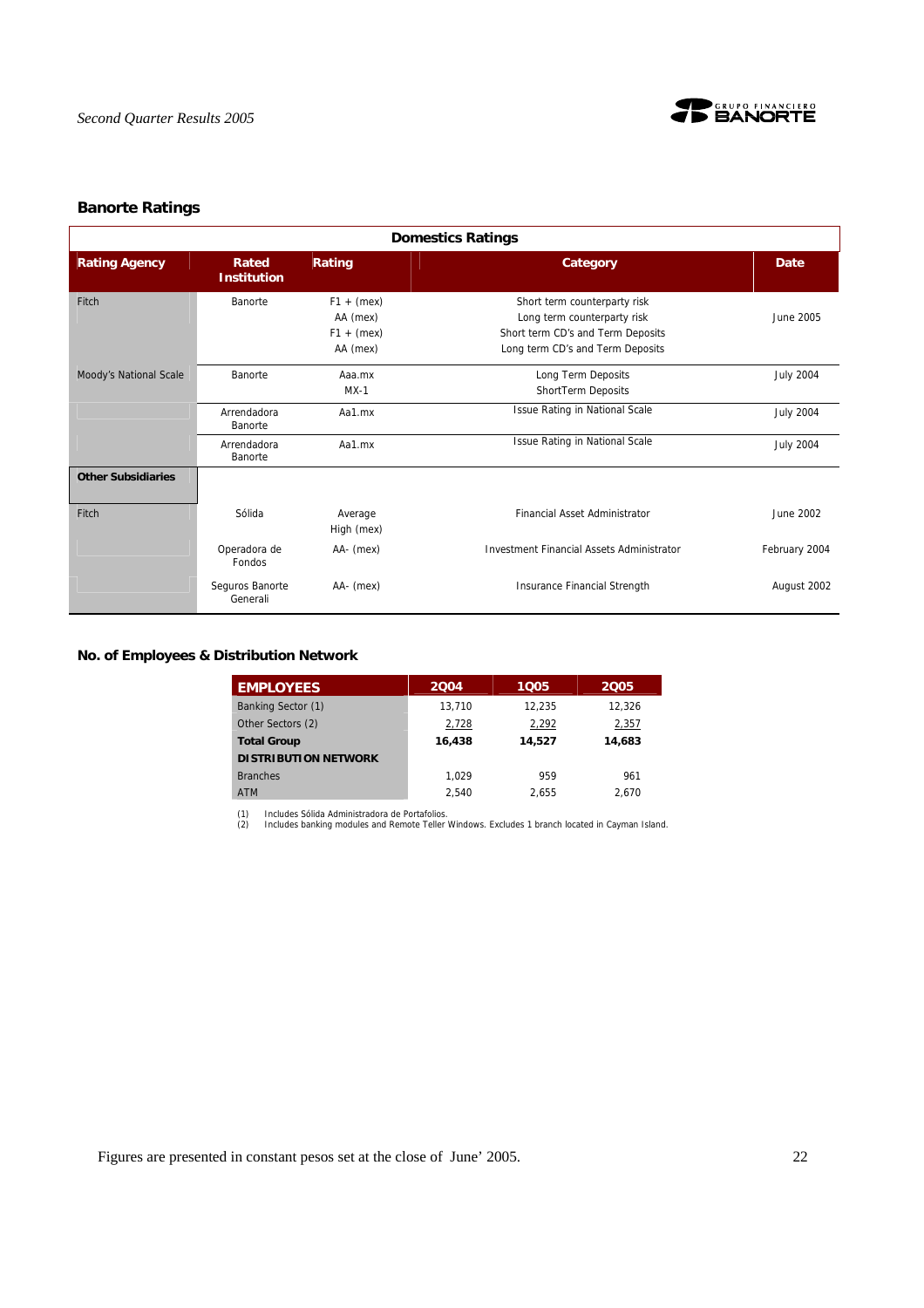

## **Group Officers**

## **NAME CURRENT POSITION**

Luis Peña Kegel Chief Executive Officer

| Manuel Sescosse Varela             | Managing Director - Commercial                    |
|------------------------------------|---------------------------------------------------|
| Jesús Garza Martínez               | Managing Director - Consumer                      |
| Enrique Catalán Guzmán             | Managing Director - Entrepreneurial               |
| Alejandro Valenzuela del Río       | Managing Director - Treasury & Investor Relations |
| Miquel A. García Padilla Fernández | Managing Director - Asset Recovery                |
| Enrique Castillón Vega             | Managing Director - Long Term Savings Sector      |
| Antonio E. Ortiz Cobos             | Managing Director - Development USA               |

#### **STAFF**

**LINE** 

Sergio García Robles Gil Managing Director - CFO Juan M. Quiroga Garza **Managing Director - Corporate Affairs** Alma Rosa Moreno **Managing Director - Administration** Prudencio Frigolet Gómez **Managing Director - Operations and Technology** Aurora Cervantes Martínez Managing Director - Legal Cecilia Miller Suárez Managing Director - Marketing Eduardo Sastre de la Riva Managing Director - Institutional Relations Román Martínez Méndez **Managing Director - Audit** Gerardo Coindreau Farías Managing Director - Risk Management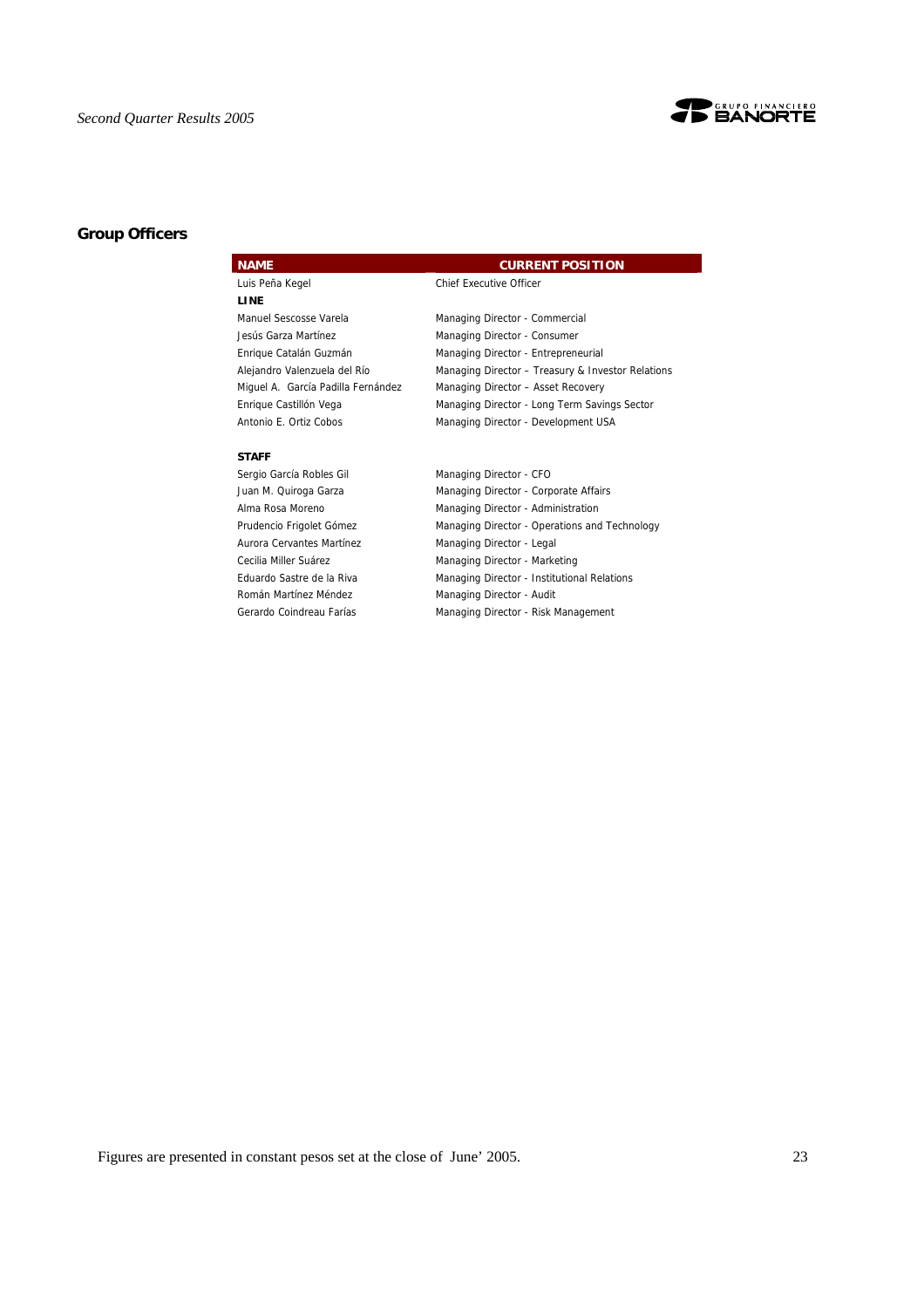

## **ANNEX 3 .-Accounting Changes and Regulations**

**General provisions applicable to the financial information of the regulating agencies of financial institutions subject to CNByV supervision.-** On April 27, 2005, the CNByV issued general provisions applicable to the financial information of the regulating agencies of financial groups. The purpose is to uniform the type of financial information of the financial groups that the regulating agencies make public in order to make the analysis of their solvency and economic stability easier and serve as a basis for informed saving and investment decision-making. GFNorte´s Financial Statements can be find in our website at www.banorte.com/informacion\_financiera

**General provisions that establish the requirements that external auditors and loan institutions must meet regarding External Auditing services.-** Last April 27, 2005, the CNByV issued general provisions applicable to the requirements that external auditors should meet in the work and reports submitted to the CNByV.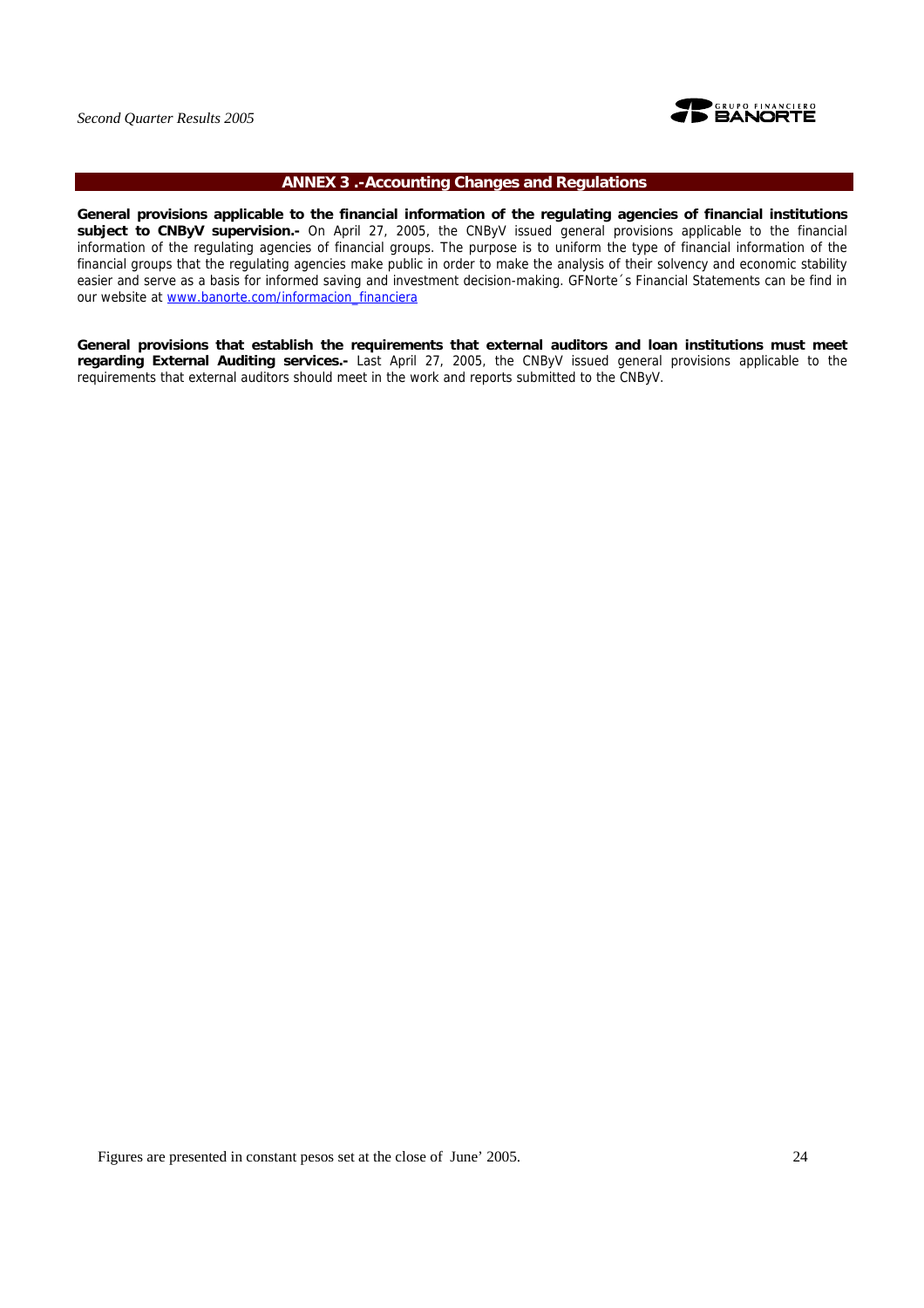

## **ANNEX 4 .-Loan Portfolio sales to Sólida Administradora de Portafolios**

Last February, Banorte sold Ps 1.9 billion (Ps 1.861 billion in Past-due loans & Ps 64 million in Performing loans) of its own portfolio (including interests) to its subsidiary Sólida Administradora de Portafolios, S.A. de C.V. for Ps 378 million. As the transaction was based on the August 2002 figures, the final figure that affected the February balance was Ps 1.856 billion, considering collecting since August 2002. Along with the past-due portfolio, Ps 1.577 billion in associated loan reserves were cancelled.

As instructed by the CNBV, we show the integration of the loan portfolio sold in 1Q03 by Banorte to its subsidiary Sólida Administradora de Portafolios, S.A. de C.V. The Purpose of this sale was to concentrate the portfolio in this specialized recovery unit as it had been managing the collections of this loans since before. This was a one time operation and is not a recurrent procedure to transfer loans to Sólida.

|                             |                          | Local Currency (2) |        |        | Foreign Currency (USD)(3) |                          |                          | <b>Total</b>   |        |  |
|-----------------------------|--------------------------|--------------------|--------|--------|---------------------------|--------------------------|--------------------------|----------------|--------|--|
| (Millions of Nominal Pesos) | Aug'02                   | Mar'05             | Jun'05 | Aug'02 | Mar'05                    | Jun'05                   | Aug'02                   | Mar'05         | Jun'05 |  |
| <b>Performing Loans</b>     |                          |                    |        |        |                           |                          |                          |                |        |  |
| Commercial                  | 5                        | 25                 | 22     | 5      |                           |                          | 10                       | 25             | 22     |  |
| Consumer                    | $\overline{\phantom{a}}$ |                    |        |        |                           |                          | $\overline{\phantom{a}}$ | $\blacksquare$ |        |  |
| Mortgage                    | 54                       | 100                | 96     | ٠      |                           | $\overline{\phantom{a}}$ | 54                       | 100            | 96     |  |
| <b>Total</b>                | 59                       | 125                | 118    | 5      |                           | ۰                        | 64                       | 125            | 118    |  |
|                             |                          |                    |        |        |                           |                          |                          |                |        |  |
| <b>Non Performing Loans</b> |                          |                    |        |        |                           |                          |                          |                |        |  |
| Commercial                  | 405                      | 408                | 407    | 293    | 157                       | 150                      | 698                      | 565            | 557    |  |
| Consumer                    | 81                       | 75                 | 75     |        |                           |                          | 81                       | 75             | 75     |  |
| Mortgage                    | 1,112                    | 667                | 634    |        |                           |                          | 1,112                    | 667            | 634    |  |
| <b>Total</b>                | 1,598                    | 1,150              | 1,116  | 293    | 157                       | 150                      | 1,891                    | 1,307          | 1,266  |  |
|                             |                          |                    |        |        |                           |                          |                          |                |        |  |
|                             | 1,657                    | 1,275              | 1,234  | 298    | 157                       | 150                      | 1,955                    | 1,432          | 1,384  |  |
| <b>TOTAL LOANS</b>          |                          |                    |        |        |                           |                          |                          |                |        |  |
| Loan Loss Reserves (1)      |                          |                    |        |        |                           |                          |                          |                |        |  |
| Commercial                  | 326                      | 416                | 411    | 246    | 148                       | 142                      | 572                      | 564            | 553    |  |
|                             | 77                       | 75                 | 75     | ٠      |                           |                          | 77                       | 75             | 75     |  |
| Consumer                    | 669                      | 607                | 582    | ٠      |                           |                          | 669                      | 607            | 582    |  |
| Mortgage                    | 1,072                    | 1,098              | 1,068  | 246    | 148                       | 142                      | 1,318(4)                 | 1,246          | 1,210  |  |
| <b>Total</b>                |                          |                    |        |        |                           |                          |                          |                |        |  |

(1) Reserve requirements using the same classification method used for the bank.

(2) Includes UDIS.

(3) The dollar portfolio and reserves are re-expressed in pesos.

(4) The original amount of Ps 1,577 million was correct as instructed by CNBV in 1Q04.

Note 1.- The Reserve surplus as of June'05 was Ps 152 million.

Note 2.- Banorte has a 99.99% stake in Sólida.

In 2Q05 the Loan portfolio showed changes due to allocations for Ps 26 million, restructuring for Ps 7 million, and foreclosed for Ps 3 millons and Ps 19 million in write-offs and scale-downs. There were write-offs and scale-downs for Ps 0.4 million and foreclosed of Ps 19 millions in the Loan Reserves. There were transfers from performing loans to past due loans for Ps 10 million and transfers from past due loans to performing loans for Ps 9 million.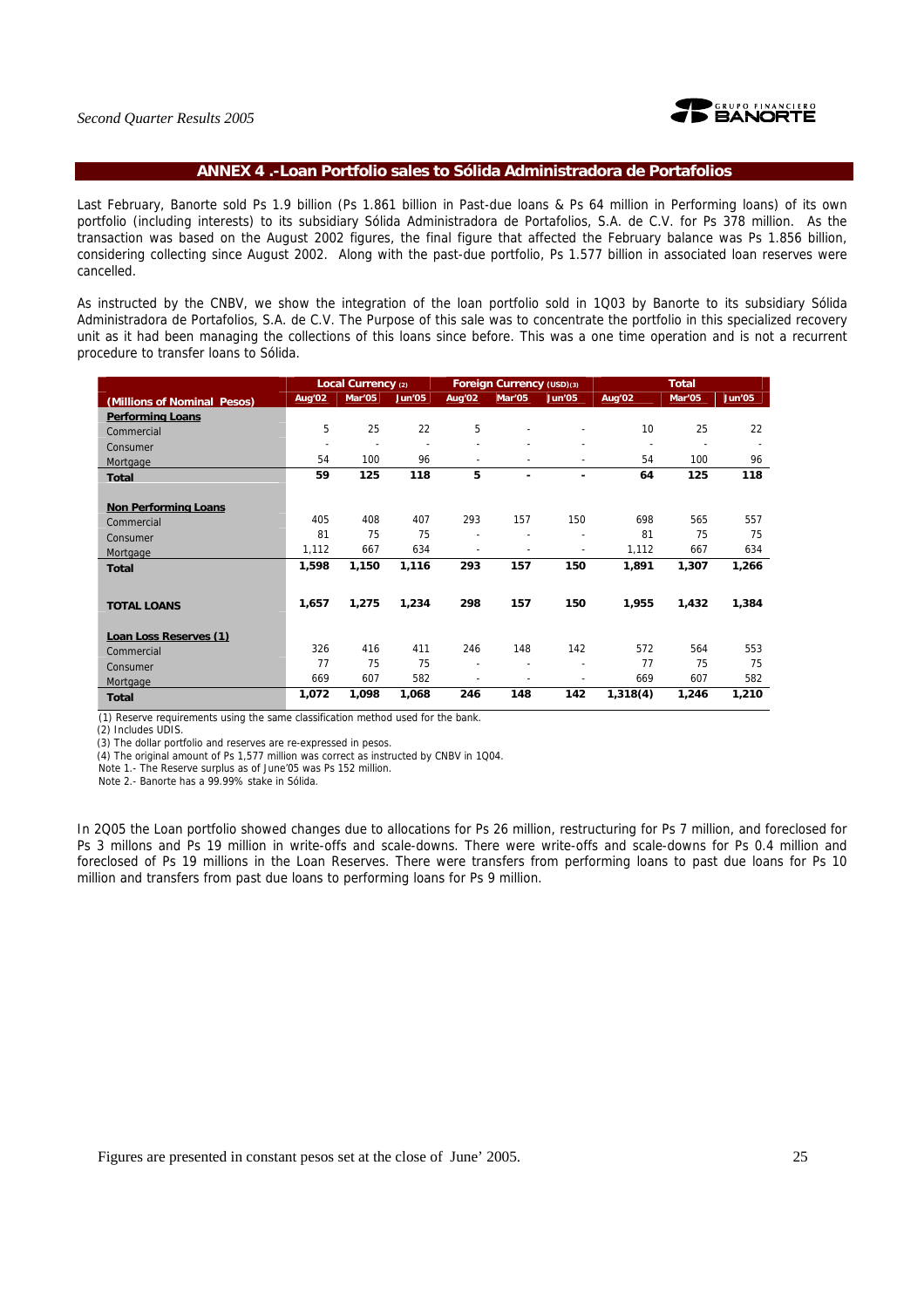



## **BANORTE'S LOAN PORTFOLIO INCLUDING LOANS SOLD TO SÓLIDA**

|                                 | Local Currency (1) |        | Foreign Currency (USD)(2) |                | <b>Total</b> |         |
|---------------------------------|--------------------|--------|---------------------------|----------------|--------------|---------|
| (Millions of Nominal Pesos)     | Mar'05             | Jun'05 | Mar'05                    | Jun'05         | Mar'05       | Jun'05  |
| <b>Performing Loans</b>         |                    |        |                           |                |              |         |
| Commercial                      | 35.937             | 35.942 | $\overline{7}$            | $\overline{7}$ | 42.990       | 43.090  |
| <b>Financial Intermediaries</b> | 986                | 2.472  | 587                       | 496            | 1.573        | 2.968   |
| Consumer                        | 11.964             | 13,157 | $\overline{2}$            | 1              | 11.966       | 13,158  |
| Mortgage                        | 19.111             | 20.346 |                           |                | 19.111       | 20,346  |
| <b>Goverment Entities</b>       | 17.481             | 12.307 | 594                       | 573            | 18.075       | 12.880  |
| Fobaproa / IPAB                 | 7,053              | 7,003  | (38)                      |                | 7,015        | 7,003   |
| <b>Performing Loans</b>         | 92.532             | 91.227 | 8.198                     | 8.218          | 100.730      | 99.445  |
|                                 |                    |        |                           |                |              |         |
| <b>Non Performing Loans</b>     |                    |        |                           |                |              |         |
| Commercial                      | 780                | 808    | 223                       | 212            | 1.003        | 1,020   |
| Consumer                        | 404                | 437    |                           |                | 414          | 437     |
| Mortgage                        | 1.466              | 1.379  |                           |                | 1.466        | 1,379   |
| <b>Goverment Entities</b>       | 8                  |        |                           |                | 8            |         |
| <b>Non Performing Loans</b>     | 2,658              | 2,624  | 223                       | 212            | 2,881        | 2,836   |
|                                 |                    |        |                           |                |              |         |
| <b>TOTAL LOANS</b>              | 95,190             | 93,851 | 8,421                     | 8,430          | 103,611      | 102,281 |
| <b>Loan Loss Reserves</b>       | 3,387              | 3,499  | 367                       | 347            | 3,754        | 3,846   |
| <b>Net Loan Portfolio</b>       | 91,803             | 90,352 | 8,054                     | 8,083          | 99,857       | 98,435  |
| <b>Loan Loss Reserves</b>       |                    |        |                           |                | 130.30%      | 135.61% |
| % Past Due Loans                |                    |        |                           |                | 2.78%        | 2.77%   |
| $(1)$ laskulas LIDIC            |                    |        |                           |                |              |         |

(1) Includes UDIS.

(2) The dollar portfolio and reserves are re-expressed in pesos.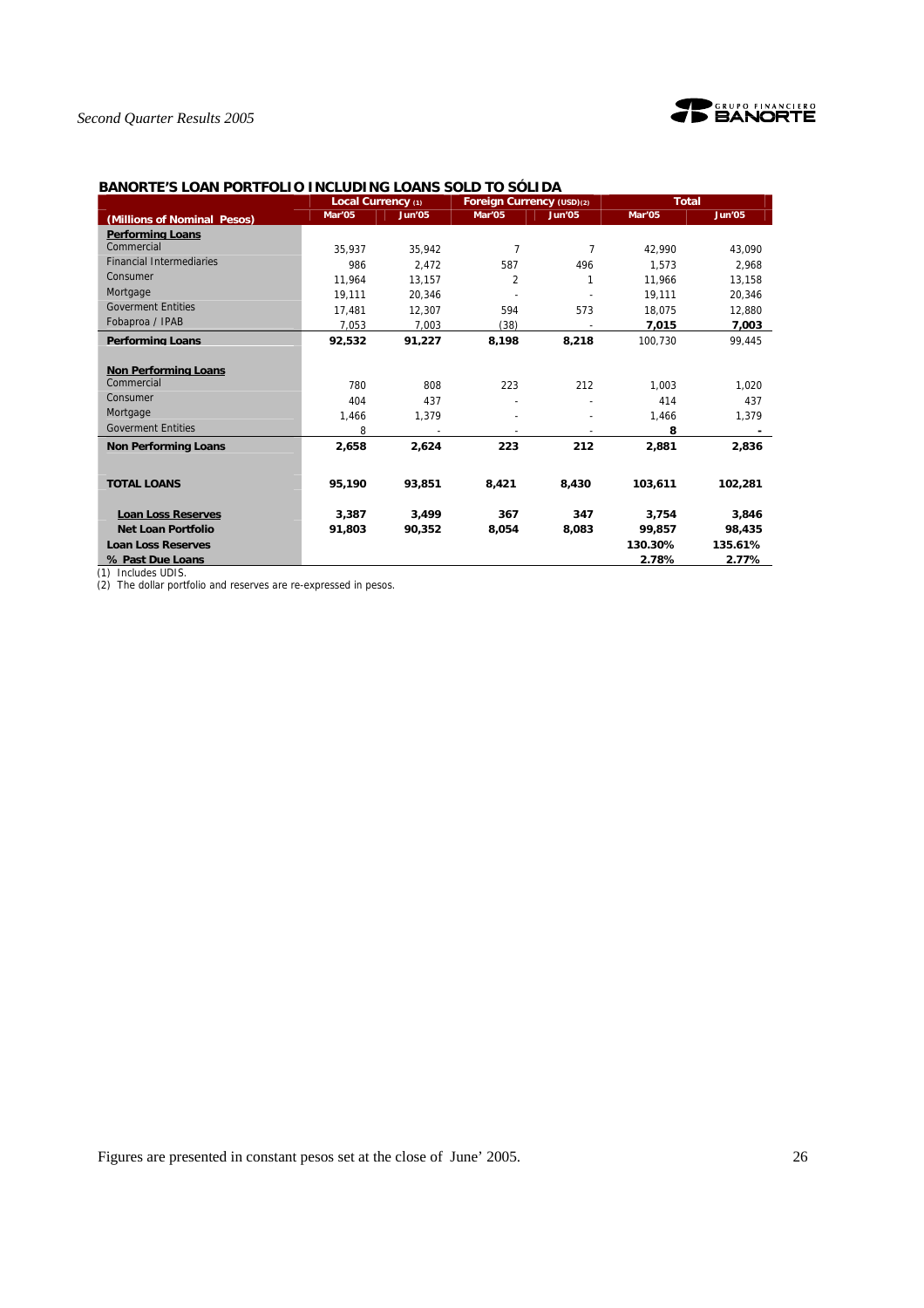

## **ANNEX 5 .- Financial Statements**

|                                                     |      |                |                          | <b>HOLDING</b> - Income Statement (Millions of Pesos) |                          |                     |                     |                 |      |              |
|-----------------------------------------------------|------|----------------|--------------------------|-------------------------------------------------------|--------------------------|---------------------|---------------------|-----------------|------|--------------|
|                                                     | 1004 | 2004           | 3Q04                     | 4004                                                  | <b>ACUM</b>              | 1Q05                | 2005                | 3Q05            | 4Q05 | <b>ACUM</b>  |
| Income from Subsidiaries and                        | 590  | 592            | 554                      | 916                                                   | 2,652                    | 1,095               | 2,052               |                 |      | 3,147        |
| <b>Interest Expense</b>                             |      |                | $\overline{\phantom{a}}$ |                                                       |                          |                     |                     |                 |      |              |
| <b>Trading Income</b>                               |      |                |                          |                                                       |                          |                     |                     |                 |      |              |
| Fees & Tarifs                                       |      |                | $\overline{\phantom{a}}$ |                                                       |                          |                     |                     |                 |      |              |
| <b>REPOMO</b>                                       | (1)  |                | (1)                      | (3)                                                   | (5)                      |                     |                     |                 |      |              |
| <b>Total Operating Income</b>                       | 589  | 592            | 553                      | 913                                                   | 2,647                    | 1,095               | 2,051               |                 |      | 3,146        |
| Operation & Administrative expenses                 | 1    | 1              | 1                        | $\mathbf{1}$                                          | $\overline{2}$           | $\mathbf{1}$        |                     |                 |      | $\mathbf{1}$ |
| <b>Operating Income</b>                             | 588  | 592            | 553                      | 913                                                   | 2.645                    | 1.094               | 2.051               |                 |      | 3.146        |
| Non Operating Income                                |      | $\overline{a}$ | $\overline{a}$           | 14                                                    | 15                       |                     |                     |                 |      |              |
| Non Operating Expense                               |      |                |                          | (1)                                                   | (2)                      |                     |                     |                 |      |              |
|                                                     |      |                |                          | 14                                                    |                          |                     |                     |                 |      |              |
| <b>Non Operating Income</b>                         |      |                |                          |                                                       | 13                       |                     |                     |                 |      |              |
| Pre-tax Income                                      | 588  | 592            | 552                      | 926                                                   | 2,658                    | 1.094               | 2,051               |                 |      | 3,145        |
| Income Tax & Profit Sharing                         | ÷,   | $\overline{a}$ | ÷,                       | ÷,                                                    | $\overline{\phantom{a}}$ |                     |                     |                 |      |              |
| Tax on Assets                                       | 4    | 4              | 4                        | 4                                                     | 15                       | 1                   | $\mathbf{1}$        |                 |      | 3            |
| Deferred Inc. Tax and Profit sharing                | ÷,   |                | ÷,                       | $\overline{\phantom{a}}$                              | $\overline{a}$           | ÷,                  |                     |                 |      |              |
|                                                     | 4    | 4              | 4                        | 4                                                     | 15                       | 2                   | 2                   |                 |      | 3            |
| Net income from Continuos                           | 584  | 588            | 549                      | 923                                                   | 2,643                    | 1,092               | 2,049               |                 |      | 3,142        |
| Extraordinary Items, net                            |      |                |                          |                                                       |                          |                     |                     |                 |      |              |
| <b>Total Net Income</b>                             | 584  | 588            | 549                      | 923                                                   | 2,643                    | 1,092               | 2,049               |                 |      | 3,142        |
|                                                     |      |                |                          | <b>HOLDING - BALANCE SHEET</b>                        |                          | (Millions of Pesos) |                     |                 |      |              |
| <b>ASSETS</b>                                       |      | 1004           | 2004                     | 3Q04                                                  | 4Q04                     | 1005                |                     | 2005            | 3Q05 | 4Q05         |
| Cash and due from Banks                             |      | 67             | 67                       | 73                                                    | 59                       |                     | 49                  | 59              |      |              |
| <b>Financial Instruments:</b>                       |      |                |                          | ä,                                                    |                          |                     |                     | 10              |      |              |
| Sundry debtors and other assets, net                |      | 4              | 4                        | 56                                                    | 44                       |                     | 4                   | 4               |      |              |
| Real Estate, Furniture & Equipment, net             |      |                |                          |                                                       |                          |                     |                     |                 |      |              |
| Investments in subsidiaries                         |      | 14,442         | 15,068                   | 15,576                                                | 15,481                   | 16,730              |                     | 18,415          |      |              |
| Deferred taxes<br>Goodwill                          |      | 44             | 43                       | 42                                                    | 41                       |                     | 40                  | 39              |      |              |
| Other Assets, Deferred charges, intang              |      | $\mathbf{1}$   | 1                        |                                                       |                          |                     | 1                   | 1               |      |              |
| <b>TOTAL ASSETS</b>                                 |      | 14,559         | 15,184                   | 15,747                                                | 15,626                   | 16,824              |                     | 18,528          |      |              |
| <b>LIABILITIES</b>                                  |      |                |                          |                                                       |                          |                     |                     |                 |      |              |
| Due to banks and correspondents                     |      |                | ٠                        | ä,                                                    |                          |                     |                     |                 |      |              |
| Income Tax & Profit Sharing                         |      | 4              | $\overline{7}$           | 11                                                    |                          |                     | 1                   | 3               |      |              |
| Other Payable accounts                              |      |                |                          | L,                                                    |                          |                     |                     |                 |      |              |
| Other payable accounts                              |      | 4              | $\overline{7}$           | 11                                                    |                          |                     | $\overline{2}$      | 3               |      |              |
| Deferred taxes                                      |      |                |                          |                                                       |                          |                     |                     |                 |      |              |
| <b>TOTAL LIABILITIES</b>                            |      | 4              | $\overline{7}$           | 11                                                    |                          |                     | $\overline{a}$      | 3               |      |              |
| STOCKHOLDER 'S EQUITY                               |      |                |                          |                                                       |                          |                     |                     |                 |      |              |
| Paid-in Capital                                     |      | 5,668          | 5,668                    | 5,668                                                 | 5,668                    | 5,668               |                     | 5,667           |      |              |
| Share subscription premiums                         |      | 1,684          | 1,684                    | 1,684                                                 | 1.684                    | 1,684               |                     | 1,684           |      |              |
| Subordinated Convertible Debentures                 |      |                |                          | $\overline{a}$                                        | $\overline{a}$           |                     |                     |                 |      |              |
| <b>Subscribed Capital</b>                           |      | 7,352<br>1.403 | 7,352                    | 7,353                                                 | 7,352                    | 7,352               |                     | 7,351           |      |              |
| <b>Capital Reserves</b><br><b>Retained Earnings</b> |      | 14,221         | 1,519                    | 1,523<br>14,123                                       | 1,523<br>13,607          | 1,524<br>16,249     |                     | 1,641<br>16,118 |      |              |
| Surplus (Deficit) from securities                   |      |                | 14,123                   |                                                       |                          |                     |                     |                 |      |              |
| Results of foreign operations exchange              |      |                |                          |                                                       |                          |                     |                     |                 |      |              |
| Excess (Insuf.) in capital restatement              |      | (5, 781)       | (5, 777)                 | (5, 778)                                              | (5, 782)                 | (5, 783)            |                     | (5, 762)        |      |              |
| Non Mon assets results Fixed Assets                 |      |                |                          |                                                       |                          |                     |                     |                 |      |              |
| Non Mon assets results Investm                      |      | (3, 223)       | (3, 213)                 | (3,205)                                               | (3, 717)                 | (3,613)             |                     | (3,945)         |      |              |
| Adjustment in the employees pension                 |      |                |                          |                                                       |                          |                     |                     |                 |      |              |
| Accumulated Deferred tax effect                     |      |                |                          |                                                       |                          |                     |                     |                 |      |              |
| Net Income                                          |      | 584            | 1,172                    | 1,720                                                 | 2,643                    | 1,092               |                     | 3,142           |      |              |
| <b>Earned Capital</b>                               |      | 7,203          | 7,824                    | 8,384                                                 | 8,273                    | 9,470               |                     | 11,174          |      |              |
| <b>Total Stockholder</b> 's Equity                  |      | 584            | 1,172                    | 1,720                                                 | 2,643                    | 1,092               |                     | 3,142           |      |              |
| <b>TOTAL LIABILITIES &amp;</b>                      |      | 7,203          | 7,824                    | 8,384                                                 | 8,273                    | 9,470               |                     | 11,174          |      |              |
|                                                     |      |                |                          | <b>MEMORANDUM ACCOUNTS OF HOLDING</b>                 |                          |                     | (Millions of Pesos) |                 |      |              |
|                                                     |      | 1004           | 2004                     | 3004                                                  | 4Q04                     | 1005                |                     | 2005            | 3Q05 | 4005         |
| Client securities held in custody                   |      | 3,621          | 3,831                    | 3,779                                                 | 3,697                    | 3,725               |                     | 3,716           |      |              |
| Other trust account items                           |      | 116            | 116                      | 114                                                   | 112                      | 111                 |                     | 111             |      |              |
|                                                     |      | 3,737          | 3,947                    | 3,893                                                 | 3,809                    | 3,836               |                     | 3,827           |      |              |

## **GRUPO FINANCIERO BANORTE–CONSOLIDATED INCOME STATEMENT (Millions of Pesos)**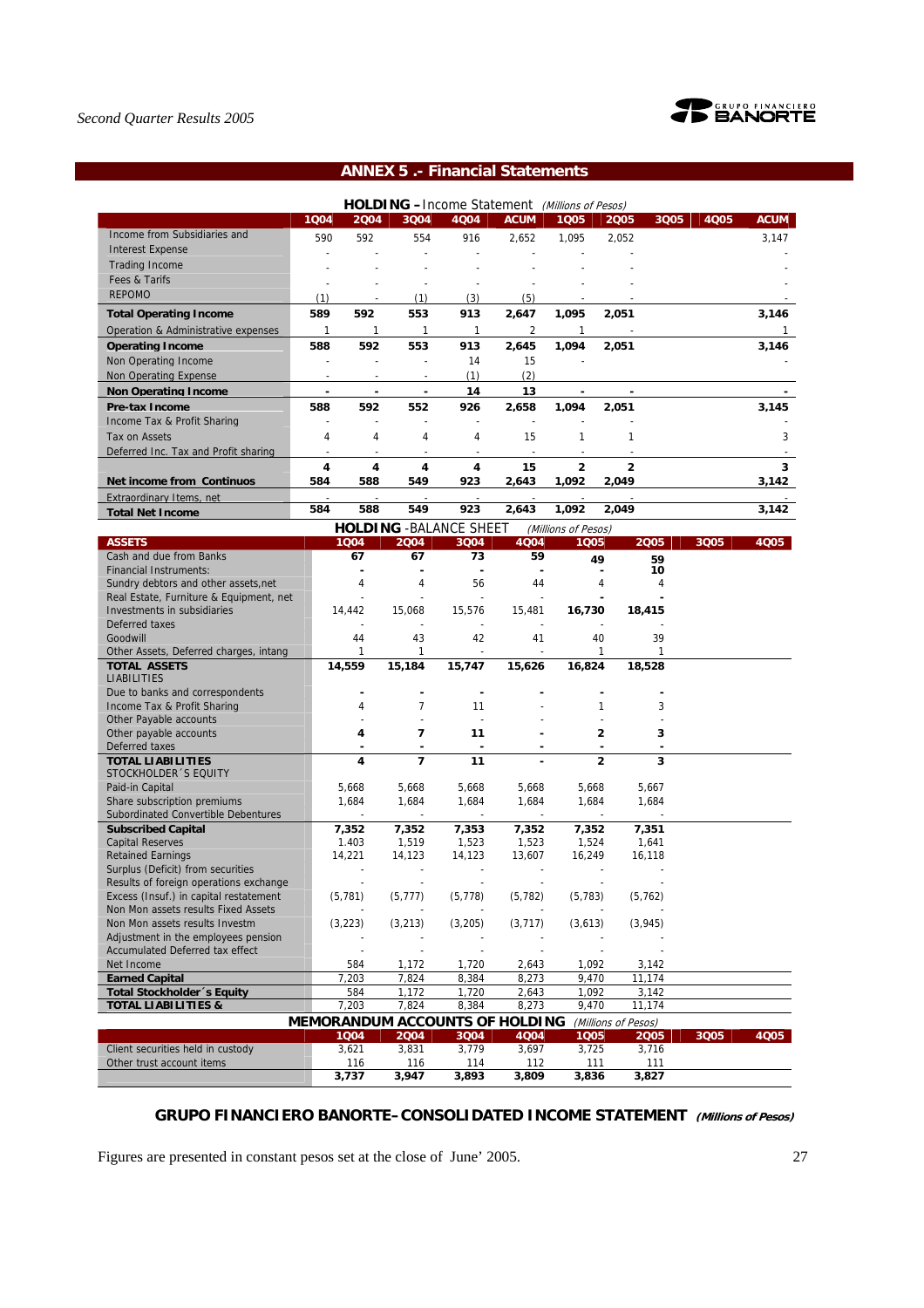

| <b>NET INTEREST INCOME</b>                                        | 1004           | 2004       | 3Q04           | 4Q04                     | <b>ACUM</b>    | 1005       | 2005       | 3Q05 | 4Q05 | <b>ACUM</b> |
|-------------------------------------------------------------------|----------------|------------|----------------|--------------------------|----------------|------------|------------|------|------|-------------|
| Interest Income                                                   | 5,395          | 5,868      | 6,574          | 7,185                    | 25.022         | 7,124      | 8,793      |      |      | 15,917      |
| <b>Interest Expense</b>                                           | 3,333          | 3,679      | 3,985          | 4,431                    | 15.429         | 4,292      | 5,508      |      |      | 9,799       |
| Loan Fees                                                         | 166            | 117        | 122            | 168                      | 574            | 93         | 131        |      |      | 224         |
| <b>Fees Paid</b>                                                  | 20             | 22         | 22             | 24                       | 89             | 24         | 27         |      |      | 51          |
| Net Interest Income (NII)                                         | 2,207          | 2,285      | 2,689          | 2,898                    | 10,079         | 2,901      | 3,390      |      |      | 6,291       |
| Repomo-Margin                                                     | $\mathbf{1}$   |            | (46)           | (95)                     | (139)          | (33)       | (12)       |      |      | (45)        |
| <b>NII after Repomo</b>                                           | 2,208          | 2,285      | 2,644          | 2,804                    | 9,940          | 2,868      | 3,378      |      |      | 6,246       |
| Loan Loss Provisions                                              | 124            | 311        | 326            | 350                      | 1,112          | 215        | 353        |      |      | 568         |
| <b>Loss Sharing Provisions</b>                                    | 13             | 20         | 33             | 25                       | 90             | 32         | 35         |      |      | 67          |
| <b>NII after Provisions</b>                                       | 2,071          | 1,954      | 2,284          | 2,429                    | 8,738          | 2.622      | 2.990      |      |      | 5,611       |
| <b>Fund transfers</b>                                             | 58             | 48         | 45             | 41                       | 193            | 36         | 47         |      |      | 83          |
| Account management                                                | 197            | 231        | 283            | 273                      | 984            | 241        | 250        |      |      | 491         |
| Fiduciary                                                         | 45             | 51         | 50             | 47                       | 192            | 45         | 54         |      |      | 99          |
| Income from Loan Portfolios Acquired                              | 177<br>78      | 150<br>95  | 205<br>109     | 159<br>146               | 690<br>427     | 281<br>142 | 152<br>156 |      |      | 433<br>298  |
| <b>Electronic Banking Services</b><br><b>Credit Card</b>          | 287            | 315        | 315            | 269                      | 1,186          | 243        | 253        |      |      | 496         |
| Fees from FOBAPROA                                                | 91             | 100        | 146            | 76                       | 413            | 79         | 60         |      |      | 139         |
| Other fees                                                        | 566            | 435        | 452            | 438                      | 1,892          | 515        | 397        |      |      | 912         |
| Fees on services,                                                 | 1,500          | 1,424      | 1,605          | 1,449                    | 5,978          | 1,582      | 1,369      |      |      | 2,951       |
| Fund transfers                                                    |                |            |                |                          |                | 2          | 2          |      |      | 5           |
| Other fees                                                        | 139            | 132        | 117            | 124                      | 512            | 121        | 123        |      |      | 244         |
| <b>Expenses from Loan Portfolios Acquired</b>                     | 119            | 100        | 142            | 101                      | 462            | 183        | 121        |      |      | 305         |
| Fees paid,                                                        | 258            | 232        | 259            | 225                      | 974            | 307        | 247        |      |      | 554         |
| Foreign exchange                                                  | 130            | 157        | 64             | 42                       | 393            | 60         | 38         |      |      | 98          |
| Securities - Realized gains                                       | 334            | (109)      | 78             | 183                      | 487            | 81         | 507        |      |      | 589         |
| Securities- Unrealized gains                                      | 15             | 40         | (30)           | (8)                      | 16             | 40         | (42)       |      |      | (2)         |
| <b>Market-related Income</b>                                      | 479            | 89         | 112            | 217                      | 896            | 181        | 503        |      |      | 684         |
| <b>Total Non Interest Income</b>                                  | 1,721          | 1,281      | 1,458          | 1,440                    | 5,900          | 1,456      | 1,625      |      |      | 3,082       |
| <b>Total Operating Income</b>                                     | 3.791          | 3.235      | 3.743          | 3.868                    | 14.637         | 4.078      | 4.615      |      |      | 8.693       |
| Personnel                                                         | 1,194          | 1,115      | 1,350          | 1,079                    | 4,738          | 1,057      | 1,077      |      |      | 2,134       |
| <b>Professional Fees</b><br>Administrative and Promotion Expenses | 122            | 125        | 135            | 133                      | 516            | 143        | 190        |      |      | 333         |
| Rents, depreciation and amortization                              | 771            | 757        | 782            | 681                      | 2,990          | 755        | 744        |      |      | 1,499       |
| Taxes, other than income tax                                      | 447            | 434        | 422            | 460                      | 1,763          | 419        | 421        |      |      | 840         |
| <b>Contributions to IPAB</b>                                      | 180<br>188     | 168<br>190 | 131<br>196     | 23<br>192                | 503<br>766     | 119<br>147 | 99<br>147  |      |      | 219<br>294  |
| Corporate expenses Recoveries                                     |                | ÷,         | $\sim$         | $\overline{a}$           | ÷,             |            |            |      |      |             |
| <b>Non-Interest Expense</b>                                       | 2.902          | 2,789      | 3,017          | 2,569                    | 11,277         | 2,639      | 2,679      |      |      | 5,318       |
| <b>Operating Income</b>                                           | 889            | 446        | 726            | 1,299                    | 3,360          | 1,439      | 1,936      |      |      | 3,375       |
| Other Revenues                                                    | 455            | 507        | 464            | 447                      | 1,873          | 367        | 350        |      |      | 717         |
| Foreign exchange                                                  | $\overline{a}$ | ÷,         | $\overline{a}$ | $\overline{\phantom{a}}$ | $\overline{a}$ |            |            |      |      |             |
| Recoveries                                                        | 23             | 210        | 29             | 51                       | 314            | 45         | 1,199      |      |      | 1,244       |
| Repomo-other revenues                                             | 8              | 1          | $\overline{7}$ | 13                       | 28             | 3          | 3          |      |      | 6           |
| <b>Non Operating Income</b>                                       | 486            | 718        | 500            | 510                      | 2,215          | 415        | 1,552      |      |      | 1,967       |
| <b>Other Expense</b>                                              | (520)          | (452)      | (462)          | (426)                    | (1,860)        | (346)      | (613)      |      |      | (959)       |
| Foreign exchange                                                  |                | ÷,         |                |                          |                |            |            |      |      |             |
| Repomo-other Expenses                                             | (146)          | (9)        | (94)           | (142)                    | (391)          | (33)       | (11)       |      |      | (44)        |
| <b>Non Operating Expense</b>                                      | (666)          | (461)      | (556)          | (568)                    | (2.251)        | (379)      | (624)      |      |      | (1.003)     |
| Non Operating Income (Expense), net<br>Pre-tax Income             | (180)          | 257        | (56)           | (57)                     | (36)           | 35         | 928        |      |      | 964         |
| <b>Income Tax</b>                                                 | 709            | 703        | 670            | 1.242                    | 3.325          | 1.474      | 2.865      |      |      | 4.339       |
| Profit sharing                                                    | 77             | 33         | 70             | 18                       | 198            | 166        | 381        |      |      | 547         |
| Tax on Assets                                                     | 76<br>18       | 56<br>17   | 43<br>14       | 67<br>14                 | 241<br>63      | 132<br>14  | 271<br>14  |      |      | 403<br>28   |
| Deferred Inc. Tax and Profit sharing                              | (11)           | 1          | 13             | 215                      | 218            | 99         | 142        |      |      | 241         |
|                                                                   | 160            | 107        | 140            | <u>313</u>               | 720            | 411        | 808        |      |      | 1,219       |
| Net Income before subsidiaries                                    | 549            | 595        | 530            | 929                      | 2,604          | 1,063      | 2,057      |      |      | 3,120       |
| Subsidiaries 'net income                                          | 87             | 23         | 73             | 41                       | 224            | 111        | 83         |      |      | 195         |
| Net Income from continuos operations                              | 636            | 618        | 603            | 971                      | 2,828          | 1,174      | 2,140      |      |      | 3,315       |
| Extraodinary items, net                                           |                |            |                |                          |                |            |            |      |      |             |
| <b>Minority Interest</b>                                          | 52             | 30         | 55             | 48                       | 185            | 82         | 91         |      |      | 173         |
| <b>TOTAL NET INCOME</b>                                           | 584            | 588        | 549            | 923                      | 2,643          | 1,092      | 2,049      |      |      | 3,142       |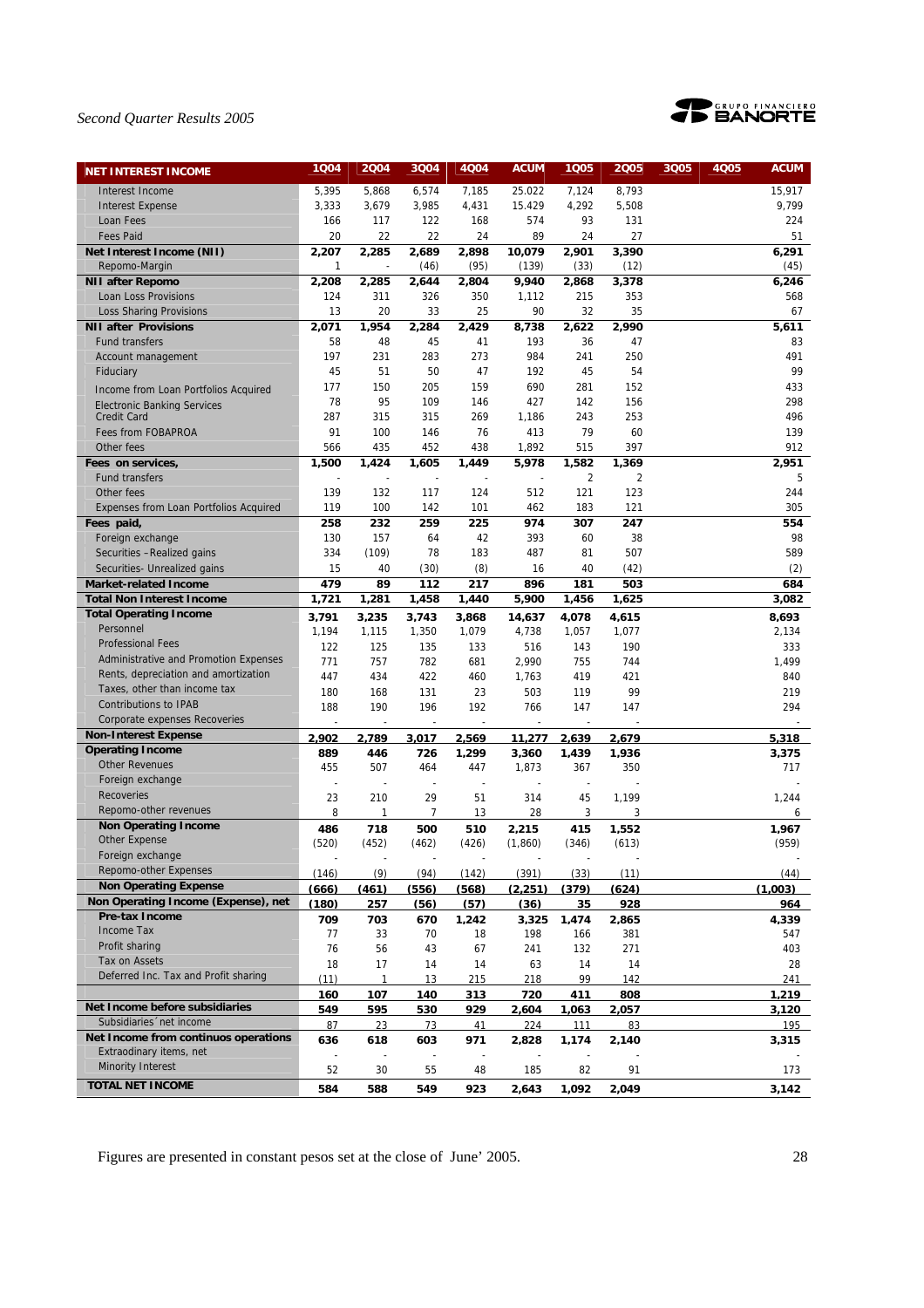

| <b>GRUPO FINANCIERO BANORIE—</b> CONSOLIDATED BALANCE SHEET <i>(Millions of Pesos)</i> |                          |                          |         |         |                |                          |      |      |
|----------------------------------------------------------------------------------------|--------------------------|--------------------------|---------|---------|----------------|--------------------------|------|------|
| <b>ASSETS</b>                                                                          | 1004                     | 2004                     | 3Q04    | 4Q04    | 1005           | 2005                     | 3Q05 | 4Q05 |
| <b>Cash and due from Banks</b>                                                         | 31,809                   | 35,096                   | 33,585  | 39,696  | 35,317         | 39,234                   |      |      |
| Negotiable Instruments                                                                 | 5,750                    | 6,237                    | 6,778   | 10,739  | 5,166          | 6,334                    |      |      |
| Securities held for sale                                                               | 623                      | 429                      | 186     | 244     | 273            | 243                      |      |      |
| Securities held to maturity                                                            | 11,235                   | 10,776                   | 10,419  | 9,081   | 9,962          | 12,337                   |      |      |
| <b>Financial Instruments:</b>                                                          | 17,608                   | 17,443                   | 17,382  | 20,065  | 15,401         | 18,914                   |      |      |
| Non-assigned securities to pay                                                         | $\overline{7}$           | 51                       |         |         |                |                          |      |      |
| Repurchase agreements, net                                                             | 146                      | 68                       | 100     | 51      | 70             | 93                       |      |      |
| Operations with collateral                                                             |                          |                          |         | $\sim$  |                |                          |      |      |
| Futures receivable, net                                                                |                          |                          |         |         |                |                          |      |      |
| Options and derivatives, net                                                           | $\overline{7}$           | 25                       | 6       | 5       | 37             |                          |      |      |
| <b>Repos &amp; Derivatives:</b>                                                        | 160                      | 145                      | 106     | 56      | 107            | 93                       |      |      |
| Commercial                                                                             | 39,557                   | 41,593                   | 42,959  | 46,807  | 48,519         | 48,858                   |      |      |
| <b>Financial Intermediaries</b>                                                        | 2.440                    | 2,501                    | 2,474   | 403     | 398            | 1,802                    |      |      |
| Consumer                                                                               | 9,959                    | 10,682                   | 11,127  | 11,506  | 11,993         | 13,159                   |      |      |
| Mortgage                                                                               | 16,233                   | 17,166                   | 17,944  | 18,679  | 19,281         | 20,468                   |      |      |
| <b>Goverment Entities</b>                                                              | 80,825                   | 78,344                   | 77,376  | 18,773  | 18,180         | 12,938                   |      |      |
| Fobaproa                                                                               | 7,042                    | 7,105                    | 7,089   | 7,006   | 7,031          | 7,003                    |      |      |
| Fiduciary collection rights                                                            | $\overline{\phantom{a}}$ | $\overline{\phantom{a}}$ | $\sim$  | $\sim$  | $\sim$         |                          |      |      |
| <b>Performing Loans</b>                                                                | 156,056                  | 157,391                  | 158,968 | 103,173 | 105,403        | 104,227                  |      |      |
| Commercial                                                                             | 2,051                    | 1,221                    | 997     | 638     | 619            | 655                      |      |      |
| <b>Financial Intermediaries</b>                                                        |                          |                          |         | $\sim$  | $\overline{a}$ |                          |      |      |
| Consumer                                                                               | 506                      | 440                      | 517     | 342     | 330            | 363                      |      |      |
| Mortgage                                                                               | 1,256                    | 1,321                    | 1,364   | 827     | 814            | 761                      |      |      |
| <b>Goverment Entities</b>                                                              | 9                        | 16                       | 15      | 13      | 9              | $\overline{\phantom{a}}$ |      |      |
| <b>Past Due Loans</b>                                                                  | 3,821                    | 2,998                    | 2,893   | 1,819   | 1,771          | 1,778                    |      |      |
| <b>Total Loans</b>                                                                     | 159,877                  | 160,389                  | 161,861 | 104,992 | 107,175        | 106,005                  |      |      |
| Preventive Ioan loss reserves                                                          | 4,849                    | 3,918                    | 3,706   | 2,775   | 2,730          | 2,855                    |      |      |
| <b>Net Loan Portfolio</b>                                                              | 155,027                  | 156,471                  | 158,154 | 102,217 | 104,444        | 103,150                  |      |      |
| <b>Credit Assets Portfolio</b>                                                         | 2,041                    | 1,951                    | 1,784   | 2,167   | 1,907          | 1,778                    |      |      |
| Sundry debtors and other assets, net                                                   | 3,462                    | 4,125                    | 3,628   | 2,883   | 4,931          | 7,638                    |      |      |
| Foreclosed assets, net                                                                 | 1,085                    | 1,083                    | 978     | 368     | 415            | 409                      |      |      |
| Real Estate, Furniture & Equipment, net                                                | 5,953                    | 5,800                    | 5,619   | 5,991   | 5,852          | 5,610                    |      |      |
| Investments in subsidiaries                                                            | 1,865                    | 1,883                    | 1,901   | 1,892   | 2,012          | 2,080                    |      |      |
| Deferred taxes                                                                         | 1,028                    | 1,019                    | 1,002   | 684     | 663            | 317                      |      |      |
| Goodwill                                                                               |                          |                          |         |         |                |                          |      |      |
| Deferred charges & Intangibles                                                         | 1,581                    | 1,502                    | 1,424   | 1,681   | 1,597          | 1,429                    |      |      |
| UDIS Mortgage loans reserve coverage                                                   |                          |                          |         |         |                |                          |      |      |
| <b>Other Assets</b>                                                                    | 17,015                   | 17,363                   | 16,335  | 15,666  | 17,377         | 19,262                   |      |      |
| <b>TOTAL ASSETS</b>                                                                    | 221,619                  | 226,517                  | 225,562 | 177,700 | 172,645        | 180,654                  |      |      |

## **GRUPO FINANCIERO BANORTE** – CONSOLIDATED BALANCE SHEET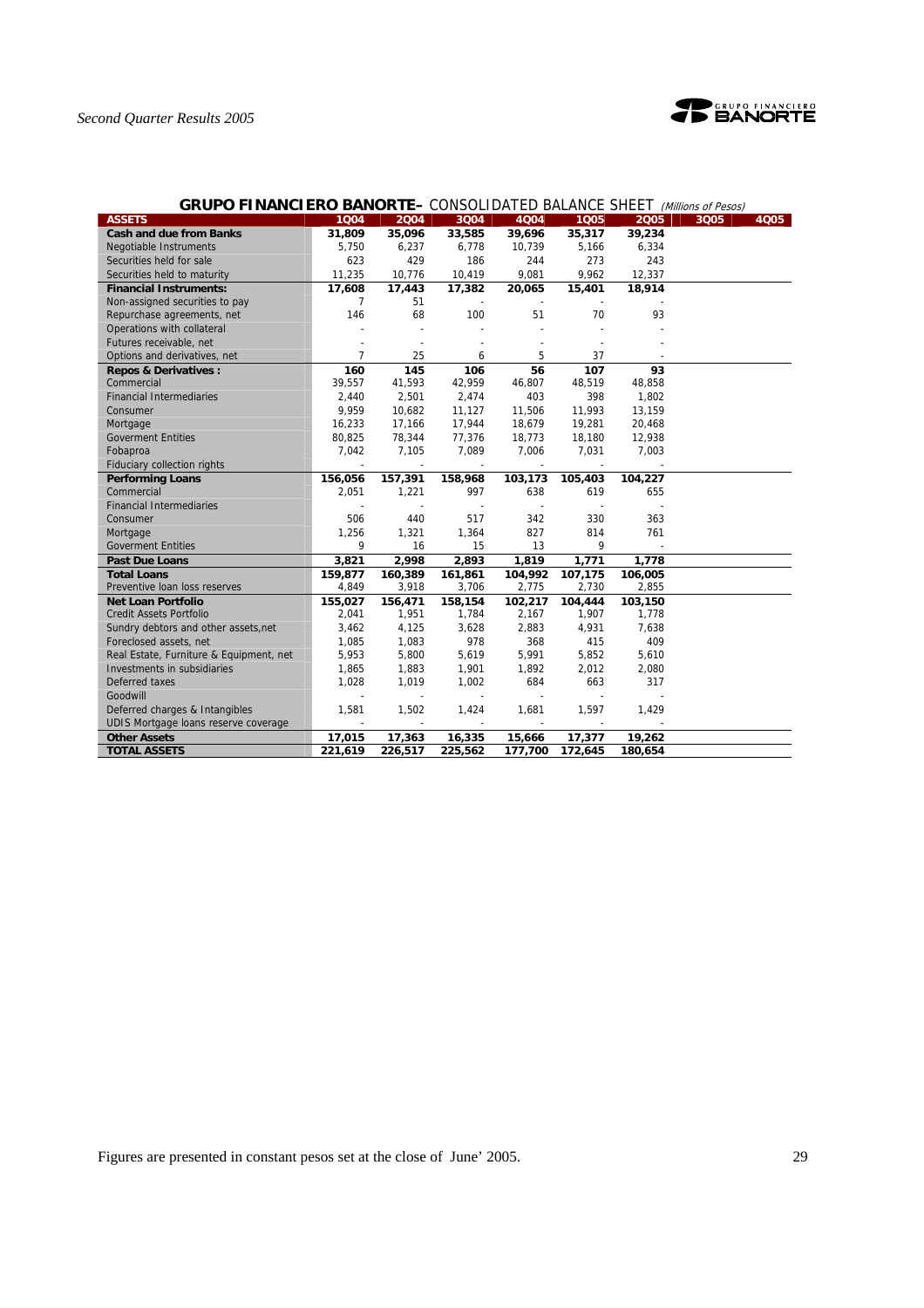

| <b>GRUPO FINANCIERO BANORTE - CONSOLIDATED BALANCE SHEET</b> |          | (Millions of Pesos) |                          |                          |          |          |      |      |
|--------------------------------------------------------------|----------|---------------------|--------------------------|--------------------------|----------|----------|------|------|
| <b>LIABILITIES</b>                                           | 1004     | 2004                | 3004                     | 4004                     | 1005     | 2005     | 3Q05 | 4Q05 |
| <b>Demand Deposits</b>                                       | 64,901   | 66,778              | 66,801                   | 65,819                   | 63,788   | 66,566   |      |      |
| <b>Time Deposits</b>                                         | 102,399  | 107,352             | 100,435                  | 63,658                   | 57,070   | 56,443   |      |      |
| <b>Bonds</b>                                                 |          |                     | $\overline{\phantom{a}}$ | $\overline{\phantom{a}}$ |          |          |      |      |
| <b>Deposits</b>                                              | 167,299  | 174,130             | 167,237                  | 129,476                  | 120,859  | 123,009  |      |      |
| Demand                                                       | 6,220    | 3,565               | 5,552                    | 4,653                    | 1,265    | 2,319    |      |      |
| Short term                                                   | 8,939    | 11,575              | 11,147                   | 6,860                    | 8,025    | 9,095    |      |      |
| Long term                                                    | 11,765   | 11,408              | 11,052                   | 11,715                   | 11,266   | 11,458   |      |      |
| Due to banks and correspondents                              | 26,924   | 26,548              | 27,751                   | 23,227                   | 20,556   | 22,872   |      |      |
| Non-assigned securities to pay                               | 8        | 29                  | $\sim$                   |                          |          |          |      |      |
| Repurchase agreements, net                                   | 85       | 40                  | 108                      | 77                       | 86       | 156      |      |      |
| Operations with collateral                                   |          |                     |                          |                          |          |          |      |      |
| Futures receivable, net                                      |          |                     |                          |                          |          |          |      |      |
| Options and derivatives, net                                 | 3        | 1                   | 3                        | 9                        | 3        | 8        |      |      |
| <b>Repos &amp; Derivatives:</b>                              | 96       | 70                  | 111                      | 86                       | 89       | 164      |      |      |
| Income Tax & Profit Sharing                                  | 278      | 230                 | 283                      | 291                      | 365      | 950      |      |      |
| Other Payable accounts                                       | 5,009    | 4,403               | 8,537                    | 3,415                    | 8,315    | 9,465    |      |      |
| Other payable accounts                                       | 5,288    | 4,633               | 8,820                    | 3,706                    | 8,680    | 10,415   |      |      |
| Subordinated non Convertible Debenture                       | 6,416    | 4,879               | 4,779                    | 4,649                    | 4,623    | 4,577    |      |      |
| <b>Deferred Taxes</b>                                        |          |                     |                          |                          |          |          |      |      |
| Deferred credits                                             | 54       | 63                  | 56                       | 49                       | 49       | 47       |      |      |
| <b>TOTAL LIABILITIES</b>                                     | 206,077  | 210,323             | 208,753                  | 161,193                  | 154,855  | 161,084  |      |      |
| <b>STOCKHOLDER 'S EQUITY</b>                                 |          |                     |                          |                          |          |          |      |      |
| Paid-in Capital                                              | 5,668    | 5,668               | 5,668                    | 5,668                    | 5,668    | 5,667    |      |      |
| Share subscription premiums                                  | 1,684    | 1,684               | 1,684                    | 1,684                    | 1,684    | 1,684    |      |      |
| Subordinated Convertible Debentures                          |          |                     |                          |                          |          |          |      |      |
| <b>Subscribed Capital</b>                                    | 7,352    | 7,352               | 7,353                    | 7,352                    | 7,352    | 7,351    |      |      |
| <b>Capital Reserves</b>                                      | 1,403    | 1,519               | 1,523                    | 1,523                    | 1,524    | 1,641    |      |      |
| <b>Retained Earnings</b>                                     | 14,221   | 14,123              | 14,123                   | 13,607                   | 16,249   | 16,118   |      |      |
| Surplus (Deficit) from securities                            |          |                     | $\overline{\phantom{a}}$ |                          |          |          |      |      |
| Results of foreign operations exchange                       |          |                     |                          |                          |          |          |      |      |
| Excess (Insuf.) in capital restatement                       | (5, 781) | (5, 777)            | (5, 778)                 | (5, 782)                 | (5, 783) | (5, 782) |      |      |
| Non Mon assets results Fixed Assets                          |          |                     |                          |                          |          |          |      |      |
| Non Mon assets results Investm                               | (3, 223) | (3, 213)            | (3,205)                  | (3, 717)                 | (3,613)  | (3,945)  |      |      |
| Adjustment in the employees pension                          |          |                     |                          |                          |          |          |      |      |
| Accumulated Deferred tax effect                              |          |                     |                          |                          |          |          |      |      |
| Net Income                                                   | 584      | 1,172               | 1,720                    | 2,643                    | 1,092    | 3,142    |      |      |
| <b>Earned Capital</b>                                        | 7,203    | 7,824               | 8,384                    | 8,273                    | 9,470    | 11,174   |      |      |
| <b>Minority Holdings</b>                                     | 987      | 1,018               | 1,073                    | 881                      | 968      | 1,045    |      |      |
| Total Stockholder 's Equity                                  | 15,542   | 16,194              | 16,809                   | 16,507                   | 17,790   | 19,570   |      |      |
| <b>TOTAL LIABILITIES &amp;</b>                               | 221,619  | 226,517             | 225,562                  | 177,700                  | 172,645  | 180,654  |      |      |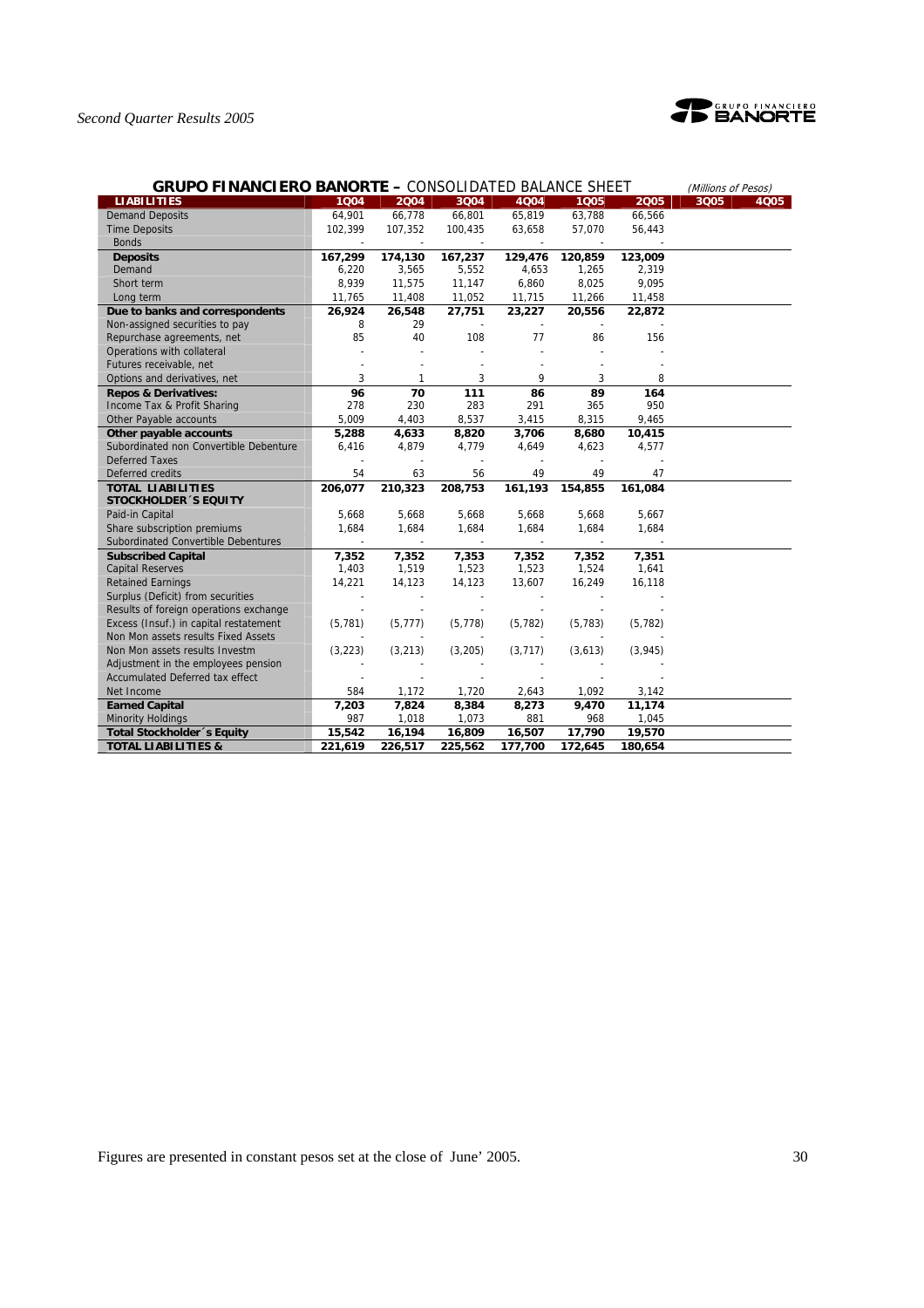

| MEMORANDUM ACCOUNTS OF GRUPO FINANCIERO BANORTE CONSOLIDATED |                |                |                          |                |                |            |      |      |
|--------------------------------------------------------------|----------------|----------------|--------------------------|----------------|----------------|------------|------|------|
| (Millions of Pesos)                                          | 1004           | 2004           | 3004                     | 4004           | 1005           | 2005       | 3Q05 | 4Q05 |
| ONBEHALF OF THIRD PARTY                                      |                |                |                          |                |                |            |      |      |
| Customers' banks                                             | 26             | 9              | 68                       | 8              | 9              | 12         |      |      |
| Dividends receivable from customers                          |                |                | ÷,                       | $\overline{a}$ |                |            |      |      |
| Interest receivable from customers                           | $\overline{a}$ | $\overline{a}$ | $\overline{\phantom{a}}$ | ÷              |                |            |      |      |
| Liquidation of customer transactions                         | (19)           | 109            | 51                       | 10             | 97             | (182)      |      |      |
| <b>Customer loans</b>                                        |                |                |                          |                |                |            |      |      |
| Liquidation with foreign currencies of                       |                |                |                          |                |                |            |      |      |
| Margin accounts in futures operations                        |                |                |                          |                |                |            |      |      |
| Other current accounts                                       |                |                |                          |                |                |            |      |      |
| <b>CUSTOMERS CURRENT ACCOUNT</b>                             | $\overline{7}$ | 117            | 119                      | 17             | 106            | (170)      |      |      |
| Client securities held in custody                            | 171,383        | 161,172        | 104,914                  | 107,663        | 112,559        | 111,363    |      |      |
| Securities and documents received in                         |                | ÷,             | 5                        |                |                |            |      |      |
| Client securities abroad                                     |                | $\overline{a}$ |                          |                |                |            |      |      |
| <b>CLIENT SECURITIES</b>                                     | 171,383        | 161,172        | 104,919                  | 107,663        | 112,559        | 111,363    |      |      |
| Repurchase operations for customers                          | 23,401         | 21,150         | 29,596                   | 29,540         | 30,424         | 33,049     |      |      |
| Clients securities loans                                     |                |                |                          |                |                |            |      |      |
| Purchase of Futures & forward contracts                      |                |                |                          |                |                |            |      |      |
| Sale of futures and forward contracts                        |                |                |                          |                |                |            |      |      |
| Purchasing operations (option price)                         | 2              | $\overline{2}$ | $\overline{2}$           |                |                |            |      |      |
| Sales operations (option price)                              |                |                |                          |                |                |            |      |      |
| Purchase of derivative packages                              |                |                |                          |                |                |            |      |      |
| Sale of derivative packages                                  |                |                |                          |                |                |            |      |      |
| Administration trusts                                        | 2,630          | 2,317          | 1,773                    | 1,714          | 1,834          | 2,735      |      |      |
| <b>TRANSACTIONS ON BEHALF CLIENT</b>                         | 26,033         | 23,470         | 31,371                   | 31,254         | 32,258         | 35,783     |      |      |
| <b>TOTAL ON BEHALF OF THIRD PARTY</b>                        | 197,424        | 184,759        | 136,409                  | 138,935        | 144,922        | 146.976    |      |      |
| Signature guarantees granted                                 | 34             | 64             | 63                       | 61             | 60             | 59         |      |      |
| Issuing of irrevocable letters of credit                     | 1,405          | 1,455          | 1,764                    | 2,313          | 2,147          | 1,874      |      |      |
| Property in trust and guardianship                           | 91,319         | 87,560         | 73,197                   | 61,962         | 66,642         | 65,317     |      |      |
| Assets held in custody or in administration                  | 119,417        | 124,238        | 115,688                  | 77,225         | 74,142         | 76,320     |      |      |
| Amounts committed to operations with                         | 7,742          | 8,038          | 4,514                    | 422            | 635            | 923        |      |      |
| In Transit drafts                                            |                | $\overline{a}$ |                          |                | $\overline{a}$ |            |      |      |
| Certificates of Deposit in circulation                       | 586            | 653            | 753                      | 649            | 607            | 479        |      |      |
| Secured Credit Cards from the company                        |                | $\overline{a}$ | $\overline{a}$           |                |                |            |      |      |
| Securities given to the company in custody                   | 260            | 278            | 156                      | 256            | 218            | 268        |      |      |
| Government securities in custody of the                      | 11             | 1              | 89                       | 47             | 81             | 1          |      |      |
| Securities given to the company on                           |                |                |                          |                |                |            |      |      |
| Securities outside the country                               |                |                |                          |                |                |            |      |      |
| Liquidations with foreign currencies abroad                  |                |                |                          |                |                |            |      |      |
| Debits to the contingency fund                               |                |                |                          |                |                |            |      |      |
| Other contingent obligations                                 | 15,949         | 13,200         | 12,905                   | 8,277          | 3,554          | 1,145      |      |      |
| Banking transactions on behalf of third-                     | 55,279         | 64,965         | 64,886                   | 81,316         | 99,566         | 109,799    |      |      |
| Investments in funds for the retirem saving                  |                |                |                          |                |                |            |      |      |
| Integration of the credit portfolio                          |                |                |                          |                |                |            |      |      |
| Amounts contracted in derivative                             | 10,838         | 18,001         | 25,591                   | 27,308         | 242,720        | 39,540     |      |      |
| Other trust account items                                    |                |                |                          |                |                |            |      |      |
| OWN ACCOUNT OPERATIONS                                       | 302,840        | 318,453        | 299,606                  | 259,835        | 490,372        | 295,725    |      |      |
| Repurchase agreements                                        |                |                |                          |                |                |            |      |      |
| Securities to be received                                    | 124,008        | 107,020        | 123,562                  | 146,806        | 172,116        | 199,028    |      |      |
| (Less) Securities to be delivered                            | (123, 917)     | (106, 996)     | (123, 642)               | (146, 805)     | (172, 162)     | (199, 048) |      |      |
| <b>REPURCHASE TRANSACTIONS-</b>                              | 90             | 24             | (80)                     | $\mathbf{1}$   | (46)           | (20)       |      |      |
| Securities to be received                                    | 56,631         | 36,820         | 75,701                   | 51,440         | 43,128         | 41,559     |      |      |
| (Less) securities to be delivered                            | (56, 660)      | (36, 817)      | (75, 629)                | (51, 467)      | (43,098)       | (41, 603)  |      |      |
| <b>REPURCHASE TRANSACTIONS- SOLD</b>                         | (29)           | 3              | 72                       | (27)           | 30             | (44)       |      |      |
| TOTAL ON OWN ACCOUNT                                         | 302,901        | 318,481        | 299,599                  | 259,809        | 490,356        | 295,662    |      |      |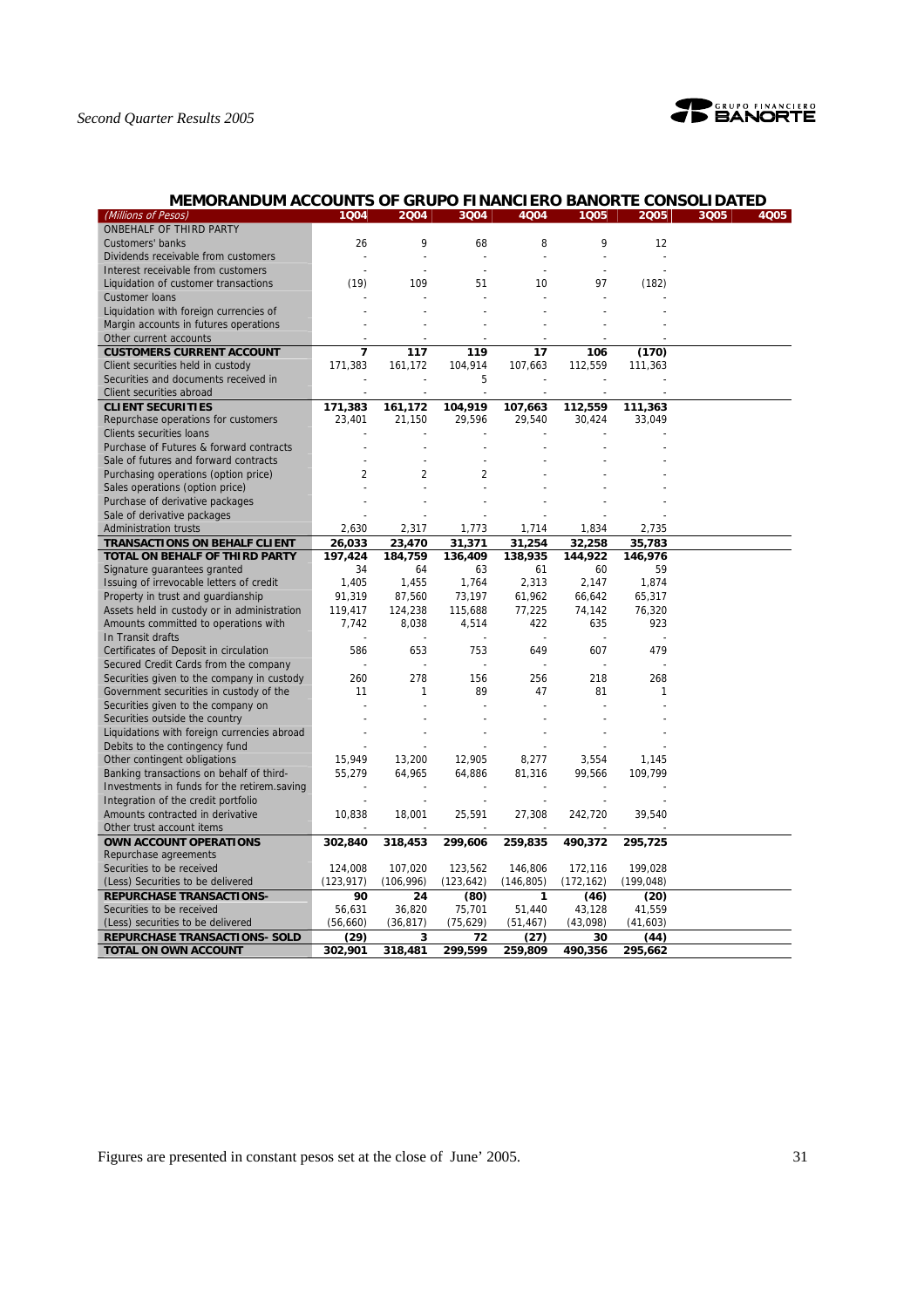

## **GRUPO FINANCIERO BANORTE CONSOLIDATED STATEMENT OF CASH FLOW**

JANUARY 1, 2004 –JUNE 30, 2005

(Millions of Pesos)

| <b>CASH FLOW FROM OPERATING ACTIVITIES :</b>                            |          |
|-------------------------------------------------------------------------|----------|
| <b>Net Income</b>                                                       | 3.142    |
| Adjustments to Reconcile Net Income to Net Cash by Operating Activities |          |
| Mark to Market Valuation Results                                        | (8)      |
| Provisions for loan losses                                              | 635      |
| Depreciation and amortization                                           | 468      |
| <b>Defferred Taxes</b>                                                  | 241      |
| Provisions for Obligations                                              | 852      |
| <b>Minoritary Interest</b>                                              | 173      |
| <b>Undistribuated Earnings of Subsidiaries</b>                          | (195)    |
|                                                                         | 2,166    |
| <b>Cash Flows From Investing Activities:</b>                            |          |
| <b>Banks Deposits</b>                                                   | (6, 463) |
| Decrease (Increase) loan portfolio                                      | (1, 572) |
| Decrease (Increase) credit assets portfolio                             | 389      |
| Decrease (Increase) treasury operations                                 | 1.158    |
| Decrease (Increase) financial instruments                               | 42       |
| Loans from banks and other entities                                     | (355)    |
| Decrease (Increase) Deferred taxes                                      | 126      |
| Decrease (Increase) in accounts receivable and payable                  | 1,102    |
| Net Resources provided by operations                                    | (5, 573) |
| <b>Financial Activities:</b>                                            |          |
| Subordinated Debentures Issue and Interest                              | (71)     |
| Issuance of stock                                                       | (14)     |
| Net Resources provided by Investing activities                          | (85)     |
| <b>CASH FLOW FROM FINANCING ACTIVITIES:</b>                             |          |
| <b>Fixed Assets increase</b>                                            | 80       |
| Proceeds from issuance of common stock                                  | (230)    |
| Decrease (Increase) Deferred charges or credits                         | 81       |
| Decrease (Increase) Foreclosed assets                                   | (41)     |
| Net Cash provided by financing activities                               | (110)    |
| Decrease (increase) in cash and due from banks                          | (460)    |
| Cash and due from banks at the beginning of the year                    | 39,694   |
| Cash and due from banks at the end of the year                          | 39,234   |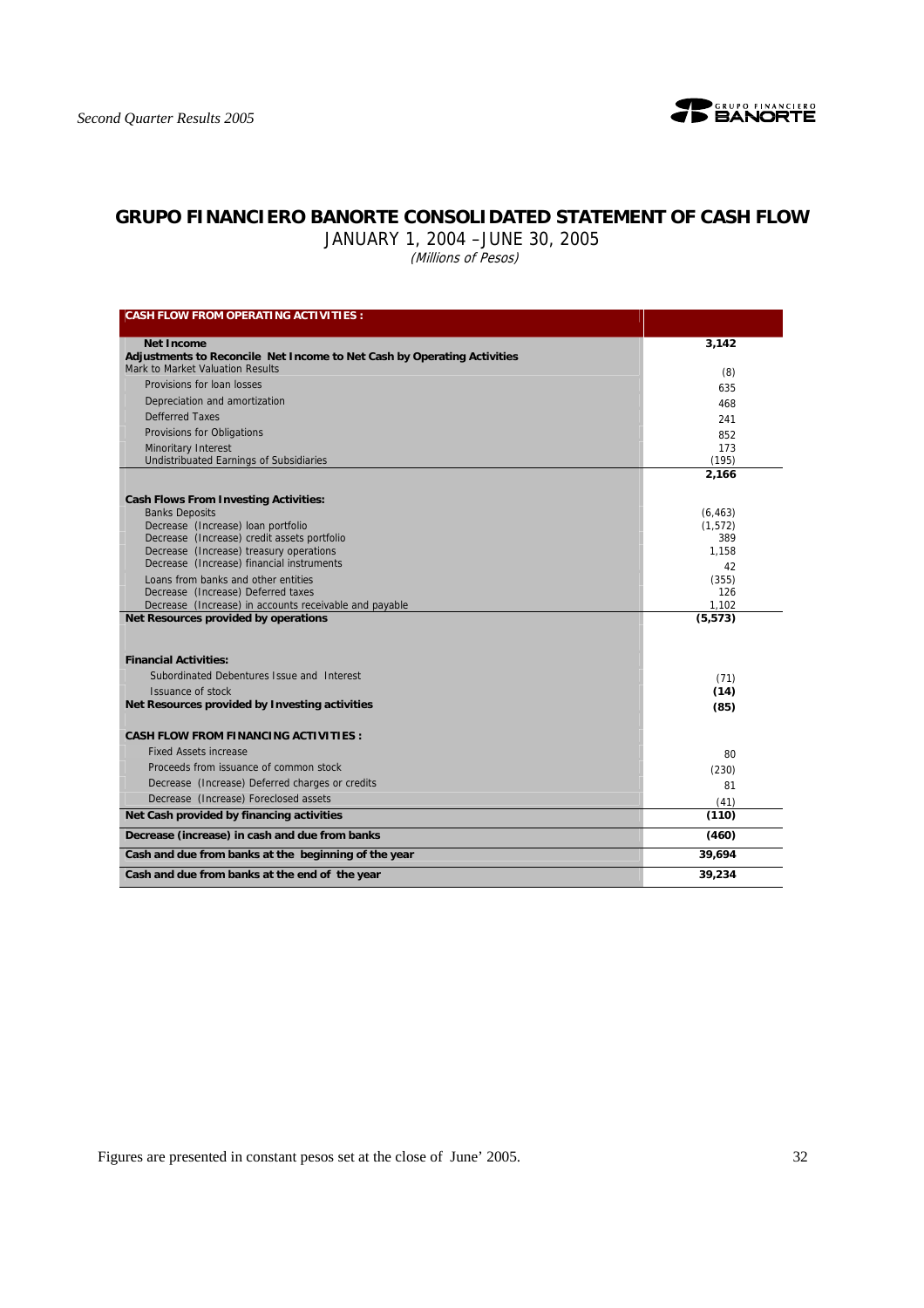

## **GRUPO FINANCIERO BANORTE CONSOLIDATED STATEMENTS OF CHANGES IN STOCKHOLDERS´ EQUITY JANUARY 1, 2005- JUNE 30, 2005.**

(Millions of Pesos)

|                                |                                          | <b>CONTRIBUATED CAPITAL</b>       |                   |
|--------------------------------|------------------------------------------|-----------------------------------|-------------------|
|                                | <b>Fixed Paid-in Capital</b><br>Variable | Paid-in Capital<br>Premium, Bonds | & oth. Securities |
| Balance as of December 31,2004 | 3,379                                    | 2.289                             | 1,684             |
| <b>Stock Changes</b>           |                                          |                                   |                   |
| Issuance of stock              |                                          | ٠                                 |                   |
| Profits Capitalization         |                                          |                                   |                   |
| <b>Provisions Created</b>      |                                          |                                   |                   |
| <b>Total</b>                   |                                          |                                   |                   |
| <b>Total Income</b>            |                                          |                                   |                   |
| Total Income:                  | $\overline{\phantom{a}}$                 |                                   |                   |
| Net Income                     |                                          |                                   |                   |
| Results of assets holdings     |                                          |                                   |                   |
| <b>Minority Interest</b>       |                                          |                                   |                   |
| <b>Total</b>                   | -                                        |                                   |                   |
| Balance as of June 30,2005     | 3.379                                    | 2.288                             | 1.684             |

|                                                                                                                                      |                                    |                      |                                                      | <b>EARNED CAPITAL</b>                                 |                                     |                                    |                                                             |
|--------------------------------------------------------------------------------------------------------------------------------------|------------------------------------|----------------------|------------------------------------------------------|-------------------------------------------------------|-------------------------------------|------------------------------------|-------------------------------------------------------------|
|                                                                                                                                      | Capital<br>Reserve<br><sub>S</sub> | Retained<br>earnings | <b>Excess if</b><br>Insuf.<br>Capital<br>Restatement | Non Monetary<br><b>Assets Results</b><br>(Investment) | <b>Net</b><br>Income<br>of the year | Minorit<br>ary<br>Intere<br>st     | <b>Total</b><br><b>Stockholder</b><br>s <sup>c</sup> Equity |
| Balance as of December 31,2004                                                                                                       | 1,523                              | 13,606               | (5, 782)                                             | (3,717)                                               | 2,643                               | 881                                | 16,506                                                      |
| <b>Stock Changes</b><br>Issuance of stock<br><b>Profits Capitalization</b><br><b>Provisions Created</b><br><b>Dividends Declared</b> | (13)<br>131                        | 2,643<br>(131)       |                                                      |                                                       | (2,643)                             |                                    | (14)                                                        |
| <b>Total</b>                                                                                                                         | 118                                | 2,513                |                                                      | $\overline{\phantom{a}}$                              | (2,643)                             | $\overline{\phantom{a}}$           | (14)                                                        |
| <b>Total Income</b><br>Total Income:<br>Net Income<br>Results of assets holdings                                                     |                                    |                      |                                                      | (228)                                                 | 3,142                               | $\overline{\phantom{0}}$<br>٠<br>٠ | 3,142<br>(228)                                              |
| <b>Total</b>                                                                                                                         |                                    | ٠                    |                                                      | (228)                                                 | 3,142                               | $\blacksquare$                     | 2,914                                                       |
| <b>Minority Interest</b>                                                                                                             | $\overline{\phantom{a}}$           | ٠                    | $\overline{\phantom{a}}$                             |                                                       | ٠                                   | 164                                | 164                                                         |
| Balance as of June 30,2005                                                                                                           | 1,641                              | 16,118               | (5, 782)                                             | (3, 945)                                              | 3,142                               | 1,045                              | 19,570                                                      |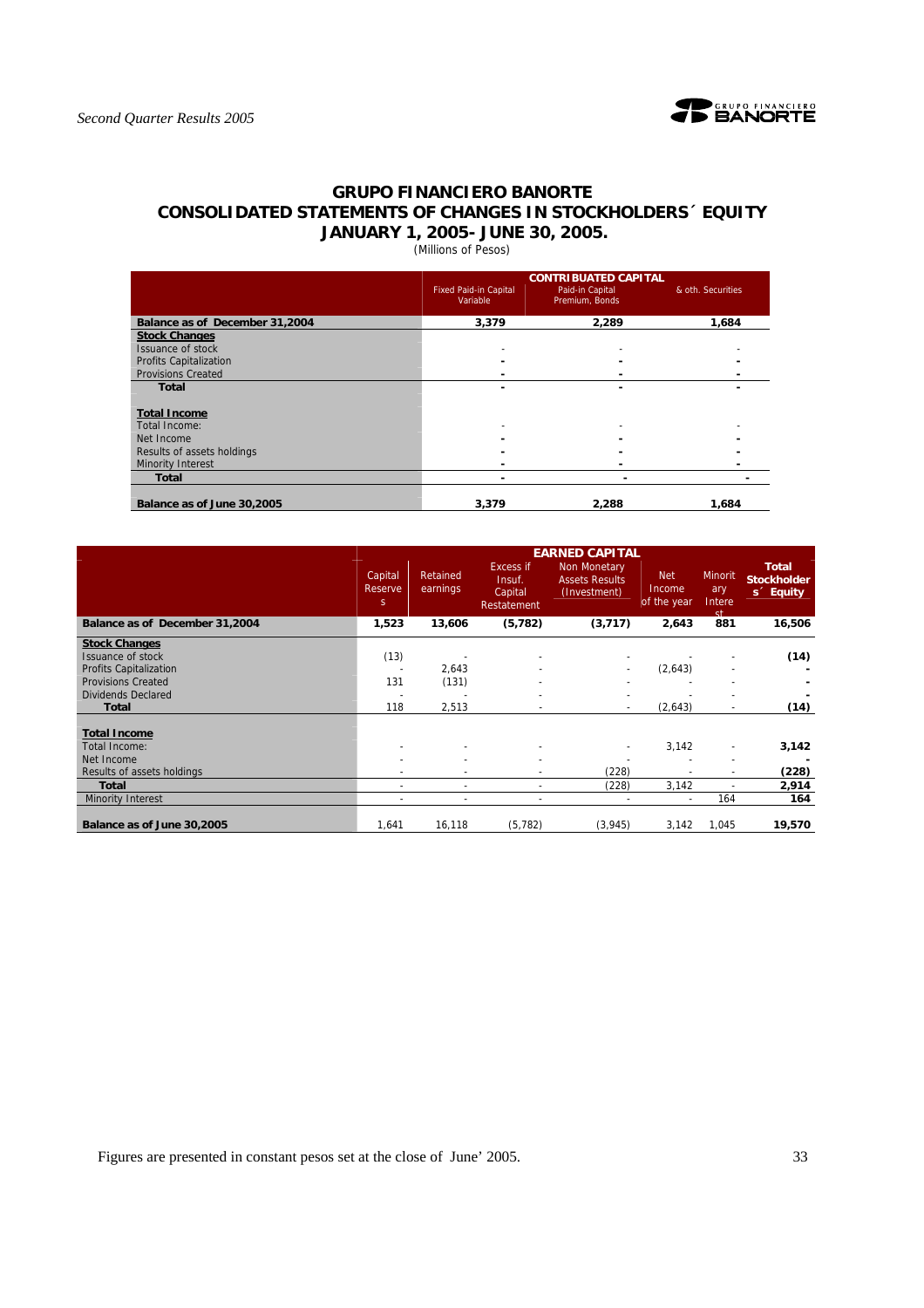

## **BANKING SECTOR- INCOME STATEMENT (\*) (Millions of Pesos)**

| <b>NET INTEREST INCOME</b>                           | 1004           | 2004      | 3Q04         | 4Q04         | <b>ACUM</b>  | 1005                    | 2005           | 3Q05 | <b>4Q05</b> | <b>ACUM</b>    | % 2005         |
|------------------------------------------------------|----------------|-----------|--------------|--------------|--------------|-------------------------|----------------|------|-------------|----------------|----------------|
|                                                      |                |           |              |              |              |                         |                |      |             |                | <b>VS 1Q05</b> |
| Interest Income                                      | 5,174          | 5,655     | 6,302        | 6,877        | 24,009       | 7,051                   | 8,411          |      |             | 15,462         | 19%            |
| <b>Interest Expense</b>                              | 3,218          | 3,564     | 3,830        | 4,214        | 14,826       | 4,341                   | 5,261          |      |             | 9,602          | 21%            |
| Loan Fees                                            | 166            | 117       | 122          | 168          | 574          | 93                      | 128            |      |             | 221            | 38%            |
| <b>Fees Paid</b>                                     | 20             | 22        | 22           | 24           | 89           | 24                      | 27             |      |             | 51             | 9%             |
| Net Interest Income (NII)                            | 2,102          | 2,186     | 2,573        | 2,808        | 9,669        | 2,779                   | 3,251          |      |             | 6,030          | 17%            |
| Repomo-Margin                                        | 4              | 2         | (22)         | (52)         | (68)         | (24)                    | (8)            |      |             | (32)           | (65%)          |
| <b>NII after Repomo</b>                              | 2,106          | 2,188     | 2,551        | 2,756        | 9,601        | 2,755                   | 3,243          |      |             | 5,998          | 18%            |
| Loan Loss Provisions                                 | 110            | 292       | 326          | 348          | 1,076        | 212                     | 348            |      |             | 560            | 65%            |
| Loss Sharing Provisions                              | 13             | 20        | 33           | 25           | 90           | 32                      | 35             |      |             | 67             | 8%             |
| <b>NII after Provisions</b>                          | 1,983          | 1,876     | 2,192        | 2,383        | 8,434        | 2,511                   | 2,860          |      |             | 5,371          | 14%            |
| <b>Fund transfers</b>                                | 58             | 48        | 45           | 41           | 193          | 36                      | 47             |      |             | 83             | 29%            |
| Account management                                   | 197            | 231       | 283          | 273          | 984          | 241                     | 250            |      |             | 491            | 4%             |
| Fiduciary                                            | 45             | 51        | 50           | 47           | 192          | 45                      | 54             |      |             | 99             | 21%            |
| Income from Loan Portfolios Acquired                 | 177            | 150<br>95 | 205          | 159          | 690          | 281                     | 152            |      |             | 433            | (46%)<br>10%   |
| Electronic Banking Services                          | 78<br>287      | 315       | 109<br>315   | 146<br>269   | 427          | 142<br>243              | 156<br>253     |      |             | 298            | 4%             |
| <b>Credit Card</b><br>Fees from FOBAPROA             | 91             | 100       | 146          | 76           | 1,186<br>413 | 79                      | 60             |      |             | 496<br>139     |                |
| Other fees                                           | 152            | 123       | 72           | 117          |              | 126                     | 122            |      |             | 247            | (23%)<br>(3%)  |
|                                                      |                |           |              |              | 465          |                         | 1,094          |      |             |                |                |
| Fees on services,<br>Fund transfers                  | 1,086          | 1,113     | 1,225        | 1,128        | 4,551        | 1,193<br>$\overline{2}$ | $\overline{2}$ |      |             | 2,287<br>5     | (8%)<br>(10%)  |
| Other fees                                           | 131            | 127       | 108          | 116          | 482          | 113                     | 117            |      |             | 230            | 3%             |
|                                                      | 119            | 100       | 142          | 101          | 462          | 183                     | 121            |      |             | 305            | (34%)          |
| Expenses from Loan Portfolios Acquired<br>Fees paid, | 250            | 227       | 250          | 217          | 945          | 299                     | 240            |      |             | 539            | (20%)          |
| Foreign exchange                                     | 130            | 157       | 64           | 42           | 393          | 60                      | 38             |      |             | 98             | (36%)          |
| Securities - Realized gains                          | 284            | (135)     | 42           | 146          | 337          | 51                      | 479            |      |             | 530            | 830%           |
| Securities- Unrealized gains                         | 13             | 41        | (30)         | (10)         | 14           | 44                      | (43)           |      |             | $\mathbf{1}$   | (197%)         |
| <b>Market-related Income</b>                         | 428            | 63        | 76           | 178          | 745          | 155                     | 474            |      |             | 629            | 206%           |
| <b>Total Non Interest Income</b>                     | 1,263          | 949       | 1,050        | 1,089        | 4,351        | 1,049                   | 1,327          |      |             | 2,376          | 27%            |
| <b>Total Operating Income</b>                        | 3,246          | 2,825     | 3,242        | 3.472        | 12,785       | 3,560                   | 4,187          |      |             | 7,747          | 18%            |
| Personnel                                            | 1,079          | 1,018     | 1,255        | 988          | 4,341        | 968                     | 999            |      |             | 1,968          | 3%             |
| <b>Professional Fees</b>                             | 120            | 123       | 132          | 125          | 500          | 137                     | 179            |      |             | 316            | 31%            |
| Administrative and Promotion Expenses                | 624            | 608       | 645          | 582          | 2,458        | 633                     | 608            |      |             | 1,241          | 3%             |
| Rents, depreciation and amortization                 | 392            | 377       | 365          | 397          | 1,531        | 356                     | 356            |      |             | 712            |                |
| Taxes, other than income tax                         | 160            | 148       | 110          | 9            | 427          | 102                     | 80             |      |             | 182            | (22%)          |
| Contributions to IPAB                                | 188            | 190       | 196          | 192          | 766          | 147                     | 147            |      |             | 294            |                |
| Corporate expenses Recoveries                        |                |           |              |              |              |                         |                |      |             |                |                |
| <b>Non-Interest Expense</b>                          | 2,563          | 2,463     | 2,704        | 2,294        | 10,024       | 2,343                   | 2,369          |      |             | 4,713          | 1%             |
| <b>Operating Income</b>                              | 683            | 361       | 538          | 1,178        | 2,761        | 1,217                   | 1,818          |      |             | 3,034          | 49%            |
| <b>Other Revenues</b>                                | 68             | 155       | 128          | 147          | 498          | 97                      | 48             |      |             | 146            | (51%)          |
| Foreign exchange                                     |                |           |              |              |              |                         |                |      |             |                |                |
| <b>Recoveries</b>                                    | 22             | 208       | 29           | 35           | 294          | 44                      | 1,193          |      |             | 1,237          | 2,618%         |
| Repomo-other revenues                                | 8              | 1         | 6            | 10           | 25           | 3                       | 3              |      |             | 5              | (7%)           |
| <b>Non Operating Income</b>                          | 98<br>(119)    | 364       | 163<br>(110) | 192<br>(106) | 817<br>(415) | 144                     | 1,244<br>(303) |      |             | 1,388<br>(378) | 763%<br>302%   |
| Other Expense<br>Foreign exchange                    |                | (80)      |              |              |              | (75)                    |                |      |             |                |                |
| Repomo-other Expenses                                | (129)          | (8)       | (95)         | (143)        | (375)        | (32)                    | (12)           |      |             | (44)           | (62%)          |
| <b>Non Operating Expense</b>                         | (248)          | (88)      | (205)        | (250)        | (790)        | (107)                   | (315)          |      |             | (422)          | 195%           |
| Non Operating Income (Expense), net                  | (150)          | 276       | (42)         | (57)         | 27           | 37                      | 929            |      |             | 966            | 2,399%         |
| Pre-tax Income                                       | 533            | 637       | 496          | 1,121        | 2,788        | 1,254                   | 2,747          |      |             | 4,000          | 119%           |
| <b>Income Tax</b>                                    | 6              | 6         | 6            | 5            | 22           | 93                      | 350            |      |             | 444            | 276%           |
| Profit sharing                                       | 76             | 56        | 41           | 64           | 237          | 131                     | 271            |      |             | 402            | 106%           |
| Tax on Assets                                        | 14             | 13        | 10           | 10           | 48           | 12                      | 12             |      |             | 25             | (2%)           |
| Deferred Inc. Tax and Profit sharing                 | $\overline{2}$ | 14        | 26           | 207          | 250          | 114                     | 143            |      |             | 257            | 25%            |
|                                                      | 98             | 89        | 84           | 286          | 557          | 351                     | 776            |      |             | 1,128          | 121%           |
| Net Income before subsidiaries                       | 435            | 548       | 412          | 835          | 2,231        | 903                     | 1,970          |      |             | 2,873          | 118%           |
| Subsidiaries 'net income                             | 73             | 23        | 23           | 59           | 177          | 83                      | 11             |      |             | 94             | (87%)          |
| Net Income from continuos operations                 | 508            | 572       | 436          | 893          | 2,408        | 986                     | 1,981          |      |             | 2,967          | 101%           |
| Extraodinary items, net                              |                |           |              |              |              |                         |                |      |             |                |                |
| <b>Minority Interest</b>                             |                |           |              |              |              |                         |                |      |             |                |                |
| <b>TOTAL NET INCOME</b>                              | 508            | 571       | 436          | 893          | 2,408        | 986                     | 1,981          |      |             | 2,967          | 101%           |

(\*)Afore is included in the Subsidiaries' net income.  **N.C.= Not comparable**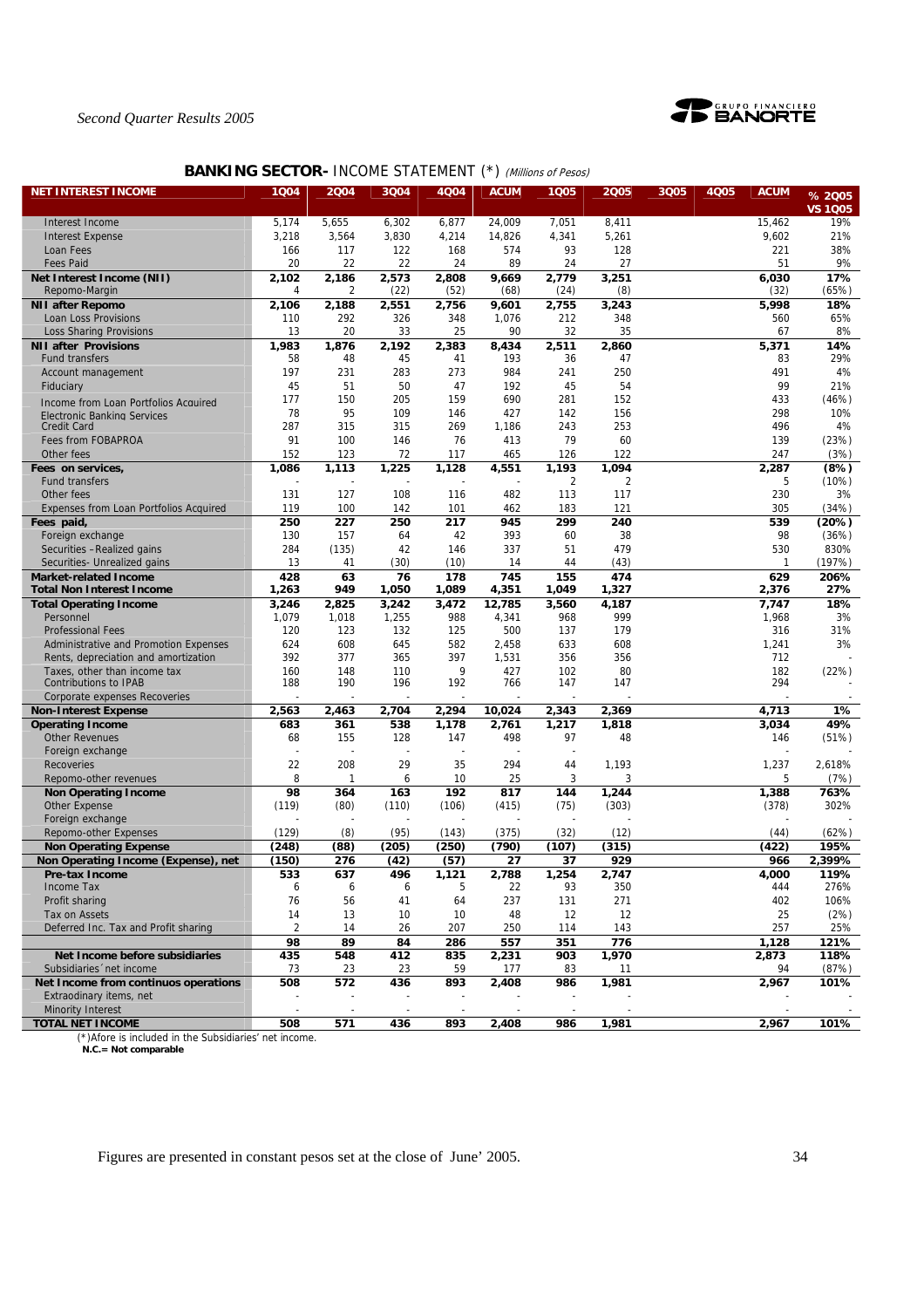

| <b>ASSETS</b>                           | 1Q04           | 2004    | 3Q04    | 4Q04    | 1Q05            | 2005    | 3Q05 | 4Q05 | %2005<br><b>VS 1Q05</b> |
|-----------------------------------------|----------------|---------|---------|---------|-----------------|---------|------|------|-------------------------|
| <b>Cash and due from Banks</b>          | 31,343         | 34,572  | 32,852  | 39,454  | 34,911          | 38,696  |      |      | 11%                     |
| <b>Negotiable Instruments</b>           | 5,475          | 5,954   | 6,528   | 10,435  | 4,865           | 6,061   |      |      | 25%                     |
| Securities held for sale                | 623            | 429     | 186     | 244     | 273             | 243     |      |      | (11%)                   |
| Securities held to maturity             | 11,235         | 10,776  | 10,419  | 9,081   | 9,962           | 12,337  |      |      | 24%                     |
| <b>Financial Instruments:</b>           | 17,333         | 17,159  | 17,132  | 19,761  | 15,100          | 18,641  |      |      | 23%                     |
| Non-assigned securities to pay          | 7              | 51      |         |         |                 |         |      |      |                         |
| Repurchase agreements, net              | 120            | 55      | 79      | 39      | 46              | 64      |      |      | 40%                     |
| Operations with collateral              |                |         |         |         |                 |         |      |      |                         |
| Futures receivable, net                 |                |         |         |         |                 |         |      |      |                         |
| Options and derivatives, net            | $\overline{7}$ | 25      | 6       | 5       | 37              |         |      |      | (100%)                  |
| <b>Repos &amp; Derivatives:</b>         | 134            | 131     | 85      | 45      | 83              | 64      |      |      | 22%                     |
| Commercial                              | 34,934         | 37,257  | 38,079  | 42,278  | 43,702          | 43,787  |      |      |                         |
| <b>Financial Intermediaries</b>         | 3,159          | 3,315   | 3,360   | 1,099   | 1,576           | 2,968   |      |      | 88%                     |
| Consumer                                | 9,956          | 10,681  | 11,118  | 11,505  | 11,993          | 13,158  |      |      | 10%                     |
| Mortgage                                | 16,233         | 17,166  | 17,944  | 18,679  | 19,281          | 20,468  |      |      | 6%                      |
| <b>Goverment Entities</b>               | 80,821         | 78,341  | 77,352  | 18,732  | 18,133          | 12,885  |      |      | (29%)                   |
| Fobaproa                                | 7,042          | 7,105   | 7,089   | 7,006   | 7,031           | 7,003   |      |      |                         |
| Fiduciary collection rights             |                |         |         |         |                 |         |      |      |                         |
| <b>Performing Loans</b>                 | 152,145        | 153,864 | 154,941 | 99,298  | 101,716         | 100,269 |      |      | (1%)                    |
| Commercial                              | 2,006          | 1,180   | 956     | 599     | 578             | 601     |      |      | 4%                      |
| <b>Financial Intermediaries</b>         |                |         |         |         | $\sim$          |         |      |      | $(100\%)$               |
| Consumer                                | 497            | 440     | 517     | 342     | 330             | 363     |      |      | 10%                     |
| Mortgage                                | 1,256          | 1,321   | 1,364   | 827     | 814             | 761     |      |      | (7%)                    |
| <b>Goverment Entities</b>               | 9              | 16      | 15      | 13      | 9               |         |      |      | $(100\%)$               |
| <b>Past Due Loans</b>                   | 3,768          | 2,957   | 2,852   | 1,780   | 1,731           | 1,724   |      |      |                         |
| <b>Total Loans</b>                      | 155,913        | 156,822 | 157,793 |         | 101,079 103,447 | 101,993 |      |      | (1%)                    |
| Preventive loan loss reserves           | 4,791          | 3,860   | 3,648   | 2,716   | 2,668           | 2,788   |      |      | 5%                      |
| Net Loan Portfolio                      | 151,122        | 152.962 | 154,144 |         | 98,363 100,779  | 99,205  |      |      | (2%)                    |
| <b>Credit Assets Portfolio</b>          | 2,041          | 1,951   | 1,784   | 2,167   | 1,907           | 1,778   |      |      | (7%)                    |
| Sundry debtors and other assets, net    | 3,196          | 3,884   | 3,424   | 2,675   | 4,717           | 7,497   |      |      | 59%                     |
| Foreclosed assets, net                  | 1,085          | 1,083   | 978     | 368     | 415             | 409     |      |      | (1%)                    |
| Real Estate, Furniture & Equipment, net | 5,315          | 5,177   | 5,009   | 5,325   | 5,181           | 4,939   |      |      | (5%)                    |
| Investments in subsidiaries             | 1,574          | 1,576   | 1,544   | 1,379   | 1,454           | 1,448   |      |      |                         |
| Deferred taxes                          | 1,112          | 1,090   | 1,058   | 744     | 708             | 377     |      |      | (47%)                   |
| Deferred charges & Intangibles          | 845            | 793     | 752     | 1,090   | 949             | 821     |      |      | (13%)                   |
| UDIS Mortgage loans reserve coverage    | $\blacksquare$ |         |         |         |                 |         |      |      |                         |
| <b>Other Assets</b>                     | 15,170         | 15,554  | 14,548  | 13,748  | 15,331          | 17,269  |      |      | 13%                     |
| <b>TOTAL ASSETS</b>                     | 215,102        | 220,378 | 218,762 | 171,371 | 166,203         | 173,876 |      |      | 5%                      |

## **BANKING SECTOR -BALANCE SHEET** (\*)(Millions of Pesos)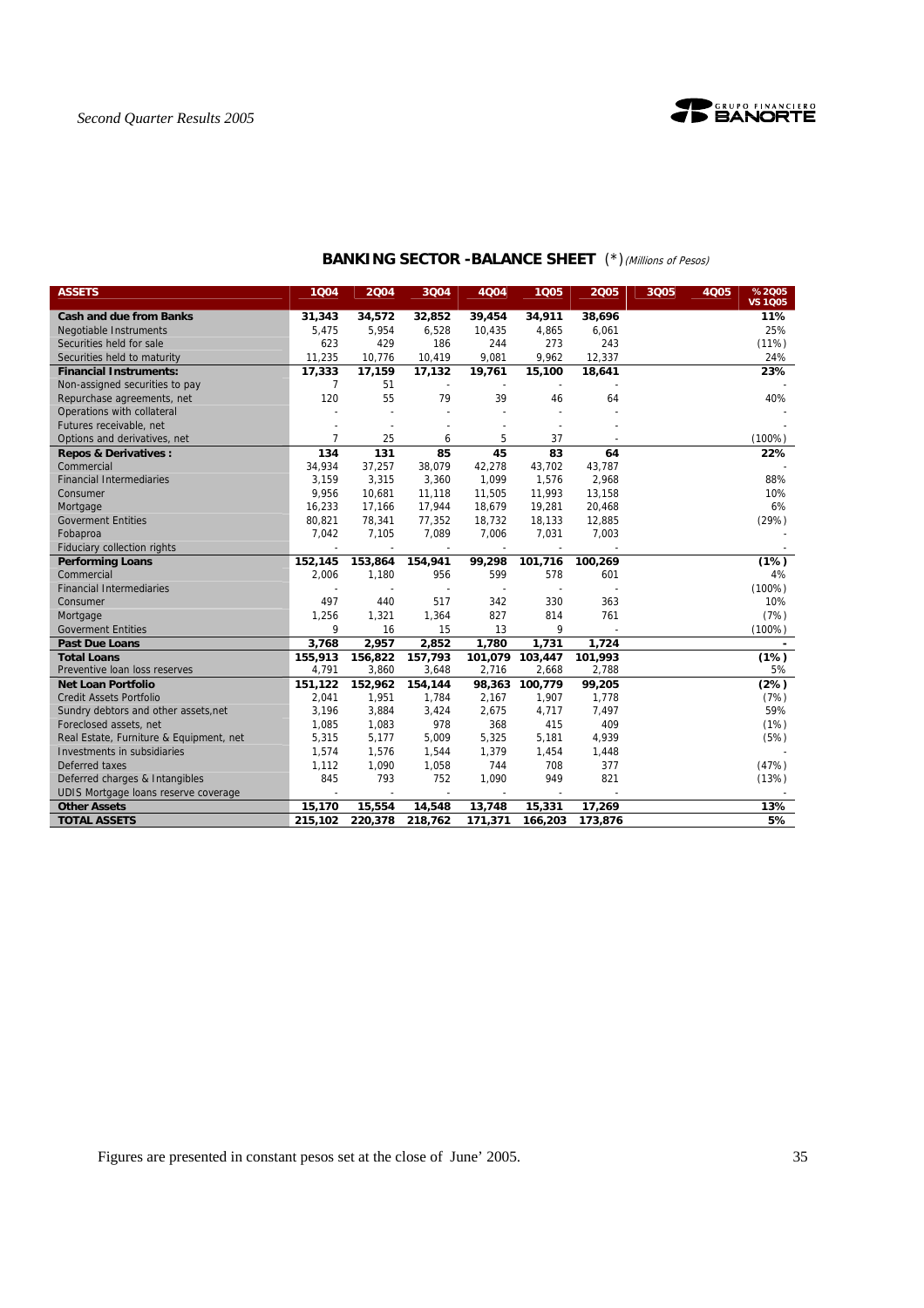

| <b>LIABILITIES</b>                     | 1Q04           | 2004     | 3Q04         | 4004    | 1005    | 2005    | 3Q05 | <b>4Q05</b> | % 2005        |
|----------------------------------------|----------------|----------|--------------|---------|---------|---------|------|-------------|---------------|
|                                        |                |          |              |         |         |         |      |             | <b>VS1Q05</b> |
| <b>Demand Deposits</b>                 | 64,951         | 66.844   | 66.837       | 65,916  | 63,833  | 66,605  |      |             | 4%            |
| <b>Time Deposits</b>                   | 102,465        | 107,419  | 100,545      | 63,764  | 57,206  | 56,512  |      |             | (1%)          |
| <b>Bonds</b>                           |                |          |              |         |         |         |      |             |               |
| <b>Deposits</b>                        | 167,416        | 174,262  | 167,381      | 129,680 | 121,039 | 123,118 |      |             | 2%            |
| Demand                                 | 6,220          | 3,565    | 5,552        | 4,653   | 1,265   | 2,319   |      |             | 83%           |
| Short term                             | 5,681          | 8,898    | 7,963        | 4,034   | 5,442   | 6,460   |      |             | 19%           |
| Long term                              | 10,915         | 10,433   | 10,089       | 10,567  | 10,082  | 10,194  |      |             | 1%            |
| Due to banks and correspondents        | 22,816         | 22,896   | 23,604       | 19,253  | 16,789  | 18,973  |      |             | 13%           |
| Non-assigned securities to pay         | 8              | 29       |              |         |         |         |      |             |               |
| Repurchase agreements, net             | 64             | 30       | 90           | 70      | 65      | 132     |      |             | 102%          |
| Operations with collateral             |                |          |              |         |         |         |      |             |               |
| Futures receivable, net                |                |          |              |         |         |         |      |             |               |
| Options and derivatives, net           | 3              |          | 3            | 8       | 2       | 8       |      |             | 242%          |
| <b>Repos &amp; Derivatives:</b>        | 76             | 60       | 93           | 79      | 67      | 140     |      |             | 107%          |
| Income Tax & Profit Sharing            | 210            | 141      | 197          | 244     | 269     | 856     |      |             | 218%          |
| Other Payable accounts                 | 4,772          | 4,153    | 8,289        | 3,159   | 8,016   | 9,184   |      |             | 15%           |
| Other payable accounts                 | 4,982          | 4,294    | 8,486        | 3,403   | 8,285   | 10,040  |      |             | 21%           |
| Subordinated non Convertible Debenture | 6,416          | 4,879    | 4,779        | 4,649   | 4,623   | 4,577   |      |             | (1%)          |
| <b>Deferred Taxes</b>                  |                |          |              |         |         |         |      |             |               |
| Deferred credits                       | 67             | 72       | 60           | 62      | 59      | 53      |      |             | (10%)         |
| <b>TOTAL LIABILITIES</b>               | 201,773        | 206,463  | 204,404      | 157,126 | 150,863 | 156,901 |      |             | 4%            |
| STOCKHOLDER 'S EQUITY                  |                |          |              |         |         |         |      |             |               |
| Paid-in Capital                        | 6,015          | 6,015    | 6,015        | 6,015   | 6,015   | 6,015   |      |             |               |
| Share subscription premiums            | 1,045          | 1,045    | 1,045        | 1,045   | 1,045   | 1,045   |      |             |               |
| Subordinated Convertible Debentures    |                |          |              |         |         |         |      |             |               |
| <b>Subscribed Capital</b>              | 7,060          | 7,060    | 7,060        | 7,060   | 7,060   | 7,060   |      |             |               |
| <b>Capital Reserves</b>                | 2,858          | 3,061    | 3,061        | 3,022   | 3,022   | 3,261   |      |             | 8%            |
| <b>Retained Earnings</b>               | 5,782          | 5,579    | 5,579        | 4,579   | 7,135   | 6,896   |      |             | (3%)          |
| Surplus (Deficit) from securities      | 149            | 178      | 235          | 282     | 256     | (94)    |      |             | (137%)        |
| Results of foreign operations exchange | $\overline{a}$ |          |              |         |         |         |      |             |               |
| Excess (Insuf.) in capital restatement | (2, 517)       | (2, 515) | (2, 517)     | (2,522) | (2,522) | (2,522) |      |             |               |
| Non Mon assets results Fixed Assets    | 12             | 12       | 12           | 12      | 12      | 12      |      |             |               |
| Non Mon assets results Investm         | (228)          | (246)    | (293)        | (304)   | (315)   | (311)   |      |             | (1%)          |
| Adjustment in the employees pension    |                |          |              |         |         |         |      |             |               |
| Accumulated Deferred tax effect        | (295)          | (295)    | (295)        | (295)   | (295)   | (295)   |      |             |               |
| Net Income                             | 508            | 1,079    | 1,515        | 2,408   | 986     | 2,967   |      |             | 201%          |
| <b>Earned Capital</b>                  | 6,269          | 6,854    | 7,297        | 7,184   | 8,280   | 9,914   |      |             | 20%           |
| <b>Minority Holdings</b>               | 1              | 1        | $\mathbf{1}$ | 1       | 1       | 1       |      |             | 4%            |
| Total Stockholder 's Equity            | 13,330         | 13,915   | 14,359       | 14,245  | 15,341  | 16,975  |      |             | 11%           |
| <b>TOTAL LIABILITIES &amp;</b>         | 215,102        | 220,378  | 218,762      | 171,371 | 166,203 | 173,876 |      |             | 5%            |

## **BANKING SECTOR-BALANCE SHEET** (\*)(Millions of Pesos)

## **MEMORANDUM ACCOUNTS OF BANKING SECTOR** (Millions of Pesos)

|                                             | 1Q04      | 2004      | 3004      | 4004       | 1005       | 2005      | 3Q05 | % 2005<br>4Q05<br><b>VS1Q05</b> |
|---------------------------------------------|-----------|-----------|-----------|------------|------------|-----------|------|---------------------------------|
| Signature quarantees granted                | 34        | 64        | 63        | 61         | 60         | 59        |      | (2%)                            |
| Other contingent obligations                | 15,949    | 13,200    | 12,905    | 8,277      | 3,554      | 1,145     |      | (68%)                           |
| Irrevocable lines of credit                 | 1.405     | 1.455     | 1.764     | 2,313      | 2,147      | 1,874     |      | (13%)                           |
| Assets held in trust and mandate            | 91.319    | 87.560    | 73,197    | 61,962     | 66,642     | 65,317    |      | (2%)                            |
| Assets held in custody or in administration | 115.796   | 120,407   | 111,910   | 73,528     | 70.417     | 72,603    |      | 3%                              |
| Investment banking transactions for third   | 55.279    | 64.965    | 64,886    | 81,316     | 99,566     | 109,799   |      | 10%                             |
| Engaged amounts in fobaproa operations      | 7.742     | 8,038     | 4,514     | 422        | 635        | 923       |      | 45%                             |
| Investment of retirement saving funds       |           |           |           |            |            |           |      |                                 |
| Integration of loan portfolio               |           |           |           |            |            |           |      |                                 |
| Received amounts in derivative instruments  | 10,838    | 18,001    | 25,591    | 27,308     | 242,720    | 39,540    |      | (84%)                           |
| Fobaproa trusts                             |           |           |           |            |            |           |      |                                 |
| Securities to be received                   | 100,570   | 83.773    | 93.966    | 116.661    | 138,254    | 164,359   |      | 19%                             |
| (Less) payable for reversal                 | (100,500  | (83, 752) | (94, 032) | (116, 670) | (138, 284) | (164.407) |      | 19%                             |
| Receivables for reversal                    | 37,536    | 18,244    | 54,228    | 27,325     | 18.369     | 16,494    |      | (10%)                           |
| (Less) securities to be delivered           | (37, 550) | (18,240)  | (54, 174) | (27, 347)  | (18,358)   | (16, 513) |      | (10%)                           |
| Other control accounts                      |           |           |           |            |            |           |      |                                 |
|                                             | 298.417   | 313,714   | 294.818   | 255,156    | 485,722    | 291,194   |      | (40%)                           |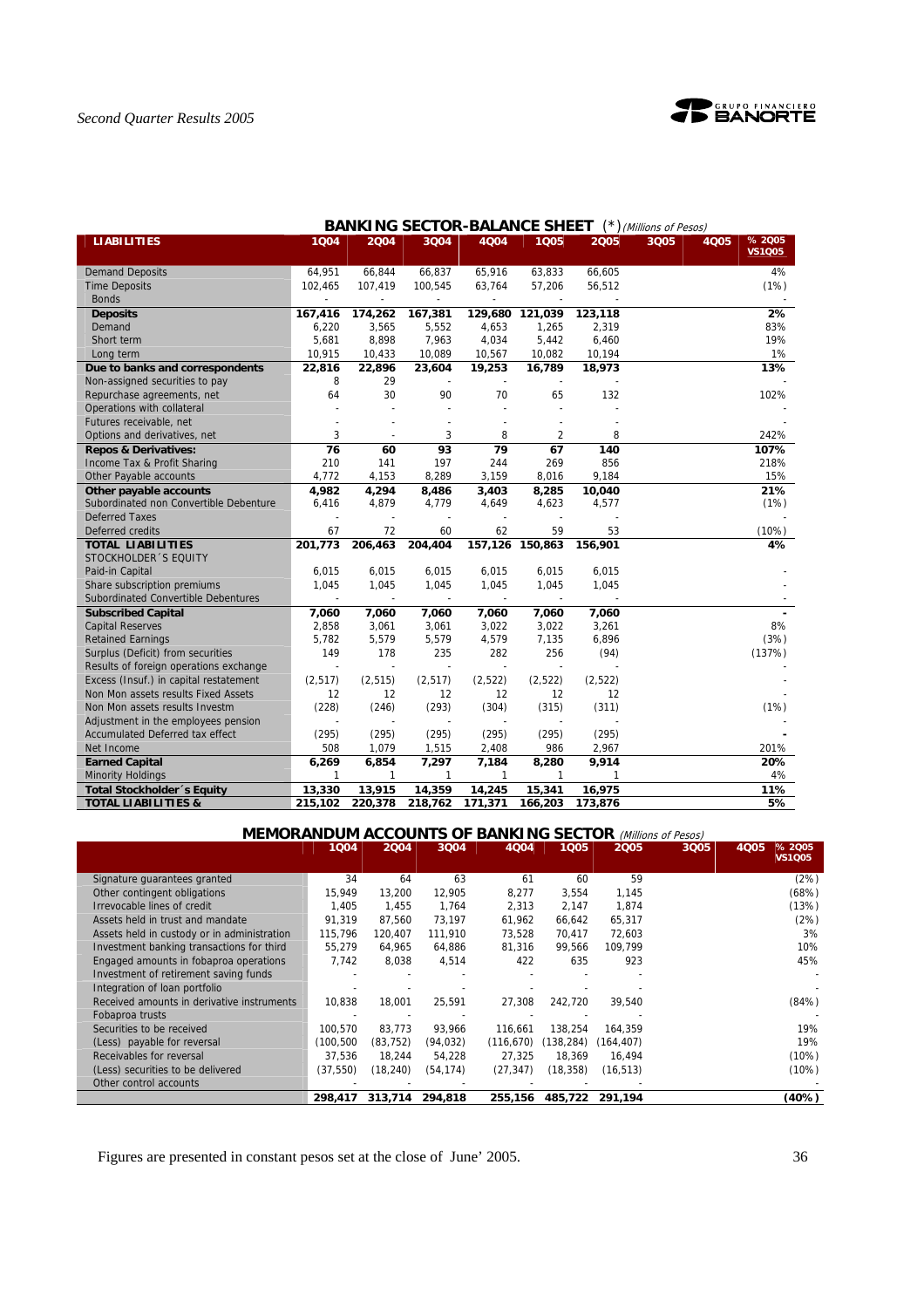

## **Annex 6. Notes to Grupo Financiero Banorte Financial Statements**

## **Financial Instruments and Valuation Effects 2Q05**

|                                                              | <b>BOOK</b>           | <b>INTEREST</b> | <b>MARKET</b>         | <b>UNREALIZED</b><br><b>GAIN (LOSS)</b> |
|--------------------------------------------------------------|-----------------------|-----------------|-----------------------|-----------------------------------------|
| <b>NEGOTIABLE INSTRUMENTS</b><br><b>Goverment Securities</b> | <b>VALUE</b><br>2,885 | 13              | <b>VALUE</b><br>2,896 | (2)                                     |
| <b>Banking Securities</b>                                    | 2,422                 | 5               | 2,427                 |                                         |
| Private                                                      | 369                   | 2               | 373                   | 1                                       |
| <b>Banks</b> paper                                           |                       |                 |                       |                                         |
| <b>UMS</b>                                                   |                       |                 |                       |                                         |
| <b>Commercial Paper</b>                                      | 625                   |                 | 630                   | 5                                       |
| Shares listed in the SIC                                     | $\overline{2}$        |                 | $\overline{2}$        |                                         |
| Guarantee (collateral) for futures                           | 4                     |                 | 4                     |                                         |
| Swap of Coverage purposes                                    | 3                     |                 | 3                     |                                         |
| <b>Total</b>                                                 | 6,310                 | 20              | 6,334                 | 4                                       |
| SECURITIES HELD FOR SALE                                     |                       |                 |                       |                                         |
| <b>Goverment Securities</b>                                  |                       |                 |                       |                                         |
| -Mexican Government Securities (UMS)                         |                       |                 |                       |                                         |
| Bonds public company                                         | 19                    |                 | 20                    | 1                                       |
| Eurobonds                                                    | 1                     |                 | 6                     | 5                                       |
| Structured note                                              | 216                   | 1               | 217                   |                                         |
| Swap of Coverage purposes                                    |                       |                 |                       |                                         |
| -Total                                                       | 236                   | 1               | 243                   | 6                                       |
| <b>SECURITIES HELD TO MATURITY</b>                           |                       |                 |                       |                                         |
| <b>Special Cetes</b>                                         | 541                   | 11              | 552                   |                                         |
| <b>Trust Bonds</b>                                           |                       |                 |                       |                                         |
| <b>Fiduciary Rights</b>                                      | 34                    |                 | 25                    | (8)                                     |
| <b>Bonds</b>                                                 |                       |                 |                       |                                         |
| Mexican Government Securities (UMS) (US<br>Dollars)          | 7,842                 | 249             | 8,092                 |                                         |
| Mexican Government Securities (UMS) (Euros)                  | 867                   | 15              | 882                   |                                         |
| <b>US Clearing Master Trust</b>                              |                       |                 |                       |                                         |
| Swap Private company                                         | 573                   | 29              | 602                   |                                         |
| Swap Public company                                          | 3,409                 | 24              | 3,433                 |                                         |
| Eurobonds                                                    | 149                   |                 | 149                   |                                         |
| Swap of Coverage purposes                                    | (1, 399)              |                 | (1, 399)              |                                         |
| <b>Total</b>                                                 | 12,016                | 330             | 12,337                | (8)                                     |
| <b>TOTAL</b>                                                 | 18,562                | 351             | 18,914                | 1                                       |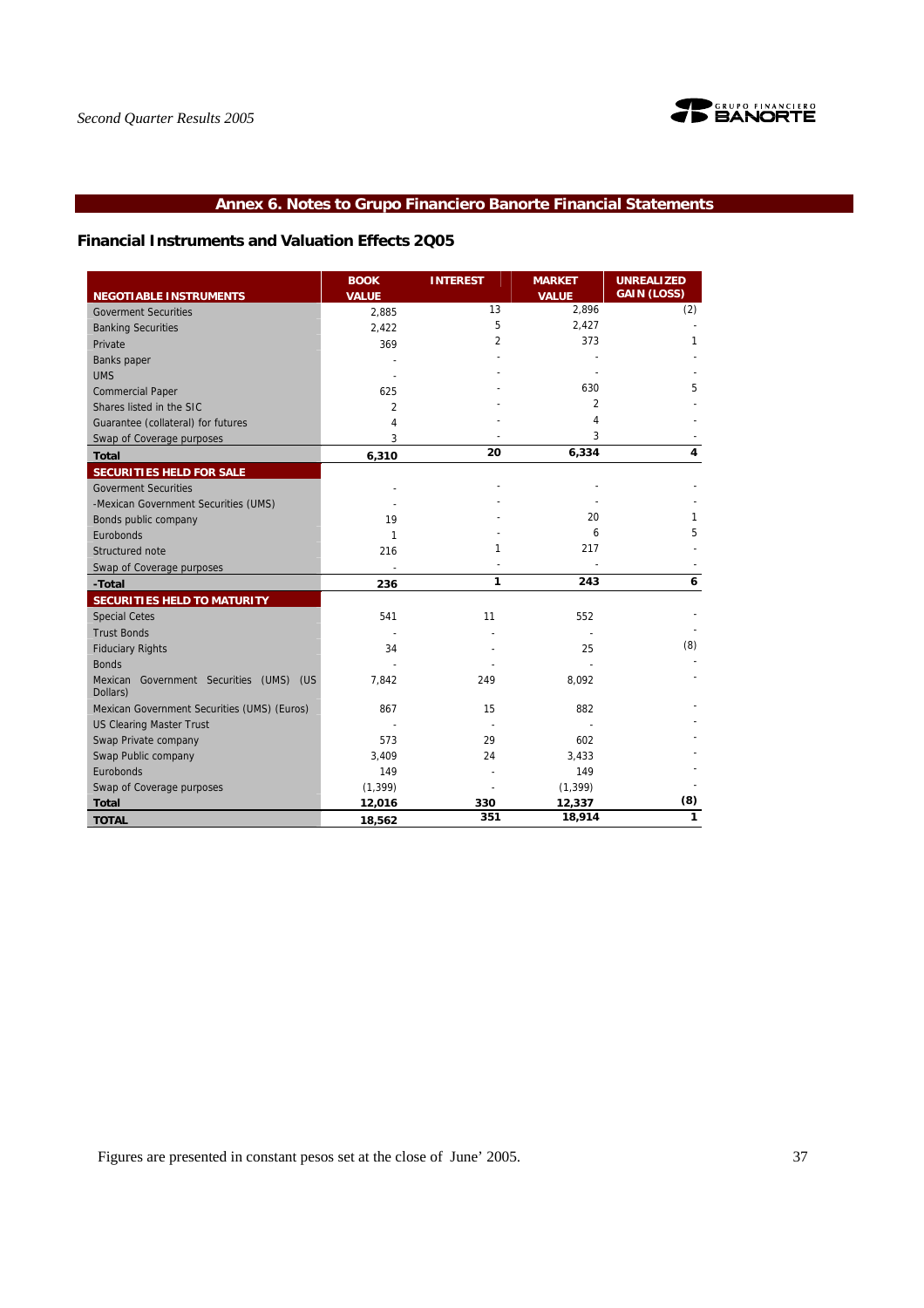

## **Repurchase Agreement Operations 2Q05**

(Millions of Pesos)

|                             |                                                                   |                                                             |                                  |                                          | <b>FINANCIAL STATEMENT</b>               |  |  |
|-----------------------------|-------------------------------------------------------------------|-------------------------------------------------------------|----------------------------------|------------------------------------------|------------------------------------------|--|--|
| <b>SALES</b>                |                                                                   | <b>MARKET VALUE</b>                                         |                                  | <b>INDIVIDUAL</b><br><b>COMPENSATION</b> |                                          |  |  |
|                             | <b>RECEIVABLES</b><br>ON<br><b>REPURCHASE</b><br><b>AGREEMENT</b> | <b>SECURITIES</b><br><b>TO BE</b><br><b>DELIVERED</b>       | <b>GLOBAL</b><br><b>POSITION</b> | <b>ASSET</b><br><b>BALANCE</b>           | <b>LIABILITY</b><br><b>BALANCE</b>       |  |  |
| <b>Goverment Securities</b> | 138,776                                                           | 138,821                                                     | (46)                             | 63                                       | 109                                      |  |  |
| <b>Banking Securities</b>   | 21,658                                                            | 21,636                                                      | 22                               | 23                                       |                                          |  |  |
| <b>Private Securities</b>   | 38,594                                                            | 38,590                                                      | 4                                | 4                                        |                                          |  |  |
| Total                       | 199,028                                                           | 199,048                                                     | (20)                             | 90                                       | 110                                      |  |  |
|                             |                                                                   |                                                             |                                  |                                          |                                          |  |  |
|                             |                                                                   |                                                             |                                  |                                          | <b>FINANCIAL STATEMENT</b>               |  |  |
| <b>PURCHASE</b>             |                                                                   | <b>MARKET VALUE</b>                                         |                                  |                                          | <b>INDIVIDUAL</b><br><b>COMPENSATION</b> |  |  |
|                             | <b>SECURITIES</b><br><b>TO BE</b><br><b>RECEIVED</b>              | <b>PAYABLES ON</b><br><b>REPURCHASE</b><br><b>AGREEMENT</b> | <b>GLOBAL</b><br><b>POSITION</b> | <b>ASSET</b><br><b>BALANCE</b>           | <b>LIABILITY</b><br><b>BALANCE</b>       |  |  |
| <b>Goverment Securities</b> | 31,272                                                            | 31,303                                                      | (31)                             | 3                                        | 34                                       |  |  |
| <b>Banking Securities</b>   | 8,446                                                             | 8,456                                                       | (11)                             |                                          | 11                                       |  |  |
| <b>Private Securities</b>   | 1,842                                                             | 1,843                                                       | (2)                              |                                          | 2                                        |  |  |
| Total                       | 41,559                                                            | 41,603                                                      | (44)                             | 3                                        | 46                                       |  |  |

## **Derivative Financial Instruments Operations 2Q05**

(Millions of Pesos)

| <b>INSTRUMENT</b>                                                    |                   |                   |            |
|----------------------------------------------------------------------|-------------------|-------------------|------------|
|                                                                      | <b>TO RECEIVE</b> | <b>TO DELIVER</b> | <b>NET</b> |
| <b>FORWARDS</b>                                                      |                   |                   |            |
| Over INC                                                             | 79                | 79                |            |
| <b>FORWARD CONTRACT WITH</b><br><b>FOREIGN CURRENCIES</b>            |                   |                   |            |
| Market Value                                                         | 323               | (269)             | 54         |
| <b>Agreed Price</b>                                                  | (338)             | 282               | (56)       |
| <b>SWAPS</b>                                                         |                   |                   |            |
| Interest rate                                                        | 66                | (65)              | 1          |
| Valuation                                                            | 98                | (105)             | (7)        |
| <b>FOREIGN</b><br><b>OPTIONS</b><br><b>WITH</b><br><b>CURRENCIES</b> | (1)               | 1                 |            |
| Debt Balance                                                         |                   |                   |            |
| <b>Creditor Balance</b>                                              |                   |                   | (8)        |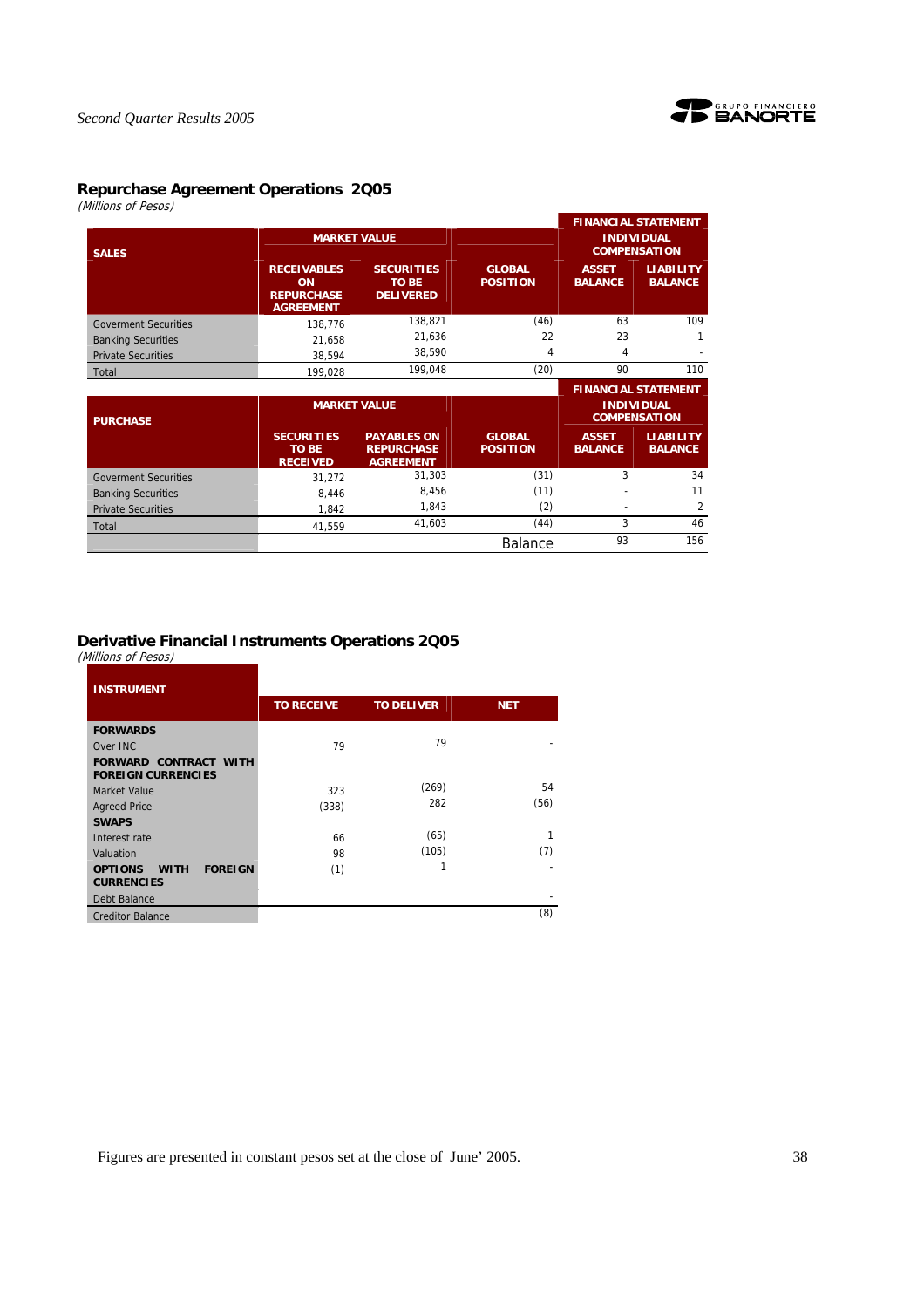

## **NOTIONAL PRINCIPAL AMOUNT IN DERIVATIVE OPERATIONS 2Q05**

| <b>PRODUCT</b>                       | <b>KIND</b>  | <b>UNDERLYING</b>               | <b>CURRENCY</b> | <b>POSITION</b> |
|--------------------------------------|--------------|---------------------------------|-----------------|-----------------|
| <b>Forwards of Foreign Currency</b>  | Purchases    | <b>Exchange Rate</b><br>(Dolar) | <b>MXN</b>      | 338             |
| <b>Forwards of Foreign Currency</b>  | <b>Sells</b> | <b>Exchange Rate</b><br>(Dolar) | <b>MXN</b>      | 282             |
|                                      |              |                                 |                 | 620             |
| <b>Options with Foreign Currency</b> | Purchases    | <b>Exchange Rate</b>            | <b>MXN</b>      | 215             |
| <b>Options with Foreign Currency</b> | <b>Sells</b> | (Dolar)<br><b>Exchange Rate</b> | <b>MXN</b>      | 225             |
|                                      |              | (Dolar)                         |                 | 440             |
| <b>Rate Options</b>                  | Purchases    | THE                             | <b>MXN</b>      | 825,000         |
| <b>Rate Options</b>                  | <b>Sells</b> | THE                             | <b>MXN</b>      | 825,050         |
|                                      |              |                                 |                 | 1,650,050       |
| <b>Swaps with Rate</b>               | USLI/IRS     | <b>LIBOR</b>                    | <b>MXN</b>      | 1,326           |
| <b>Swaps with Rate</b>               | THE/IRS      | THE                             | <b>MXN</b>      | 37,524          |
|                                      |              |                                 |                 | 38,850          |
| <b>Swaps with Foreign Currency</b>   | TIIE-EU/CS   | THE                             | <b>MXN</b>      | 1,321           |
| <b>Swaps with Foreign Currency</b>   | TIIE-US/BS   | TIIE                            | <b>MXN</b>      | 2,155           |
| <b>Swaps with Foreign Currency</b>   | TIIE-US/CS   | TIIE                            | <b>MXN</b>      | 8,520           |
| <b>Swaps with Foreign Currency</b>   | TIIE-US/CS   | TIIE                            | <b>MXN</b>      | 1,078           |
| <b>Swaps with Foreign Currency</b>   | IMPL-US/CS   | <b>IMPLICITA</b>                | <b>MXN</b>      | 2,184           |
|                                      |              |                                 |                 | 15,257          |
| <b>Forwards in MEXDER</b>            | Compras      | <b>TASA</b>                     | <b>MXN</b>      | 5,600           |
| <b>Forwards in MEXDER</b>            | Venta        | <b>TASA</b>                     | <b>MXN</b>      | 2,100           |
|                                      |              |                                 |                 | 7,700           |

## **Non-governmental Financial Instruments above by 5% of Net Capital 2Q05**

#### (Millions of Pesos)

| <b>INDUSTRY</b> | <b>INVESTMENT INSTRUMENT</b> | <b>AMOUNT</b> | % NET<br><b>CAPITAL</b> |
|-----------------|------------------------------|---------------|-------------------------|
| <b>BANSAN</b>   | Term Deposits                | 1.048         | 5.3%                    |

| Loan Portfolio                  |         |                          |                          |                          |         |              |  |
|---------------------------------|---------|--------------------------|--------------------------|--------------------------|---------|--------------|--|
| (Million of Pesos)              |         | <b>LOCAL CURRENCY(*)</b> |                          | <b>FOREIGN CURRENCY</b>  |         | <b>TOTAL</b> |  |
|                                 | 2004    | 2005                     | 2004                     | 2005                     | 2004    | 2005         |  |
| <b>Performing Loans</b>         |         |                          |                          |                          |         |              |  |
| Commercial                      | 33.952  | 40.210                   | 7.641                    | 8.648                    | 41,593  | 48,858       |  |
| <b>Financial Intermediaries</b> | 2,172   | 1,306                    | 330                      | 496                      | 2,501   | 1,802        |  |
| Consumer                        | 10,678  | 13,158                   | 5                        | 1                        | 10,682  | 13,159       |  |
| Mortgages                       | 17,166  | 20,468                   | $\overline{\phantom{a}}$ | $\overline{\phantom{a}}$ | 17,166  | 20,468       |  |
| <b>Goverment Entities</b>       | 77,611  | 12,365                   | 733                      | 573                      | 78,344  | 12,938       |  |
| Fobaproa                        | 7,324   | 7,003                    | (219)                    |                          | 7,105   | 7,003        |  |
| <b>Total</b>                    | 148,902 | 94,510                   | 8,489                    | 9,717                    | 157,391 | 104,227      |  |
| <b>Past Due Loans</b>           |         |                          |                          |                          |         |              |  |
| Commercial                      | 845     | 590                      | 376                      | 64                       | 1,221   | 655          |  |
| <b>Financial Intermediaries</b> |         |                          |                          | ٠                        |         |              |  |
| Consumer                        | 440     | 363                      |                          |                          | 440     | 363          |  |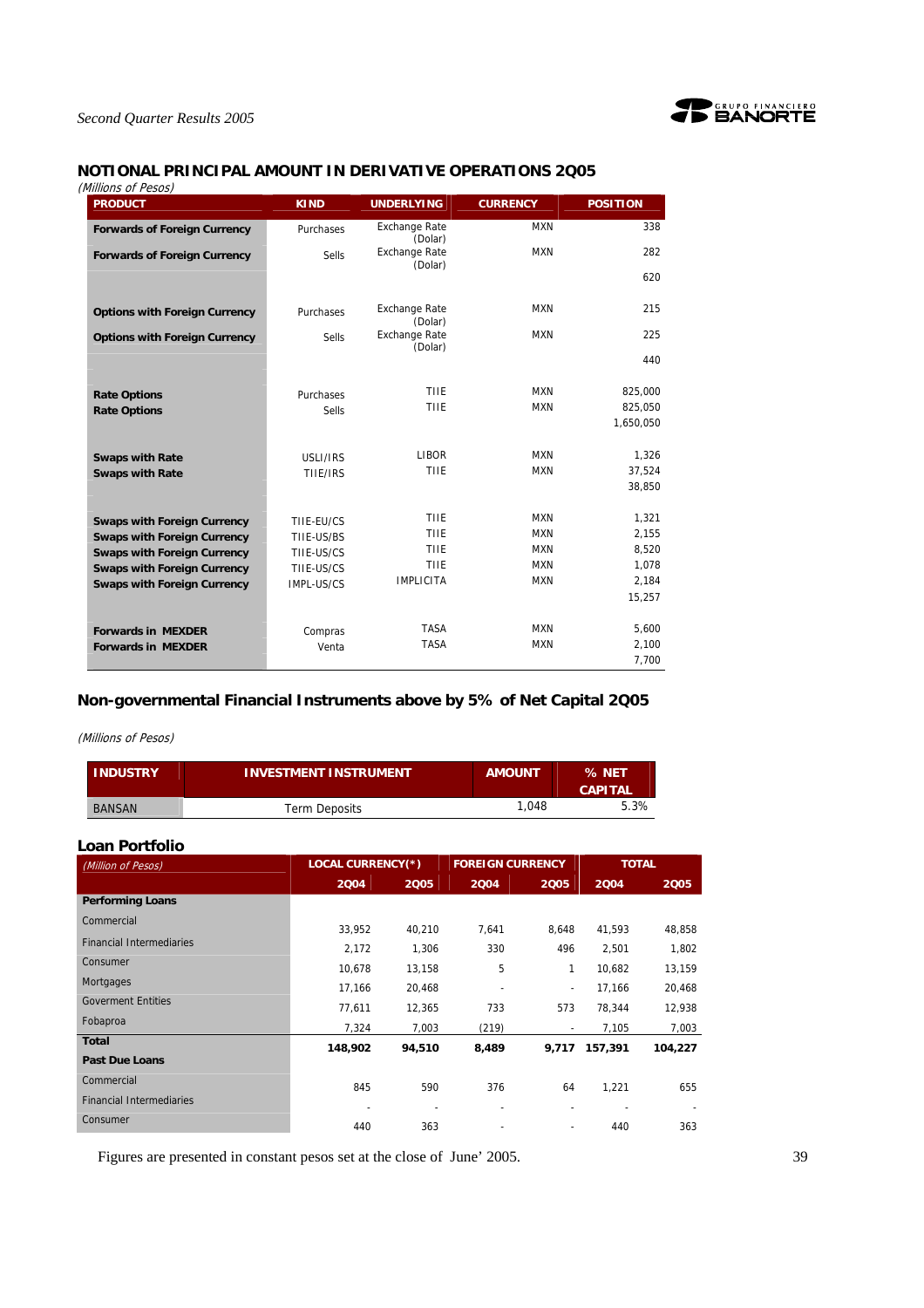

| Mortgages                     | 1.321   | 761    | $\overline{\phantom{a}}$ |                          | 1.321   | 761     |
|-------------------------------|---------|--------|--------------------------|--------------------------|---------|---------|
| <b>Goverment Entities</b>     | 16      | -      | -                        | $\overline{\phantom{a}}$ | 16      | $\sim$  |
| <b>Total</b>                  | 2.621   | 1.714  | 376                      | 64                       | 2.998   | 1.778   |
| <b>Total Propietary Loans</b> | 151,524 | 96.223 | 8,865                    | 9,782                    | 160,389 | 106,005 |

(\*) Includes valued UDIS

(1)Excludes Fobaproa-IPAB notes and loan to IPAB that are accounted in the Loans to Government Entities line.

(2) Includes Fobaproa promissory notes and loans to IPAB registered in Government Entities. Note: There is no scheme for Mortgage Earnings.

## **Cost and Balances of FINAPE, FOPIME, Mortgage UDIS and Mortgage FOVI loan portfolios as of 2Q05**

|                     | <b>TOTAL</b>                    |                  |  |  |  |
|---------------------|---------------------------------|------------------|--|--|--|
| (Millions of Pesos) | <b>BALANCE</b><br><b>PERIOD</b> |                  |  |  |  |
|                     | <b>COST</b>                     | <b>LOAN</b>      |  |  |  |
|                     |                                 | <b>PORTFOLIO</b> |  |  |  |
| <b>FINAPE</b>       | 0.9                             | 4.2              |  |  |  |
| <b>FOPYME</b>       | 0 Q                             | 1.0              |  |  |  |
| Mortgage UDIS       | 31.5                            | 70.8             |  |  |  |
| Mortgage FOVI       | 28.4                            | 38.8             |  |  |  |
|                     | 61.7                            | 114.8            |  |  |  |

The quarter ending with a balance of Ps 114.8 million pesos in debtors support programs with a cost of the period of Ps 61.7 million. The 99% of this portfolio are concentrated in Banorte.

## **Troubled Portfolio 2Q05**

 The National Banking and Securities Commission (CNByV) accepted the Proposal of the Bankers Association of Mexico (ABM), to consider as a Troubled Portfolio the D and E risk grades of the portfolio classification. The following table shows the troubled portfolio.

| (Millions of Pesos)              | <b>TOTAL</b> |
|----------------------------------|--------------|
| <b>Troubled Portfolio</b>        | 1,263        |
| <b>Total Loans</b>               | 106.005      |
| Troubled Portfolio / Total Loans | 1.2%         |

## **Fobaproa**

| (Millions of Pesos)           | LOS(1)<br><b>SHARING</b> | <b>REMAINING CONTINGENCIES</b><br>INCENTIVE(1)<br><b>SCHEME</b> |
|-------------------------------|--------------------------|-----------------------------------------------------------------|
| Gross Fobaproa notes balance  | 8,455                    | $5,036^{(2)}$                                                   |
| - Cash recoveries             | 261                      | $260^{(2)}$                                                     |
| Repossesed assets             |                          |                                                                 |
| $=$ Balance net of recoveries | 8,194                    | 4,776                                                           |
|                               | 2,184                    | 383                                                             |
| Contingency before reserves   | 2,184                    | 383                                                             |
| - Reserves                    |                          |                                                                 |
| $=$ Remaining contingencies   |                          |                                                                 |

1) Includes only cash recoveries.

2) Included in Loss Sharing program.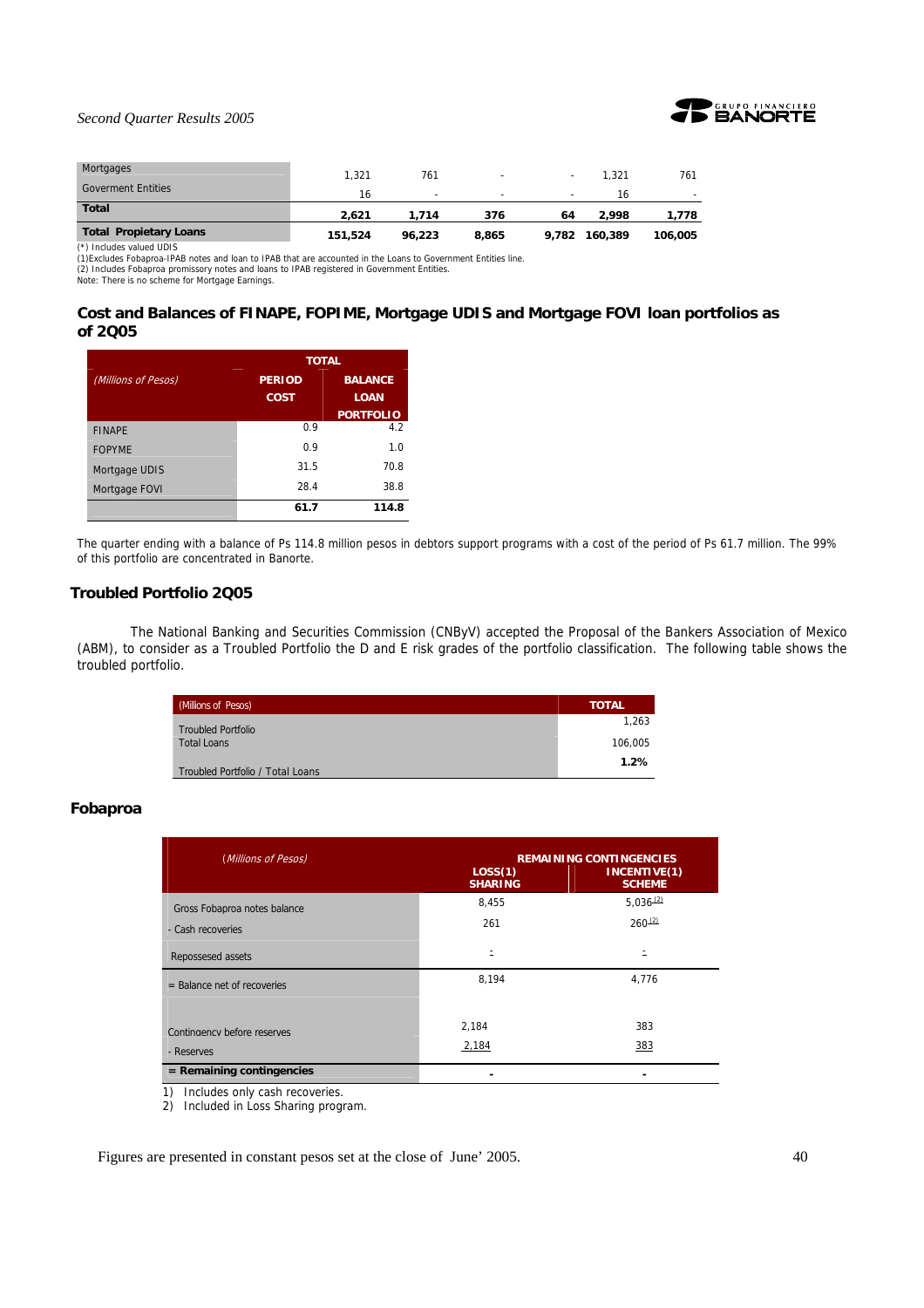

Banorte provisioned Ps 35 million through the Income Statement during the quarter to keep 100% provisioned on the FOBAPROA-IPAB Loss Sharing program and Incentive Scheme. Cash recoveries in the Loss Sharing program represented 3% of Banorte's Gross FOBAPROA-IPAB notes balance.

## **Fobaproa Notes Integration 2Q05**

| (Millions of Pesos)        | <b>BANORTE</b>                                                   |                                                 |                               |                                   | <b>BANCEN</b>                   | <b>BANPAIS</b>                  |                          | <b>BANKING</b><br><b>SECTOR</b> |
|----------------------------|------------------------------------------------------------------|-------------------------------------------------|-------------------------------|-----------------------------------|---------------------------------|---------------------------------|--------------------------|---------------------------------|
|                            | <b>LOSS</b><br><b>SHARING</b><br><b>LOCAL</b><br><b>CURRENCY</b> | <b>LOSS</b><br><b>SHARING</b><br><b>DOLLARS</b> | <b>WITHOUT</b><br><b>RISK</b> | <b>INCENTIVE</b><br><b>SCHEME</b> | <b>LOCAL</b><br><b>CURRENCY</b> | <b>LOCAL</b><br><b>CURRENCY</b> | <b>DOLLARS</b>           | <b>TOTAL</b>                    |
| <b>Gross Balance</b>       | 8.455                                                            | $\overline{\phantom{a}}$                        | 1.404                         | (1)                               | $\overline{\phantom{0}}$        |                                 | $\blacksquare$           | 9,859                           |
| - Checking account balance | 261                                                              | $\overline{\phantom{0}}$                        |                               | (1)                               | ٠                               | 26                              | ۰                        | 288                             |
| - Reserves                 | 2.184                                                            | $\overline{\phantom{a}}$                        | $\overline{\phantom{a}}$      | 383                               | $\overline{\phantom{a}}$        | ۰                               | $\overline{\phantom{a}}$ | 2,567                           |
| $=$ Net Balance            | 6,010                                                            | ٠                                               | 1,403                         | (383)                             | ۰                               | (26)                            |                          | 7,003                           |
| <b>Interest Rate</b>       | CETES 91-1.35                                                    | LIBOR 6M+1 CETES 91                             |                               | N.A.                              | N.A.                            |                                 | ۰                        |                                 |
| Maturity                   | 2005                                                             | 2006                                            | 2006                          | 2005/2006                         | N.A.                            | $\overline{\phantom{a}}$        | $\overline{\phantom{a}}$ |                                 |
| Remaining Contingencies    | -0-                                                              | -0-                                             | No exist                      | -0-                               | No exist                        |                                 |                          |                                 |

1) Ps 5,036 and Ps 260, Gross Balance and Checking account balance of Incentive Scheme are included in Loss Sharing. N.A.- Not Applicable

## **ORIGIN OF THE NOTES**

The source of the Fobaproa-IPAB notes is different as each was given for different objectives, according to the following list:

| <b>FOBAPROA NOTES</b>   | <b>YEAR</b> | ORIGIN                               |
|-------------------------|-------------|--------------------------------------|
| <b>BANORTE</b>          |             |                                      |
| LOSS SHARING            | 1995-1996   | Sale of Loans to Fobaproa            |
| <b>WITHOUT RISK</b>     | 1996        | Sale of Loans to Fobaproa            |
| <b>BANPAIS</b>          | 1996-1997   | Reorganization                       |
| <b>SIMPLE</b><br>CREDIT | 2000        | Reorganization                       |
| <b>BANCRECER</b>        | 1999        | Reorganization (Securitized in 4Q04) |

## **SIGNIFICANCE IN BANORTE BALANCE**

|                | 1997  | 1998  | 1999  | 2000  | 2001  | 2002  | 2003  | 2004  | 2005 |
|----------------|-------|-------|-------|-------|-------|-------|-------|-------|------|
| % Total Loans  | 70.9% | 64.6% | 53.5% | 58.7% | 55.5% | 55.7% | 50.8% | 12.4% | .6%  |
| % Total Assets | 60.6% | 53.5% | 43.7% | 46.7% | 44.5% | 43.5% | 36.5% | .3%   | 3.9% |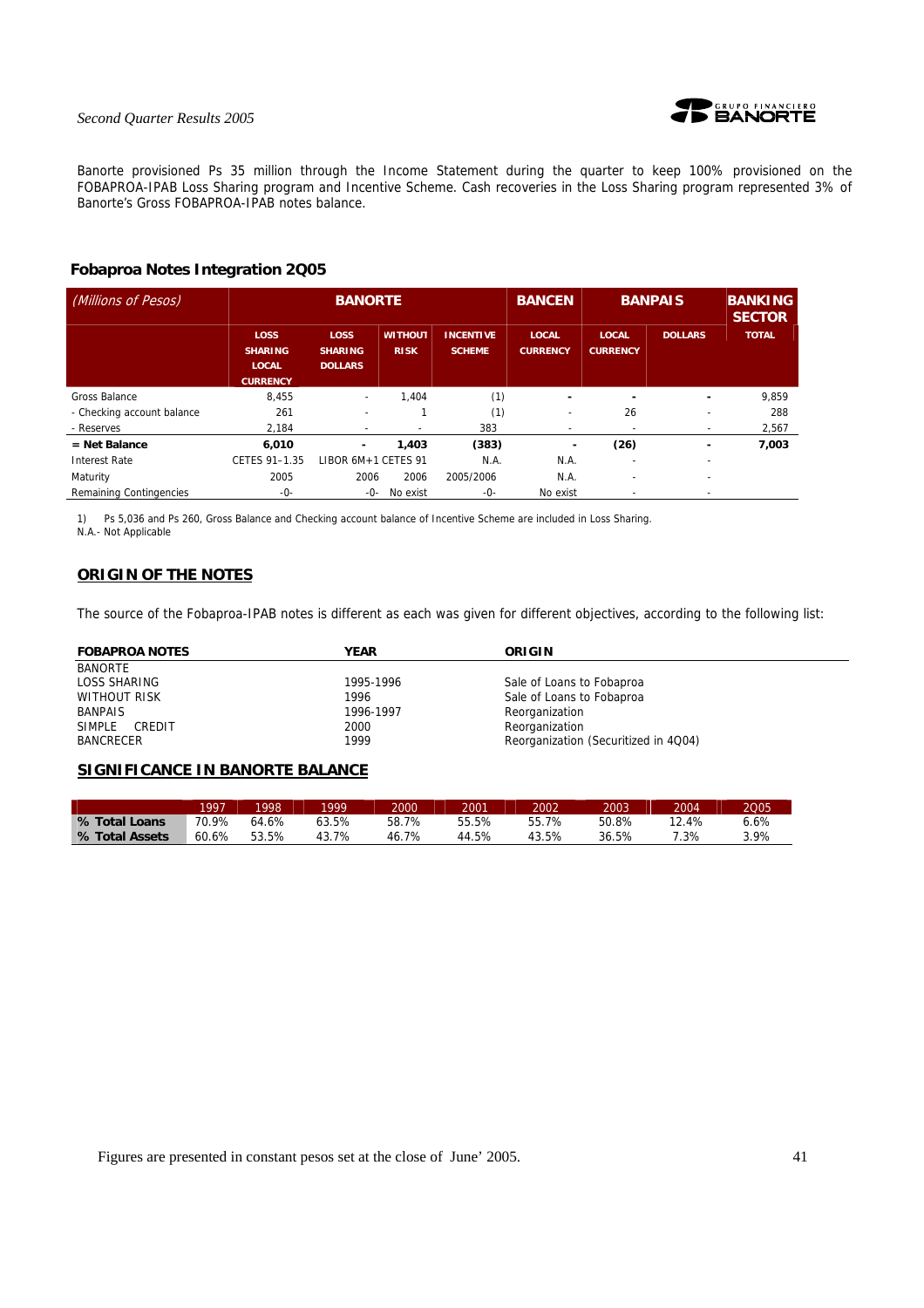

## **Deferred Taxes 2Q05**

| (Millions of Pesos)                                                                             |            |            |            |
|-------------------------------------------------------------------------------------------------|------------|------------|------------|
| <b>ASSETS</b>                                                                                   | <b>ISR</b> | <b>PTU</b> | <b>NET</b> |
| Tax loss carryforwards                                                                          | 324        |            | 324        |
| Non deductible provisions and accumulative income                                               | 90         | 25         | 115        |
| <b>Obligations FOBAPROA, Net</b>                                                                | 641        |            | 641        |
| Excess of accunting value over fiscal value on Reposessed Assets                                | 333        |            | 333        |
| Diminishable profit sharing                                                                     | 68         |            | 68         |
| Past-due loan reserves                                                                          | 11         |            | 11         |
| Share dealing loss 2000, 2001, 2002 and 2003                                                    | 22         | 8          | 30         |
| Tax on Assets to recover                                                                        | 1          |            | 1          |
| <b>Total Assets</b>                                                                             | 1,490      | 32         | 1,522      |
| <b>LIABILITIES</b>                                                                              |            |            |            |
| Accrued interest and inflationary component of Fixed Assets,<br>Foreclosed, Intangible & Others | (205)      |            | (205)      |
| Loan Portfolio Acquisitions                                                                     | (488)      | (149)      | (637)      |
| Capitalizable projects                                                                          | (147)      | (50)       | (197)      |
| Income tax to pay on UDIS Trust funds                                                           | (18)       |            | (18)       |
| <b>Inventory deductions</b>                                                                     | (55)       |            | (55)       |
| Expenses paid in advance                                                                        | (2)        |            | (2)        |
| Treasury shares (bonds)                                                                         |            |            |            |
| Effects of financial instrument appreciation                                                    | (4)        | (2)        | (6)        |
| Organization and Recording Expenses & Installation Expenses                                     | (67)       |            | (67)       |
| Unrealized capital gain from investments in siefore                                             | (19)       |            | (19)       |
| <b>Total liabilities</b>                                                                        | (1,004)    | (202)      | (1,205)    |
| <b>Assets (Liabilities) Accumulated Net</b>                                                     | 485        | (169)      | 317        |

## **Long term debt as of 2Q05**

| <b>TYPE OF DEBT</b>                                | <b>CURRE</b><br><b>NCY</b> | <b>DATE</b><br>OF<br><b>ISSUE</b> | <b>AMOUNT</b><br>(P <sub>S</sub> ) | ORIGINAL<br><b>AMOUNT</b><br>(Millons Ps.<br><b>DIs o UDIS)</b> | <b>TERM</b> | <b>INTEREST</b><br><b>RATE</b> | <b>MATURITY</b> | <b>INTEREST</b><br><b>PAYMENT</b> |
|----------------------------------------------------|----------------------------|-----------------------------------|------------------------------------|-----------------------------------------------------------------|-------------|--------------------------------|-----------------|-----------------------------------|
| <b>BANORTE</b>                                     |                            |                                   |                                    |                                                                 |             |                                |                 |                                   |
| CD's- Banorte U01001                               | <b>UDIS</b>                | 11-Ene-01                         | 22                                 | 90                                                              | 10 years    | 8.13%                          | 30-Dic-10       | $E/182$ days                      |
| Non Convertible Subordinate Bonds<br>-OBanorte 02D | <b>Ps</b>                  | 28-Nov-02                         | 1.206                              | 1.136                                                           | 10 years    | 8.00%                          | 28-Nov-12       | $E/182$ days                      |
| Certificados - Banorte M7001                       | Ps                         | 27-Ene-03                         | 100                                | 100                                                             | 3 years     | TIIE-0.45%                     | 10-Jul-06       | $E/28$ days                       |
| Step-Up Subordinated Callable<br>Notes Due 2014    | Dls                        | 17-Feb-04                         | 3.221                              | 300                                                             | 10 years    | 5.875 %                        | 17-Feb-14       | $E/180$ days                      |
| CD's Serie 1999-2B                                 | Dls                        | 15-Jul-99                         | 70                                 | 25                                                              | 7 years     | 9.49%                          | 15-Jul-06       | Monthly                           |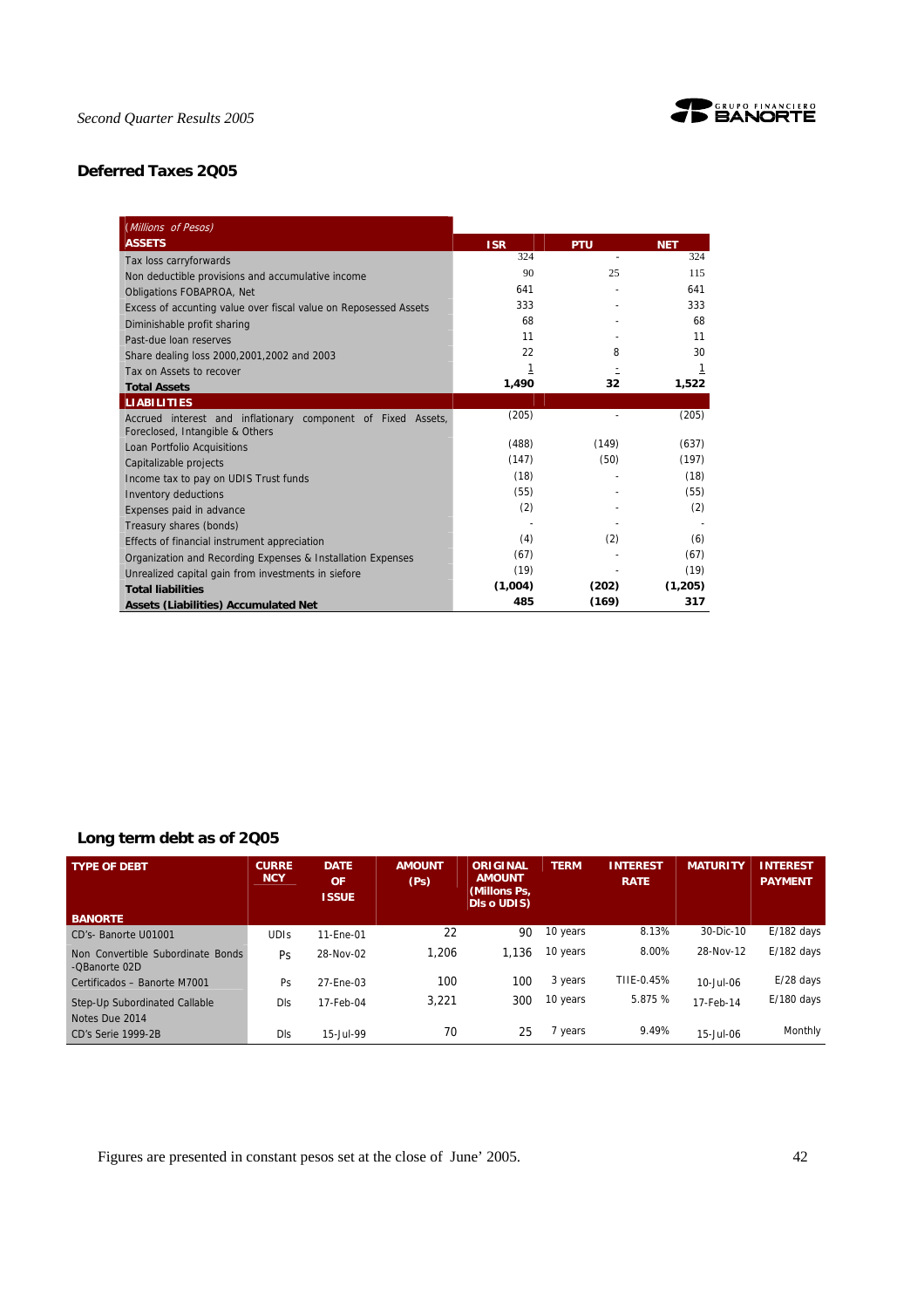

## **Bank and Other entities loans as of 2Q05**

| (Millions of Pesos)                                     | <b>LOCAL</b><br><b>CURRENCY</b> | <b>INTERE</b><br><b>ST RATE</b> | <b>TERM</b><br>(DAYS) | <b>FOREIGN</b><br><b>CURRENCY</b> | <b>INTEREST</b><br><b>RATE</b> | <b>TERM</b><br>(DAYS)    | <b>TOTAL</b> |
|---------------------------------------------------------|---------------------------------|---------------------------------|-----------------------|-----------------------------------|--------------------------------|--------------------------|--------------|
| <b>LOANS FROM LOCAL BANKS</b>                           |                                 |                                 |                       | 650                               |                                |                          | 650          |
| LOANS FROM FOREIGN BANK CONCERTED FROM<br>THE COUNTRY   |                                 |                                 | ٠                     | 593                               |                                |                          | 593          |
| LOANS FROM FOREIGN BANK CONCERTED FROM<br><b>CAYMAN</b> |                                 |                                 | ٠                     | 326                               |                                |                          | 326          |
| <b>SECURITIZATION</b>                                   |                                 |                                 | ٠                     | 70                                |                                |                          | 70           |
| LOANS FROM DEVELOPING BANKS                             | 2,225                           | 13.12                           | 597                   | 1.365                             | 5.31                           | 274                      | 3,590        |
| LOANS FROM PUBLIC FUNDS                                 | 9,023                           | 8.29                            | 634                   | 316                               | 4.04                           | 420                      | 9,339        |
| <b>LOANS FROM BANKS</b>                                 | 4,409                           | 19.78                           | 18.0                  | $\overline{\phantom{0}}$          |                                |                          | 4,409        |
| <b>CALL MONEY</b>                                       | 600                             | 9.75                            | 1.0                   |                                   |                                |                          | 600          |
| <b>LOANS FROM FIDUCIARY FUNDS</b>                       | 3.251                           | 8.54%                           | 5825                  |                                   |                                |                          | 3.251        |
| PROVISIONS FOR INTEREST                                 | 44                              | N.A                             | N.A                   | $\overline{\phantom{a}}$          |                                | $\overline{\phantom{a}}$ | 44           |
|                                                         | 19,552                          |                                 |                       | 3,320                             |                                |                          | 22,872       |

## **Trading Income 2Q05**

| (MillIons of Pesos)                            |            |
|------------------------------------------------|------------|
| <b>VALUATION EFFECTS</b>                       | <b>NET</b> |
| <b>Negotiable Instruments</b>                  | 4          |
| Repurchase                                     | 5          |
| <b>Derived instruments</b>                     | (12)       |
| <b>Futures</b>                                 | 1          |
| Foreign Currency Forwards                      |            |
| Options                                        |            |
| <b>Futures</b>                                 |            |
| Securities Ioans                               |            |
| Range                                          |            |
| <b>Inflation Adjustment</b>                    |            |
| <b>Total</b>                                   | (2)        |
| <b>RESULTS FROM BUYING AND SELLING</b>         |            |
| <b>Negotiable Instruments</b>                  | 270        |
| Securities Held for Sell                       | 314        |
| Derived for coverage purposes                  | 4          |
| <b>Inflation Adjustment</b>                    |            |
| <b>Total of Buying and Selling Instruments</b> | 588        |
| <b>FX Spot</b>                                 | 109        |
| <b>FX Forwards</b>                             | 3          |
| <b>FX Futures</b>                              |            |
| <b>FX Futures TIIE</b>                         |            |
| <b>Forwards</b>                                |            |
| Trading currencies securitization              | (16)       |
| Gain from metal intermediation                 | 1          |
| <b>Metals Valuation</b>                        |            |
| <b>Total of Foreign Exchange</b>               | 97         |
| <b>Inflation Adjustment</b>                    | 1          |
| <b>Total of Buying and Selling</b>             | 686        |
| <b>TOTAL TRADING INCOME</b>                    | 684        |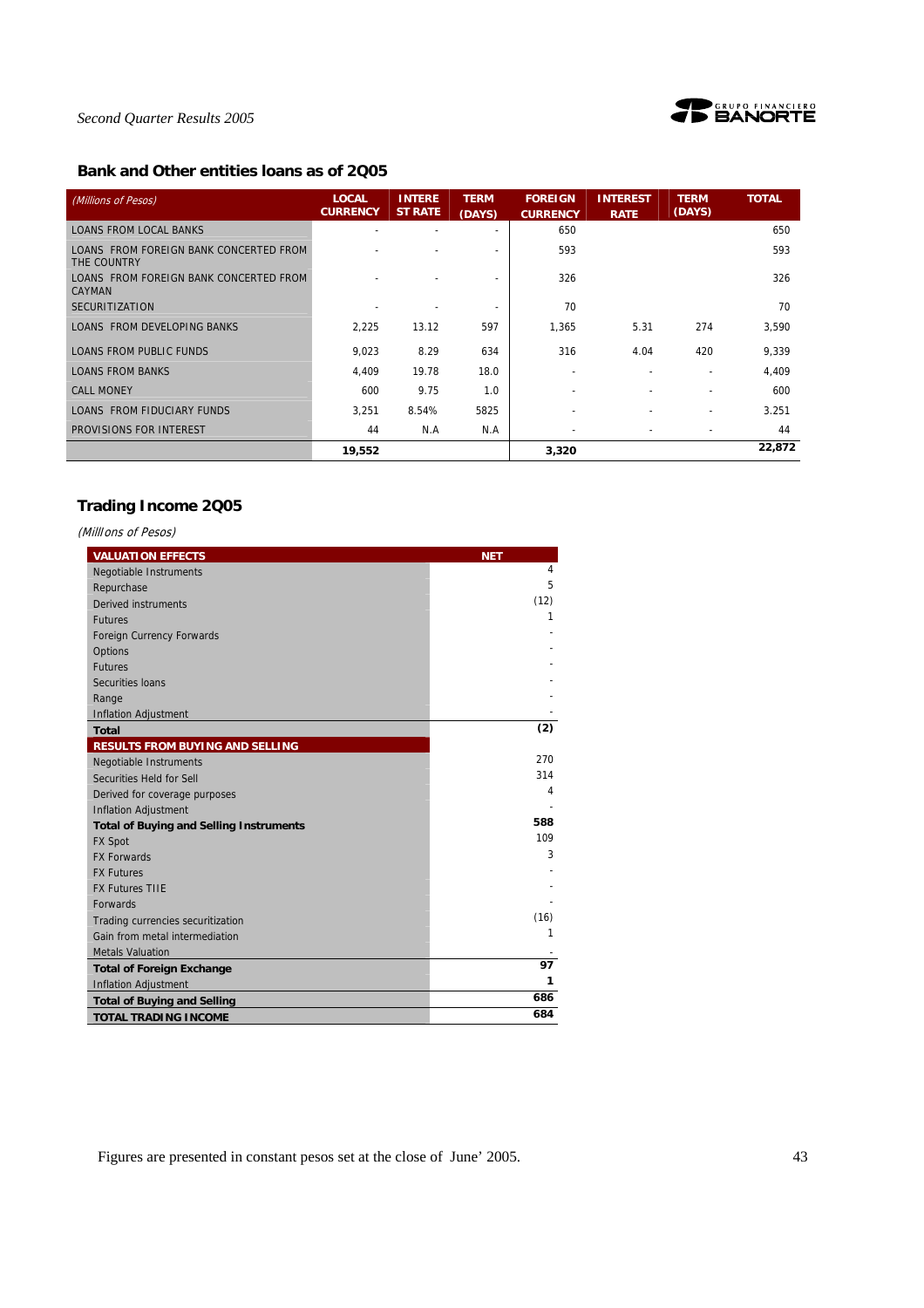

## **Risk Management**

## **Credit risk**

Credit risk is the risk of clients failing to meet their payments. Therefore, it is essential to correctly manage such a risk in order to maintain a quality loan portfolio.

The objectives of credit risk management at GFNorte are:

- To develop and carry out credit risk policies that are compatible with the strategic objectives of the institution.
- To support strategic decision-making, maximizing the creation of value for the stockholders and guaranteeing security for our clients.
- To set specific policies and procedures to identify the level of risk of the debtor, using said procedures as a basis for granting loans as well as for their follow-up.
- To calculate the exposure of credit risk in time, considering and evaluating the concentration of exposure by qualifying risk, geographical regions, economic activities, currency and type of product.
- To create diversification strategies of the loan portfolio, setting down its limits.
- To implement a global credit risk management supervising all the operations and aspects related to credit risk.

## **Individual Credit risk**

The Banks of the Group separate the loan portfolio into two large groups: consumer loans and company loans.

The individual loan risk for consumer loans is identified, measured and controlled by a parametric system (scoring) that includes origination and behavior models for each of the consumer products: mortgage, car, payroll loans and credit cards.

The individual risk for company loans is identified, measures and controlled by the Target Markets, Risk Acceptance Criteria and Banorte's Internal Risk Qualification (CIR).

The Target Markets and Risk Acceptance Criteria are tools that, along with the Internal Risk Qualification, are part of GFNorte's Loan Strategy and give support to loan risk level estimation.

The Target Markets are activities selected by region and economic activity – backed by economic research and loan behavior analysis – where Banorte is interested in placing loans.

The Risk Acceptance Criteria are parameters that describe the risk identified by the industry, which makes it possible to estimate the risk involved for the bank when granting a loan to customer on the bases of their economic activity. The types of risk contemplated in the Risk Acceptance Criteria are financial risk, operation risk, market risk, company life cycle, legal, regulatory, loan experience and management quality.

Banorte's CIR aligns with the "general PROVISIONS applicable to the loan qualification method of loan institution" issued by the CNByV on August 20, 2004. Banorte's CIR was certified by the CNBV and by an international external auditor in 2001.

Banorte's CIR is applied to commercial loans equal to or greater than an amount in Mexican pesos equivalent to nine hundred thousand investment units on the qualification date.

## **Portfolio Credit risk**

GFNorte has designed a portfolio credit risk method that, besides contemplating the major and latest international practices in identification, measurement, control and follow-up, has been adapted to work within the context of the Mexican Financial System.

This credit risk methodology makes it possible to know the current value of the portfolio loans of the Banks (including Banco Mercantil del Norte and Banco del Centro), that is, the loan exposure, allowing surveillance of the risk concentration levels per risk qualification, geographical regions, economic activities, currency and type of product in order to know the portfolio's profile and take action to direct it toward a diversification which will maximize profitability with the lowest risk.

Calculating loan exposure implies generating a cash flow of each one of the loans, of both capital and interest to discount it later. This exposure is sensible to changes in the market, thereby facilitating calculations under different economic scenarios.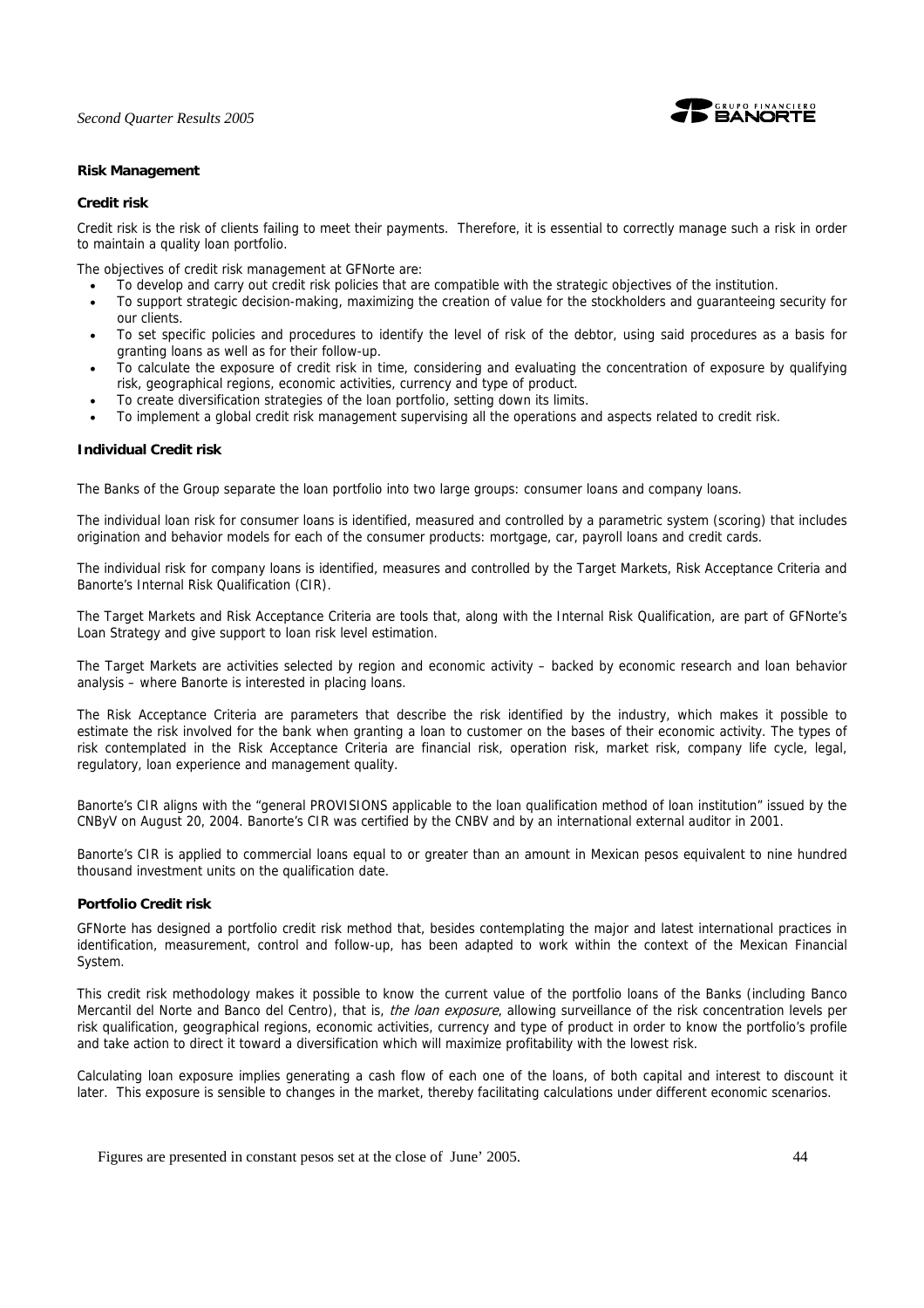

The method, in addition to contemplating loan exposure, takes into consideration the probability of non-compliance, the recovery level associated to each client and the classification of the debtor based on the Merton model. The *probability of non*compliance is the probability that the debtor will not meet his/her debt obligation with the bank according to the originally agreed terms and conditions. The probability of non-compliance is based on the transition matrixes that the Banks calculate from the migration of the debtors through different risk qualification levels. The recovery ratio is the percentage of total exposure that is estimated to be recovered if the debtor fails to comply. The *classification of the debtor*, based on the Merton model, associates the debtor's future behavior to loan and market factors on which his "credit health" depends, as determined by statistical techniques.

The results are risk measures such as the expected and unexpected loss at a one-year horizon. The expected loss is the credit portfolio's loss distribution average, which is used to measure the following year's expected loss due to non-compliance or variations in debtors' credit quality. This unexpected loss is an indicator of the loss that could be expected in extreme scenarios and is measured as the difference between the maximum loss given the distribution of losses, at a specific reliability level that in the case of the Banking Sector is 95%, and the expected loss.

The results obtained are used as a tool for better decision-making in granting loans and in the diversification of the portfolio, according to the Banks' global strategy. The individual risk identification tools and the portfolio credit risk methodology are periodically checked and updated to allow the application of new techniques that may support or strengthen them.

By June 30, 2005, the Banking Sector's total portfolio was Ps 94, 911 million. The expected loss represents 2.0% and the unexpected loss is 4.4% with respect to the total portfolio. The average expected loss is 2.0% during the period between April and June 2005.

#### **General rules for risk diversification in asset and liability operations applicable to loan institutions**

In March 2003, the COMMISSION issued the "General Rules for Risk Diversification in asset and liability operations applicable to loan institutions". Such rules are mandatory as of the business year of 2003.

According to these provisions, the Banks shall make an analysis of the debtors and/or financings they have to determine the amount of their "Common Risk". Additionally, the Banks should have the necessary information and documentation to prove that a person or group of persons represents a common risk as per the cases referred to in the aforementioned Rules.

Upon granting financings to the same person or group of persons that represent a "Common Risk", the banks shall adjust to the maximum Financing limit that is the result of applying to the basic capital a factor that is associated with the Banks' capitalization level.

On the other hand, regarding public deposits, the Banking Sector shall diversify its risks, trying to make a proper integration of its liabilities in terms of the placement of the deposited funds.

In compliance with the risk diversification rules in asset and liability operations, Banco Mercantil del Norte submits the following information:

Basic capital by March 31, 2005 **\$11,095,300** 

I. Financings whose individual amount represents more than 10% of the basic capital:

|    | Number of financings                         |             |
|----|----------------------------------------------|-------------|
|    | Total amount of financings<br>$-$            | \$3,884,870 |
|    | $-$ % vs. basic capital                      | 35%         |
| Н. | Maximum amount of financing with the 3 major |             |
|    | Common Risk debtors and groups               | \$8.055.337 |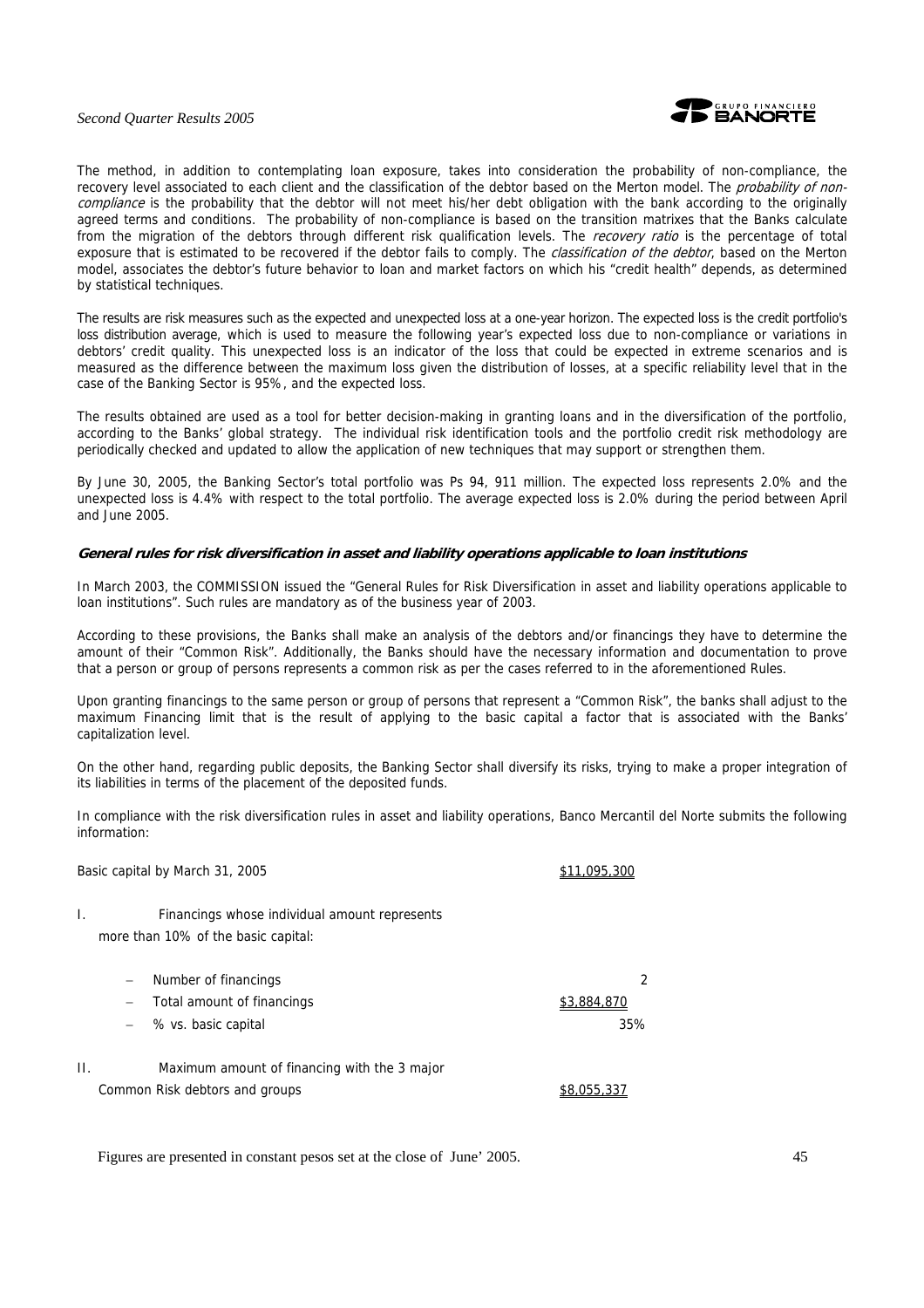

| Banco del Centro submits the following information:                                                                            |                       |
|--------------------------------------------------------------------------------------------------------------------------------|-----------------------|
| Basic capital by March 31, 2005                                                                                                | \$3.385.4             |
| III.<br>Financings whose individual amount represents<br>more than 10% of the basic capital:                                   |                       |
| Number of financings<br>$\overline{\phantom{m}}$<br>Total amount of financings (i)<br>$\qquad \qquad -$<br>% vs. basic capital | $\mathfrak{p}$<br>85% |
| IV.<br>Maximum amount of financing with the 3 major<br>Common Risk debtors and groups (ii)                                     | \$3,122,185           |

(i) 71% of the financing amount is in money market operations with banks (ii) 74% of the financing amount is in money market operations with banks

## **Market Risk**

## **Value at Risk**

The exposure to market risk is determined by calculating Value at Risk (VaR). VaR, in this method, is defined as the potential loss for one day that could affect the loan portfolio valuation at a certain date. This method is used for calculating the market risk as well as for setting and controlling the internal limits.

The Banking Sector of Grupo Financiero Banorte, S.A. applies the non-parametric historical simulation method to estimate the Value at Risk (VaR), considering a two-tail 99% reliability level, using the 500 immediate historical scenarios, multiplying the result by a safety factor that insures covering the unexpected volatility in the main risk factors that affect such portfolios and which is established according to the their behavior.

This method is applied to the financial instrument portfolio in and outside the balance, including money market and treasury operations, capital, foreign exchange and derived instruments for negotiation and coverage purposes, that are exposed to variations in risk factors that can have a direct effect on their market valuation (domestic interest rates, foreign interest rates, exchange rates, among others).

The average VaR for the April-June 2005 quarter for the portfolio is Ps 298 million.

| <b>Millions of Pesos</b> | <b>2Q04</b> | <b>3Q04</b> | 4Q04   | 1Q05   | <b>2Q05</b> |
|--------------------------|-------------|-------------|--------|--------|-------------|
| Total VaR*               | 303         | 371         | 250    | 273    | 298         |
| Net Capital **           | 7.660       | 18.149      | 18.108 | 19.150 | 20.331      |
| VaR / Net Capital        | 1.72%       | 2.04%       | 1.38%  | .43%   | 1.47%       |

Quarter Average of Banking Sector and Brokerage House

\*\*\* Net capital at the close of the corresponding quarter

\*\*\*\* Net capital of the Banking Sector is the arithmetic sum of the net capitals of Banking Sector and Brokerage House.

Moreover, the average Value at Risk per risk factor of the portfolio of instruments described for the Banking Sector and Brokerage House, during the second quarter of 2005 is shown below: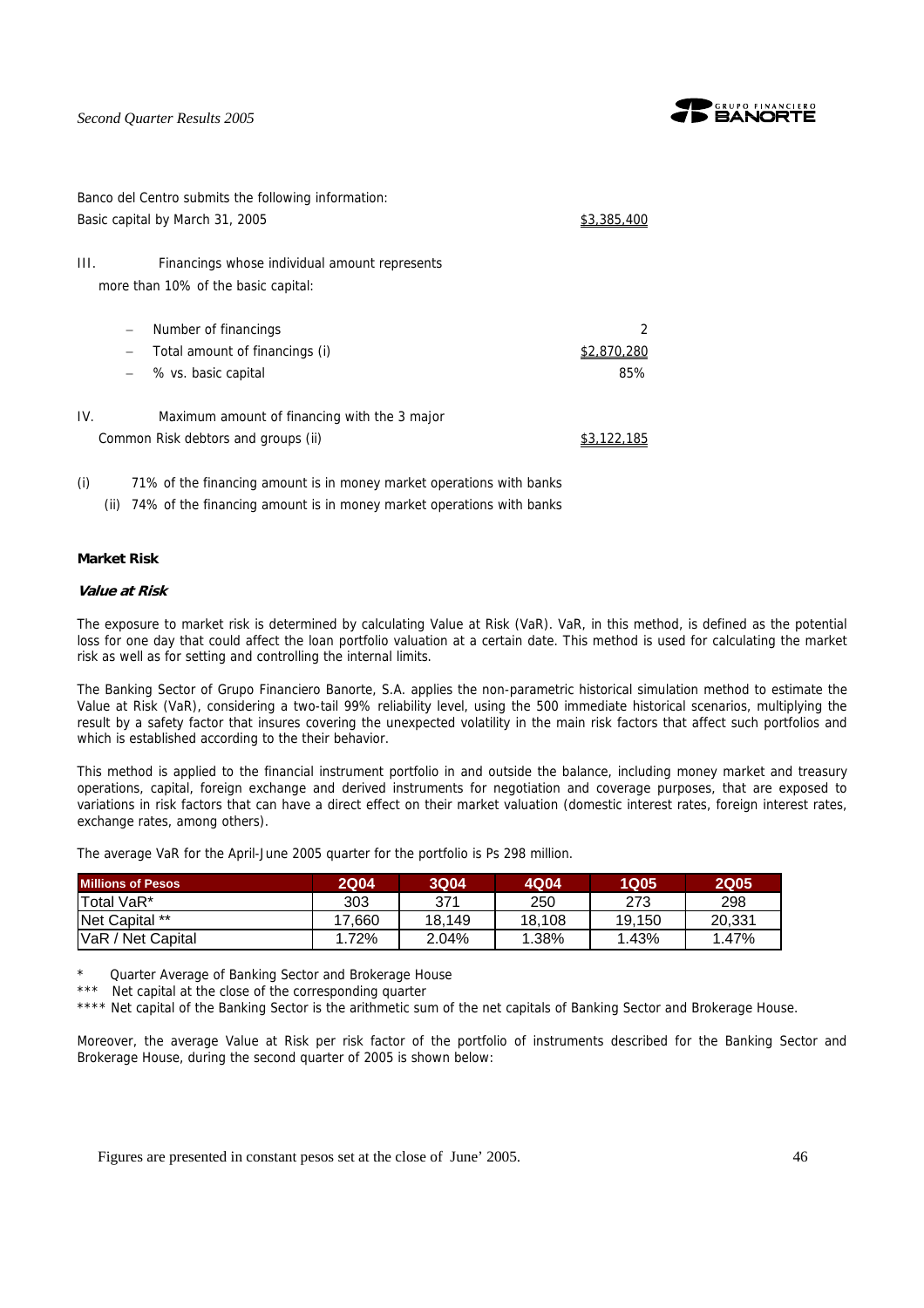

| <b>Millions of Pesos</b>                   |            |
|--------------------------------------------|------------|
| <b>Risk Factor</b>                         | <b>VaR</b> |
| Domestic interest rate                     | 213        |
| Foreign interest rate                      | 256        |
| Exchange rate                              | 275        |
| Capitals                                   |            |
| Prices of Bonds in Foreign Currency        | 201        |
| Total VaR of Banorte, Bancen and Brokerage |            |
| House                                      |            |

The VaR for each of the risk factors shown is determined by simulating 500 historical scenarios of the variables that make up each of such factors, maintaining constant the variables that affect the other risk factors mentioned above. Similarly, the consolidated Value at Risk for the Banking Sector considers the correlations of all the risk factors that affect portfolio valuation. That is why the arithmetic sum of the Value at Risk per Risk Factor does not match.

## **Backtesting Analysis**

In order to validate the daily VaR calculation measurement effectiveness, as a measure of market risk, the Backtesting analysis is updated weekly. This analysis makes it possible to compare the results estimated by VaR with the actual results.

#### **Sensitivity and Testing Analysis under Extreme Conditions**

In order to enhance the analysis and get the impact that the risk factor movements had on positions, a sensitivity-and-testing analysis under extreme conditions is made periodically. These analyses make it possible to prevent situations in which the Institution could suffer extraordinary losses in the valuation of the financial instruments in place.

## **Liquidity Risk and Balance**

In response to the Banking Sector's need to measure Liquidity Risk and to have consistent follow-up, the Banks us financial ratios, such as the Liquidity Ratios (Liquid Assets / Liquid Liabilities). Liquid Assets include availabilities, securities to negotiate and securities available for sale. Liquid Liabilities include demand deposits, demand interbanking loans and short-term interbanking loans.

For liquidity risk quantification and follow-up, the Banking Sector uses for the dollar portfolios, the criteria that the Bank of Mexico established for developing the Liquidity Coefficient, which makes it possible to evaluate the differentials between asset and liability flows in different periods of time. This promotes a healthier distribution of terms for these assets.

Moreover, to prevent the risk of concentrating terms and re-appreciation date for each of the Banks in the Banking Sector, a Gap Analysis is made to face the resources with sources of funding, detecting any concentration in advance. These analyses are made separately per currency (domestic, foreign, and udis).

Additionally a balance simulation analysis is made for each of the Banks in the Banking Sector. It is used to evaluate the future behavior of the Balance Sheet in a statistic and dynamic manner. An analysis of sensitivity to changes in domestic, foreign and actual rates is made on the base scenario. Tests are also made under extreme condition to evaluate the result of extreme changes in rates, funding and the exchange rate.

As a measure of the evaluation effectiveness of the simulation model, projections are periodically compared with actual data. These tests make it possible to evaluate the assumptions and the method used, and to make any necessary adjustments.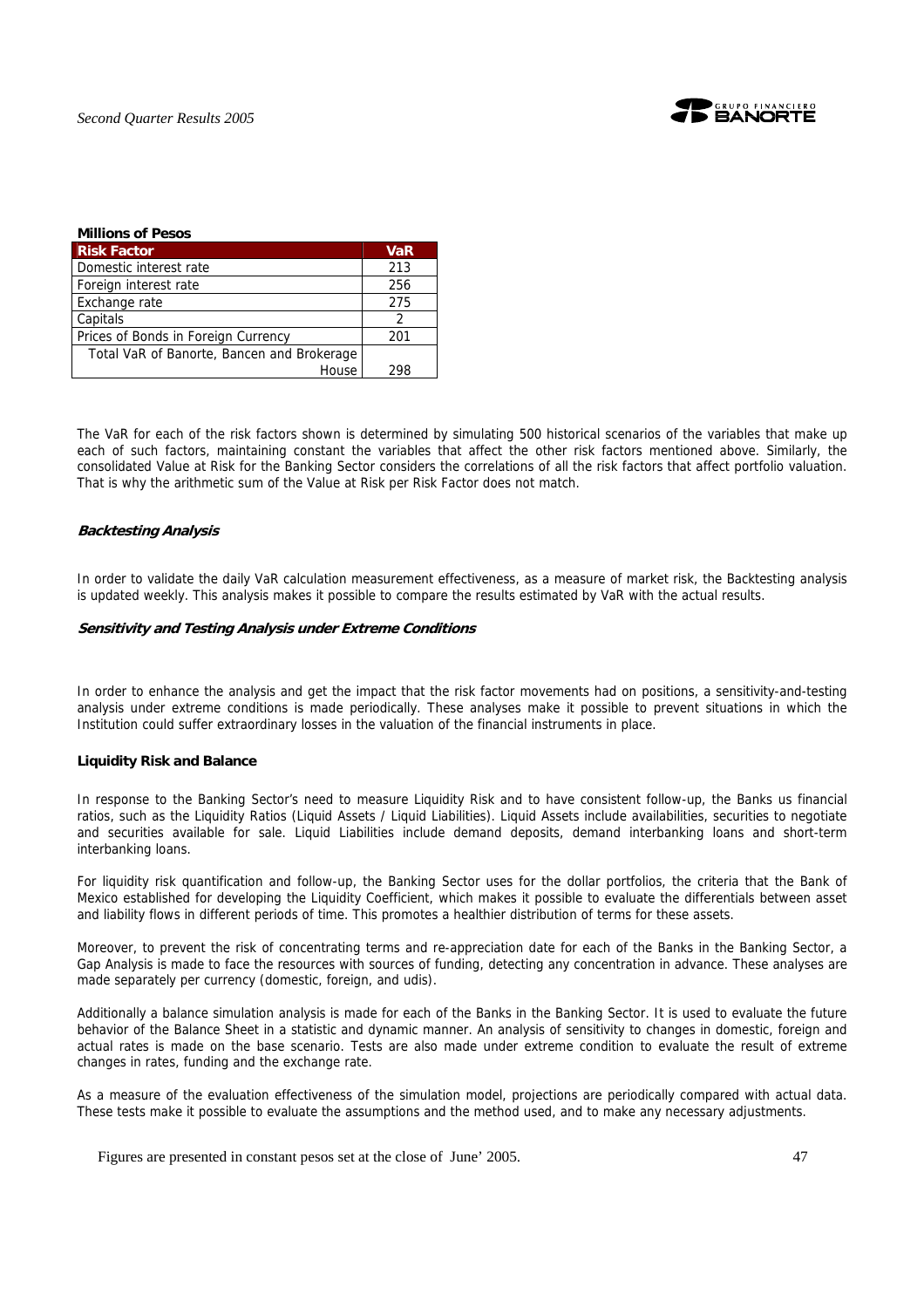

## **Operational Risk**

As of January 2003, the Banking Sector of Grupo Financiero Banorte set up a formal area for Operational Risk called "Operational Risk Management Directorship" (ARO), within the General Directorship of Risk Management. This area developed a master implementation plan (2004-2007) in accordance with the local regulator's requirements, and was approved by the Risk Policy Committee (CPR). The plan contemplates, in general terminal, the institution management of Operational Risk, recording of loss events and the calculation of Value at Risk (Op VaR).

The master plan consists of the following phases:

- a. Close coordination with Comptrollership, Internal Audit and Risk generating areas,
- b. Identification of main sources of information,
- c. Creation of database,
- d. Definition of the type of software for Operational Risk Management and for calculating Op VaR,
- e. Acquisition or development of software,
- f. Implementation of software and testing, and
- g. Development of reports through the Managerial Information System.

As the cornerstone of Operational Risk Management, and considering the II Agreement of Basel, events that imply an actual or potential economic loss are being recorded in order to have the bases to calculate the Op VaR according to the Advanced Method (AMA) recommended in Basel II.

The Director of Operational Risk is in coordination with Internal Audits and the Comptrollership to promote and assist in the two other bases, which are having effective Internal Control to establish procedures for the processes and their enforcement, and permanent supervision by Audits. There is a similar coordination with the Directorships of Business, Technology and Operations, who continually develop Operational Risk mitigating strategies.

#### **Management Model**

The banks of Grupo Financiero Banorte have well-defined objectives that are reached through different plans, programs and projects. Reaching these objectives may be affected by operating risks. Therefore it is necessary to have a methodology to manage them within the organization and the operational risk management is now a definite institution policy that has top management backing.

To carry out Operational Risk Management, it is essential to identify each of the operating risks in the processes in order to analyze them properly. Thus, the identified risks are managed in order to eliminate or mitigate them (trying to reduce their severity or frequency) and defining the corresponding tolerance levels. At present, the development of an Institutional Operational Risk Management Model is underway. The first step is to record operational risk events.

## **Record of Events**

Given the nature of Operational Risk, it is necessary to have an historical Database that contains operating events in which the institution has incurred to be able to determine the trends, frequency, impact and distribution.

To record operating loss events, an in-house system was developed. It is called the "Operating Loss Events Recording System" (SCERO). This system enables the central information supplying areas to record these events directly and on-line. The events are classified per Type of Event according to the following categories (in keeping with those proposed by Basel II):

| Types of Events | <b>Description</b>                                                                                                                                    |
|-----------------|-------------------------------------------------------------------------------------------------------------------------------------------------------|
| Internal Fraud  | Acts intended to defraud, usurp the property or avoid the regulation, law or policies<br>of the Institution that involve at least one internal party. |
| External Fraud  | Acts, by a third party, Acts intended to defraud, usurp the property or avoid the<br>law.                                                             |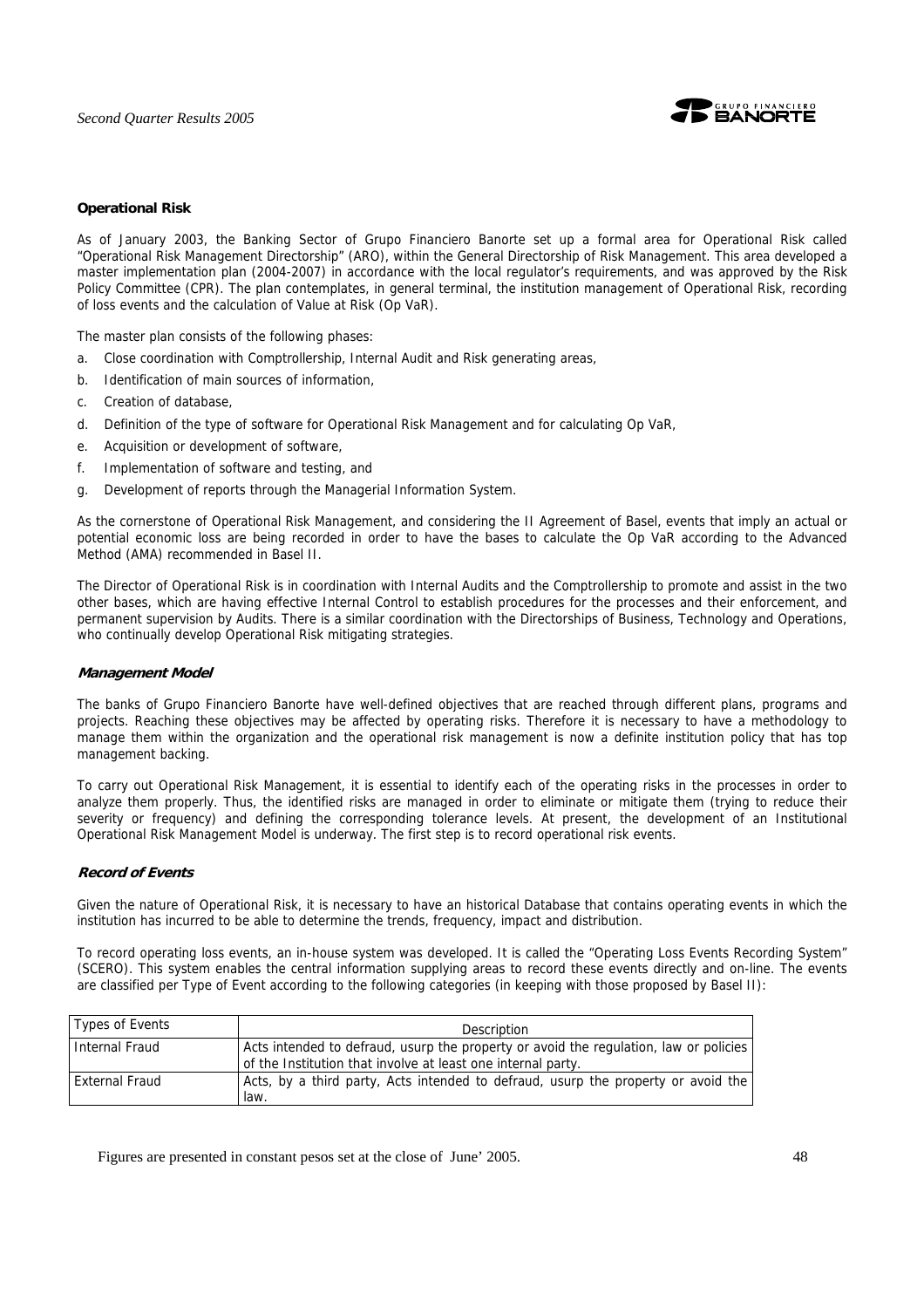

| Acts that inconsistent with the laws or agreements of employment, health or<br>safety, or that result in payment of claims for personal damage or regarding<br>discrimination issues. |  |  |  |  |
|---------------------------------------------------------------------------------------------------------------------------------------------------------------------------------------|--|--|--|--|
| Negligent or unintentional faults that hinder compliance with the professional<br>obligations with clients, or faults derived from the nature or design of a product or<br>service.   |  |  |  |  |
| Loss or damage to physical assets due to natural disasters or other events.<br>Damage to Assets                                                                                       |  |  |  |  |
| <b>System Failures</b><br>Interruption of business activities because of information system failures.                                                                                 |  |  |  |  |
| & Failures in processing transactions or in process management and in relationships<br>with counterparts and suppliers.                                                               |  |  |  |  |
|                                                                                                                                                                                       |  |  |  |  |

The events are also classified per Main Cause (Human Factor, Systems, Processes and External causes) and grouped per Business Lines or administrative areas.

Even though Operational Risk Management is found in all areas of the institution, the information relevant to operating loss events is currently gathered through the central areas such as: Audits, Comptrollership, Legal, Security, Technology and Operations.

## **Technological Risk**

As Technological Risk is an inherent part of Operational Risk, they are managed together. The area of Technology and Operations performs the functions established by the CNBV for Technological Risk Management issues associated with the establishment of controls, vulnerability evaluation and contingency plans.

To face Operational Risk caused by high-impact external events, the banks of Grupo Financiero Banorte are working on a project to enhance their Business Continuity Plan (BCP) and their Business Recovery Plan (BRP). The project leader is the Executive Directorship of Comptrollership because of its relationship with processes, procedures and compliance. However, other fundamental areas participate: Technology and Operations, Business, and the ARO Directorship. Despite the above, we still have the services of an outside provider, of international renown, to backup the business' critical systems, guaranteeing operation continuity in the event of contingency or disaster.

## **Legal Risk**

As part of the Leal Risk management, a detailed record is kept on judicial, administrative and fiscal issues (in favor of or against) the Institution. This record includes the attorneys' estimation of the contingencies based on their knowledge of each case. This makes it possible to create the necessary accounting reserves to face such contingencies.

It is essential to measure the Legal Risk as part of Operational Risk in order to understand and estimate its impact. Therefore, the legal issues that result in actual operating losses are recorded in the SCERO, according to a predefined taxonomy.

Based on the statistics of the legal issues underway and the actual loss events, it is possible to identify specific legal or operating risks, which are analyzed to eliminate them or mitigate (reduce or limit future occurrence) their impact.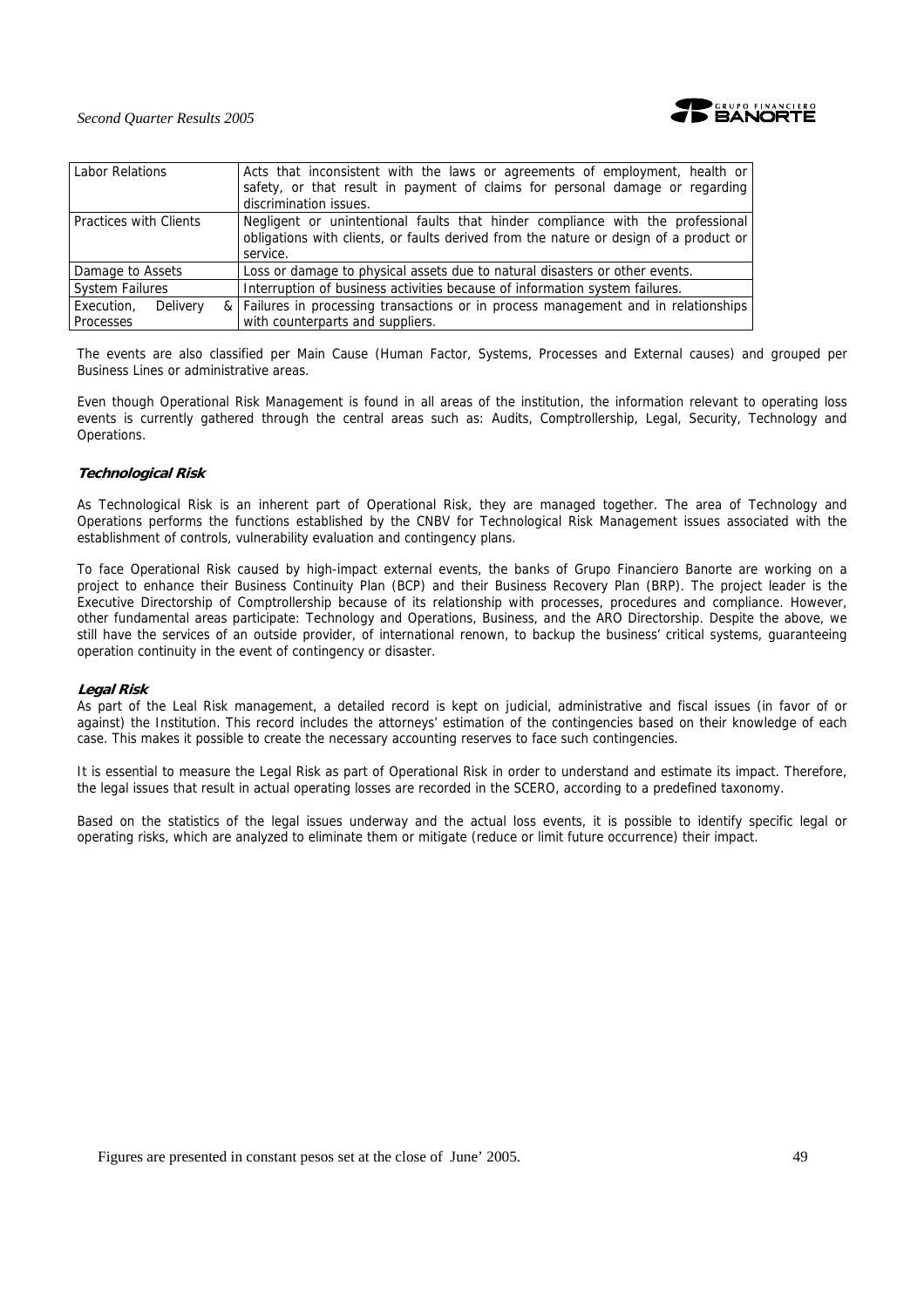

## **Information by Segments**

## **GFNORTE –INCOME STATEMENT AS OF 1H05 (Millions of Pesos)**

| <b>NET INTEREST INCOME</b>               | Holdinc               | Banorte | Bancen | okerag                  | Leasing                  | <sup>:</sup> actorin     | Vareho                   | <sup>2</sup> ronego      | Total  | Eliminatio     | Final          |
|------------------------------------------|-----------------------|---------|--------|-------------------------|--------------------------|--------------------------|--------------------------|--------------------------|--------|----------------|----------------|
|                                          |                       |         |        |                         |                          |                          | sing                     | cio                      |        | ns             | <b>Balance</b> |
| Interest Income                          | 3                     | 15,369  | 226    | 1.557                   | 196                      | 164                      | 3                        | 10                       | 17.528 | (1,611)        | 15,917         |
| <b>Interest Expense</b>                  |                       | 9,651   | 64     | 1,487                   | 90                       | 101                      | 1                        | $\mathbf{1}$             | 11.396 | $\overline{a}$ | 9,799          |
| Loan Fees                                |                       | 224     |        |                         |                          |                          |                          |                          | 224    | (1,596)        | 224            |
| <b>Fees Paid</b>                         |                       | 51      |        |                         |                          |                          |                          |                          | 51     |                | 51             |
| Net Interest Income (NII)                | 3                     | 5,891   | 162    | 70                      | 106                      | 63                       | 1                        | 10                       | 6,306  | (15)           | 6,291          |
| Repomo-Margin                            |                       | (11)    | (27)   | (3)                     | (2)                      | (2)                      |                          | $\overline{a}$           | (45)   |                | (45)           |
| <b>NII after Repomo</b>                  | 3                     | 5,880   | 136    | 67                      | 103                      | 61                       | $\overline{2}$           | 9                        | 6,261  | (15)           | 6,246          |
| Loan Loss & Loss Sharing Provisions      | ٠                     | 623     | 4      |                         | 4                        | 1                        |                          | $\overline{2}$           | 635    |                | 635            |
| <b>NII after Provisions</b>              | 3                     | 5,257   | 132    | 67                      | 99                       | 59                       | $\overline{2}$           | $\overline{7}$           | 5,626  | (15)           | 5,611          |
| Fees on services.                        |                       | 2.080   | 688    | 164                     | 5                        | 5                        | 10                       |                          | 2,952  | (1)            | 2,951          |
| Fees paid,                               |                       | 455     | 95     |                         |                          | 4                        |                          |                          | 554    | (1)            | 554            |
| Market-related Income                    |                       | 604     | 25     | 56                      | $\overline{\phantom{a}}$ |                          |                          | $\overline{\phantom{a}}$ | 684    | $\overline{a}$ | 684            |
| <b>Total Non Interest Income</b>         | ۰.                    | 2,229   | 618    | 220                     | 4                        | 1                        | 10                       | $\overline{\phantom{a}}$ | 3,082  | ٠              | 3,082          |
| <b>Total Operating Income</b>            | 3                     | 7.486   | 750    | 287                     | 103                      | 60                       | 12                       | 7                        | 8.708  | (15)           | 8,693          |
| <b>Non-Interest Expense</b>              | 1                     | 4.647   | 355    | 237                     | 70                       | 11                       | 7                        | 19                       | 5.347  | (29)           | 5,318          |
| <b>Operating Income</b>                  | $\mathbf{2}$          | 2.839   | 395    | 49                      | 33                       | 49                       | 5                        | (11)                     | 3.361  | 15             | 3.375          |
| Non Operating Income                     |                       | 1,356   | 32     | 1                       | $\overline{7}$           | 5                        | 582                      |                          | 1.984  | (16)           | 1,967          |
| Non Operating Expense                    | $\tilde{\phantom{a}}$ | 413     | 8      | $\overline{\mathbf{c}}$ |                          | $\overline{\phantom{a}}$ | 579                      | $\overline{\phantom{a}}$ | 1.005  | 2              | 1.003          |
| <b>Non Operating Income (Expense)NET</b> | ٠                     | 943     | 23     | (1)                     | 6                        | 5                        | 3                        | ٠                        | 978    | (15)           | 964            |
| <b>Pre-tax Income</b>                    | $\overline{2}$        | 3.782   | 418    | 48                      | 39                       | 54                       | 8                        | (12)                     | 4.339  | ٠              | 4.339          |
| <b>Tax and Profit sharing</b>            | 3                     | 1.247   | (54)   | 7                       | $\overline{\phantom{a}}$ | 15                       | 1                        | $\overline{\phantom{a}}$ | 1.219  | ٠              | 1.219          |
| Net Income before subsidiaries           | (2)                   | 2.535   | 473    | 41                      | 39                       | 39                       | 7                        | (12)                     | 3.120  | ٠              | 3.120          |
| Subsidiaries 'net income                 | 3.144                 | 17      | 16     | $\mathbf{1}$            | $\sim$                   | $\overline{\phantom{a}}$ | $\overline{\phantom{a}}$ | $\sim$                   | 3.178  | (2.984)        | 195            |
| Net Inc. from continuos operations       | 3.142                 | 2.552   | 489    | 42                      | 39                       | 39                       | 8                        | (12)                     | 6.298  | (2.984)        | 3.315          |
| Extraodinary items, net                  |                       |         |        |                         |                          |                          |                          |                          |        |                |                |
| <b>Minority Interest</b>                 |                       |         | (73)   |                         |                          |                          |                          |                          | (74)   | (99)           | (173)          |
| <b>TOTAL NET INCOME</b>                  | 3,142                 | 2,552   | 415    | 42                      | 39                       | 39                       | 8                        | (12)                     | 6,225  | (3,083)        | 3,142          |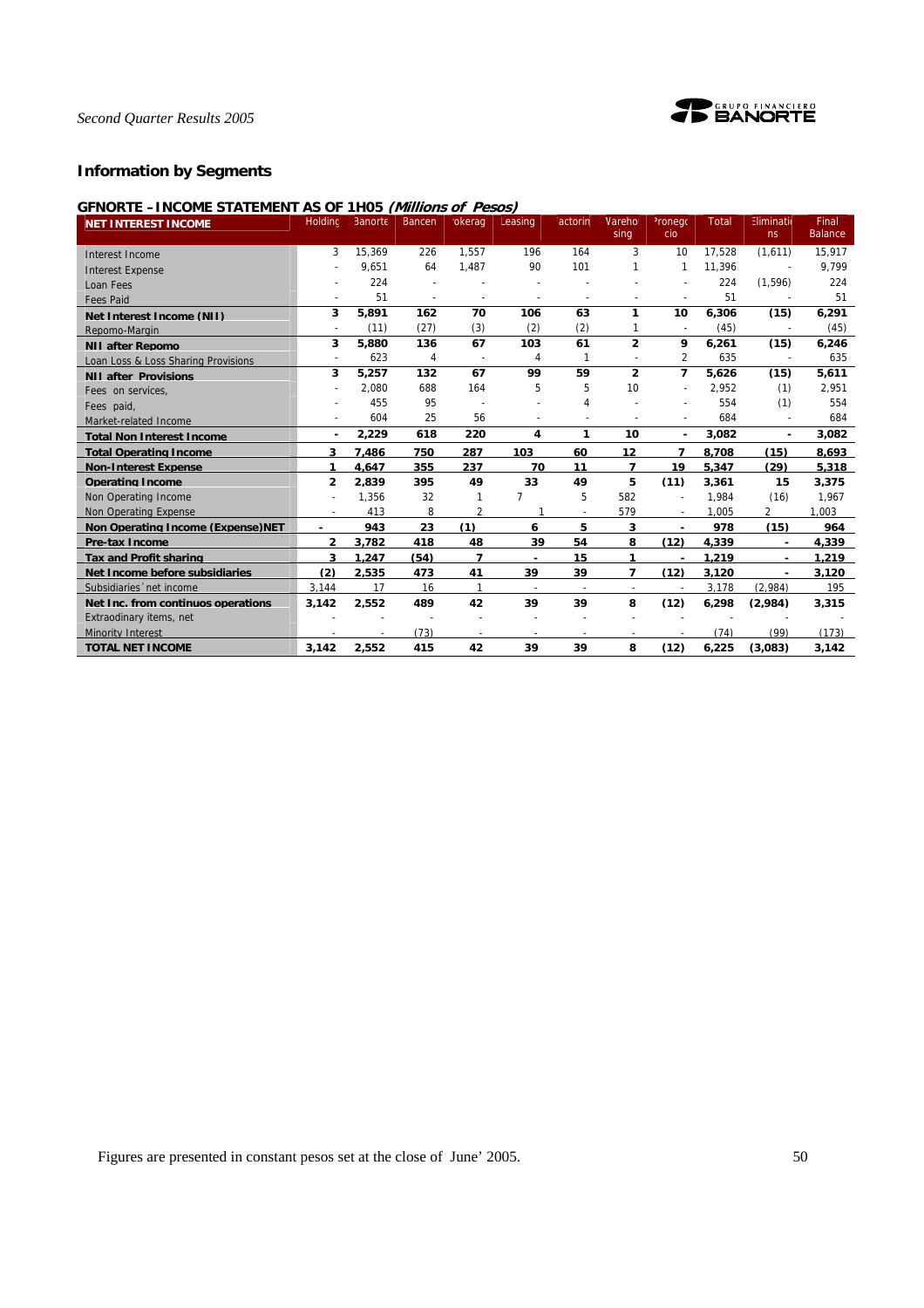

## **GFNORTE -BALANCE SHEET AS OF 1H05 (Millions of Pesos)**

| <b>ASSETS</b>                   | <b>Holding</b> | <b>Banorte</b> | Bancen         | rokerage       | easing | Factorin       | Varehou | Pronego                  | <b>Total</b> | <b>Eliminati</b>         | Final          |
|---------------------------------|----------------|----------------|----------------|----------------|--------|----------------|---------|--------------------------|--------------|--------------------------|----------------|
|                                 |                |                |                |                |        |                | ing     | cio                      |              | ns                       | <b>Balance</b> |
| <b>Cash and due from Banks</b>  | 59             | 38,351         | 2,670          | $\overline{2}$ | 9      | 8              | 11      | 1                        | 41.111       | (1, 877)                 | 39,234         |
| Negotiable Instruments          |                | 6,291          | 274            | 273            |        |                |         |                          | 6,838        | (504)                    | 6,334          |
| Securities held for sale        |                | 243            |                |                |        |                |         |                          | 243          |                          | 243            |
| Securities held to maturity     | 10             | 12,337         |                |                |        |                |         |                          | 12,347       | (10)                     | 12,337         |
| <b>Financial Instruments:</b>   | 10             | 18,872         | 274            | 273            |        |                |         |                          | 19,428       | (514)                    | 18,914         |
| Non-assigned securities to pay  |                |                |                |                |        |                |         |                          |              |                          |                |
| Futures receivable, net         |                | 63             | $\overline{2}$ | 28             |        |                |         |                          | 93           |                          | 93             |
| Options and derivatives, net    |                |                | $\sim$         | $\sim$         |        |                |         |                          |              |                          |                |
| <b>Repos &amp; Derivatives:</b> | ٠              | 63             | $\overline{2}$ | 28             |        |                |         | ٠                        | 93           | $\blacksquare$           | 93             |
| Commercial                      |                | 43.068         | 720            | $\overline{a}$ | 1.707  |                |         | 116                      | 48,858       |                          | 48,858         |
| <b>Financial Intermediaries</b> |                | 2,968          |                |                | 206    |                |         |                          | 3.175        | (1, 373)                 | 1,802          |
| Consumer                        |                | 13,158         |                |                | 1      |                |         |                          | 13,159       | $\overline{\phantom{a}}$ | 13,159         |
| Mortgage                        |                | 20,250         | 217            |                |        |                |         |                          | 20,468       |                          | 20,468         |
| <b>Goverment Entities</b>       |                | 12,879         | 5              |                |        |                |         |                          | 12,938       |                          | 12,938         |
| Fobaproa                        |                | 7,003          |                |                |        |                |         |                          | 7,003        |                          | 7,003          |
| <b>Performing Loans</b>         |                | 99,327         | 942            |                |        |                |         | 116                      | 105,600      | (1, 373)                 | 104,227        |
| Commercial                      |                | 463            | 138            |                |        |                |         | 5                        | 655          |                          | 655            |
| <b>Financial Intermediaries</b> |                |                |                |                |        |                |         |                          |              |                          |                |
| Consumer                        |                | 363            |                |                |        |                |         |                          | 363          |                          | 363            |
| Mortgage                        |                | 745            | 16             |                |        |                |         |                          | 761          |                          | 761            |
| <b>Goverment Entities</b>       |                |                |                |                |        |                |         |                          |              |                          |                |
| <b>Past Due Loans</b>           |                | 1.570          | 154            |                |        |                |         | 5                        | 1,778        |                          | 1.778          |
| <b>Total Loans</b>              |                | 100,897        | 1,096          |                |        |                |         | 121                      | 107,378      | (1, 373)                 | 106,005        |
| Preventive loan loss reserves   |                | 2,636          | 153            |                |        |                |         | $\overline{2}$           | 2,855        |                          | 2,855          |
| <b>Net Loan Portfolio</b>       |                | 98,261         | 944            | $\blacksquare$ |        |                |         | 119                      | 104,523      | (1, 373)                 | 103,150        |
| <b>Credit Assets Portfolio</b>  |                | 1,398          | 380            |                |        |                |         |                          | 1.778        |                          | 1,778          |
| Sundry debtors and other        | 4              | 7.377          | 186            | 36             | 21     | $\overline{2}$ | 10      | 3                        | 7,638        |                          | 7,638          |
| Foreclosed assets, net          |                | 399            | 10             | $\sim$         |        |                |         | $\overline{\phantom{a}}$ | 409          |                          | 409            |
| Real Estate, Furniture &        |                | 4,939          | 120            | 42             | 459    |                | 49      | 3                        | 5,610        |                          | 5,610          |
| Investments in subsidiaries     | 18,415         | 867            | 431            | 39             |        | $\blacksquare$ | 1       | $\overline{a}$           | 19,753       | (17, 673)                | 2,080          |
| Deferred taxes                  |                | 124            | 186            | 24             |        | 9              |         |                          | 342          | (26)                     | 317            |
| Deferred charges & Intangibles  | 40             | 821            | 200            | 172            |        |                |         |                          | 1,436        | (7)                      | 1,429          |
| <b>Total Other Assets</b>       | 18,459         | 15,924         | 1,512          | 312            |        |                |         | 6                        | 36,967       | (17, 705)                | 19,262         |
| <b>TOTAL ASSETS</b>             | 18,528         | 171,470        | 5,401          | 616            |        |                |         | 125                      | 202,122      | (21.468)                 | 180,654        |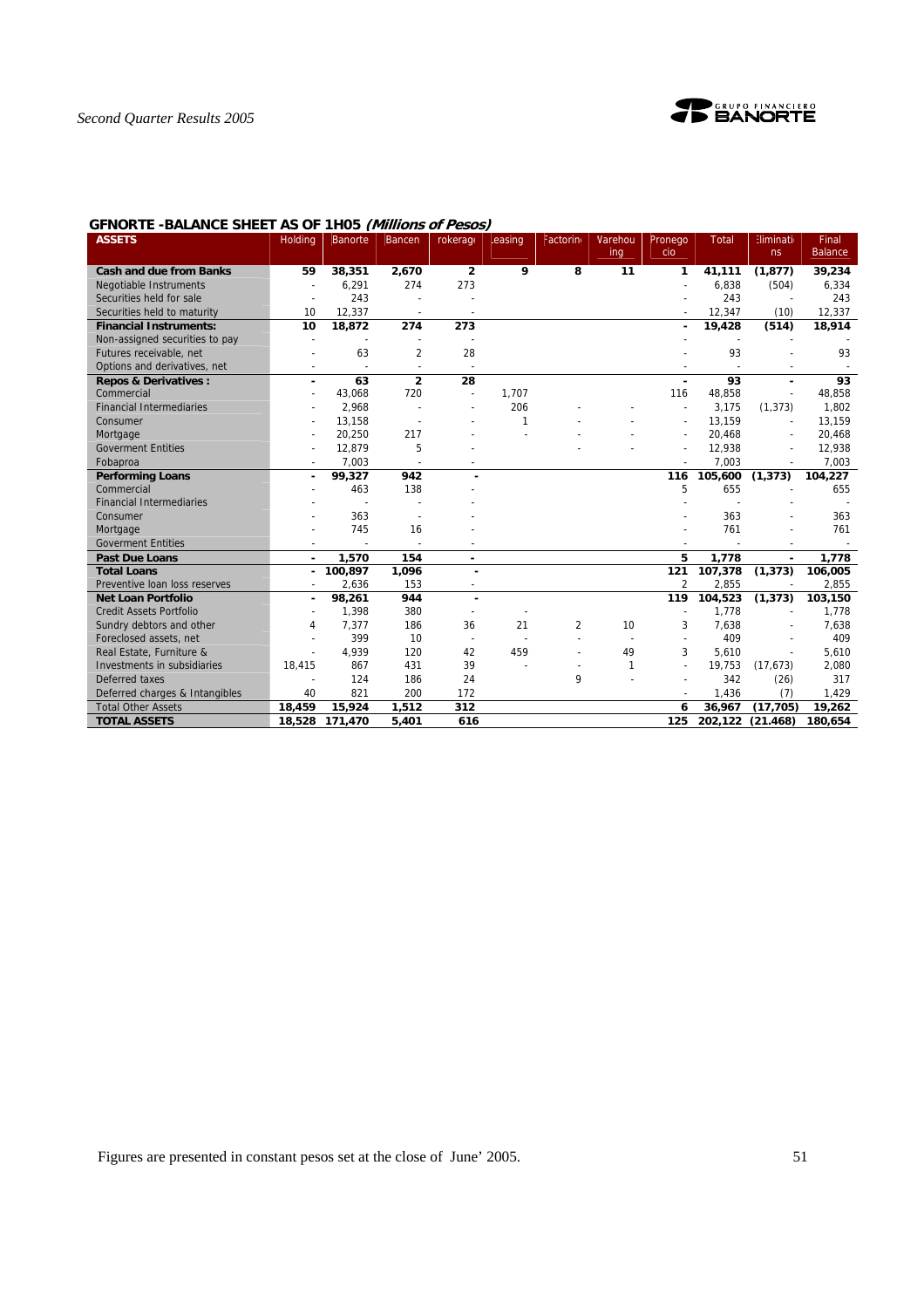

## **GFNORTE -BALANCE SHEET AS OF 1H05 (Millions of Pesos)**

| <b>LIABILITIES</b>                         | <b>Holding</b> | <b>Banorte</b> | <b>Bancen</b>            | rokerage        | easing         | Factorin | Varehou<br>ing | Pronego<br>cio | <b>Total</b> | Eliminatio<br>ns         | Final<br><b>Balance</b> |
|--------------------------------------------|----------------|----------------|--------------------------|-----------------|----------------|----------|----------------|----------------|--------------|--------------------------|-------------------------|
| <b>Demand Deposits</b>                     |                | 66.769         | $\overline{\phantom{a}}$ |                 |                |          |                |                | 66.769       | (204)                    | 66,566                  |
| <b>Time Deposits</b>                       |                | 56,513         | 504                      |                 |                |          |                |                | 57,016       | (573)                    | 56,443                  |
| <b>Bonds</b>                               |                |                |                          |                 |                |          |                |                |              |                          |                         |
| <b>Deposits</b>                            |                | 123,282        | 504                      |                 |                |          |                |                | 123,786      | (777)                    | 123,009                 |
| Demand                                     |                | 3,944          | 1                        |                 |                |          |                |                | 3,945        | (1,626)                  | 2,319                   |
| Short term                                 |                | 6,453          | 8                        |                 |                |          |                | 61             | 10,457       | (1, 362)                 | 9,095                   |
| Long term                                  |                | 10,129         | 65                       |                 |                |          |                |                | 11,458       |                          | 11,458                  |
| Due to banks & corresp.                    |                | 20,526         | 74                       |                 |                |          |                | 61             | 25,860       | (2,989)                  | 22,872                  |
| Non-assigned securities to pay             |                | $\overline{a}$ | $\overline{a}$           | $\overline{a}$  |                |          |                |                |              |                          |                         |
| Futures receivable, net                    |                | 131            |                          | 24              |                |          |                |                | 156          |                          | 156                     |
| Options and derivatives, net               |                | 8              |                          |                 |                |          |                |                | 8            |                          | 8                       |
| <b>Repos &amp; Derivatives:</b>            |                | 139            | ٠                        | 24              |                |          |                | ٠              | 164          |                          | 164                     |
| Income Tax & Profit Sharing                | 3              | 856            | 65                       | $\overline{22}$ |                |          |                | $\overline{a}$ | 950          |                          | 950                     |
| Other Payable accounts                     |                | 9,172          | 104                      | 54              |                |          |                | 6              | 9,463        | $\overline{2}$           | 9,465                   |
| Other payable accounts                     | 3              | 10,028         | 169                      | 76              |                |          |                | 6              | 10,413       | $\overline{\mathbf{c}}$  | 10,415                  |
| Subordinated<br>non<br>Convertible         |                | 4,577          |                          |                 |                |          |                |                | 4,577        | $\overline{\phantom{a}}$ | 4,577                   |
| <b>Deferred Taxes</b>                      |                |                |                          |                 |                |          |                |                | 26           | (26)                     |                         |
| Deferred credits                           |                | 53             |                          |                 |                |          |                |                | 53           | (7)                      | 47                      |
| <b>TOTAL LIABILITIES</b>                   | 3              | 158,606        | 747                      | 100             |                |          |                | 67             | 164,879      | (3, 795)                 | 161,084                 |
| <b>STOCKHOLDER 'S EQUITY</b>               |                |                |                          |                 |                |          |                |                |              |                          |                         |
| Paid-in Capital                            | 5,667          | 4,868          | 1,146                    | 489             |                |          |                | 71             | 12,596       | (6,929)                  | 5,667                   |
| Share subscription premiums                | 1,684          | 1,045          |                          |                 |                |          |                |                | 2,729        | (1,045)                  | 1,684                   |
| Convertible<br>Subordinated                |                |                |                          |                 |                |          |                |                |              |                          |                         |
| <b>Subscribed Capital</b>                  | 7,351          | 5,913          | 1,146                    | 489             | 149            |          |                | 71             | 15,325       | (7, 974)                 | 7,351                   |
| <b>Capital Reserves</b>                    | 1,641          | 2,884          | 376                      | 40              | 53             | 39       | 10             | $\sim$         | 5,044        | (3,403)                  | 1,641                   |
| <b>Retained Earnings</b>                   | 16,118         | 4,645          | 2,251                    | 432             | 175            | 170      | 56             | (1)            | 23,847       | (7, 729)                 | 16,118                  |
| Surplus (Deficit) from securities          |                | (81)           | (14)                     |                 | $\overline{a}$ |          |                |                | (94)         | 94                       |                         |
| of foreign operations<br>Results           |                |                | ÷,                       | $\mathbf{1}$    |                |          |                |                | 1            | (1)                      |                         |
| (Insuf.)<br>capital<br><b>Excess</b><br>in | (5, 782)       | (2,522)        |                          | (480)           |                | (80)     | (3)            |                | (9,050)      | 3,268                    | (5, 782)                |
| Mon<br>assets results Fixed<br>Non         |                | 12             |                          | 1               |                |          |                |                | 13           | (13)                     |                         |
| Mon assets results Investm<br>Non.         | (3,945)        | (246)          | (65)                     | (9)             |                |          |                |                | (4, 318)     | 372                      | (3, 945)                |
| the<br>Adjustment<br>in<br>employees       |                | (295)          |                          |                 |                |          |                |                | (295)        | 295                      |                         |
| Net Income                                 | 3,142          | 2,552          | 415                      | 42              |                |          |                | (12)           | 6,225        | (3,083)                  | 3,142                   |
| <b>Earned Capital</b>                      | 11,174         | 6,950          | 2,964                    | 26              |                |          |                | (12)           |              | 21,373 (10,199)          | 11,174                  |
| <b>Minority Holdings</b>                   | $\sim$         | 1              | 544                      | $\sim$          |                |          |                | $\sim$         | 545          | 500                      | 1,045                   |
| Total Stockholder's Equity                 | 18,525         | 12,865         | 4,654                    | 516             |                |          |                | 58             |              | 37,243 (17,673)          | 19,570                  |
| TOT. LIAB. & STOCKHOLD.                    | 18,528         | 171,470        | 5,401                    | 616             |                |          |                | 125            |              | 202,122 (21,468)         | 180,654                 |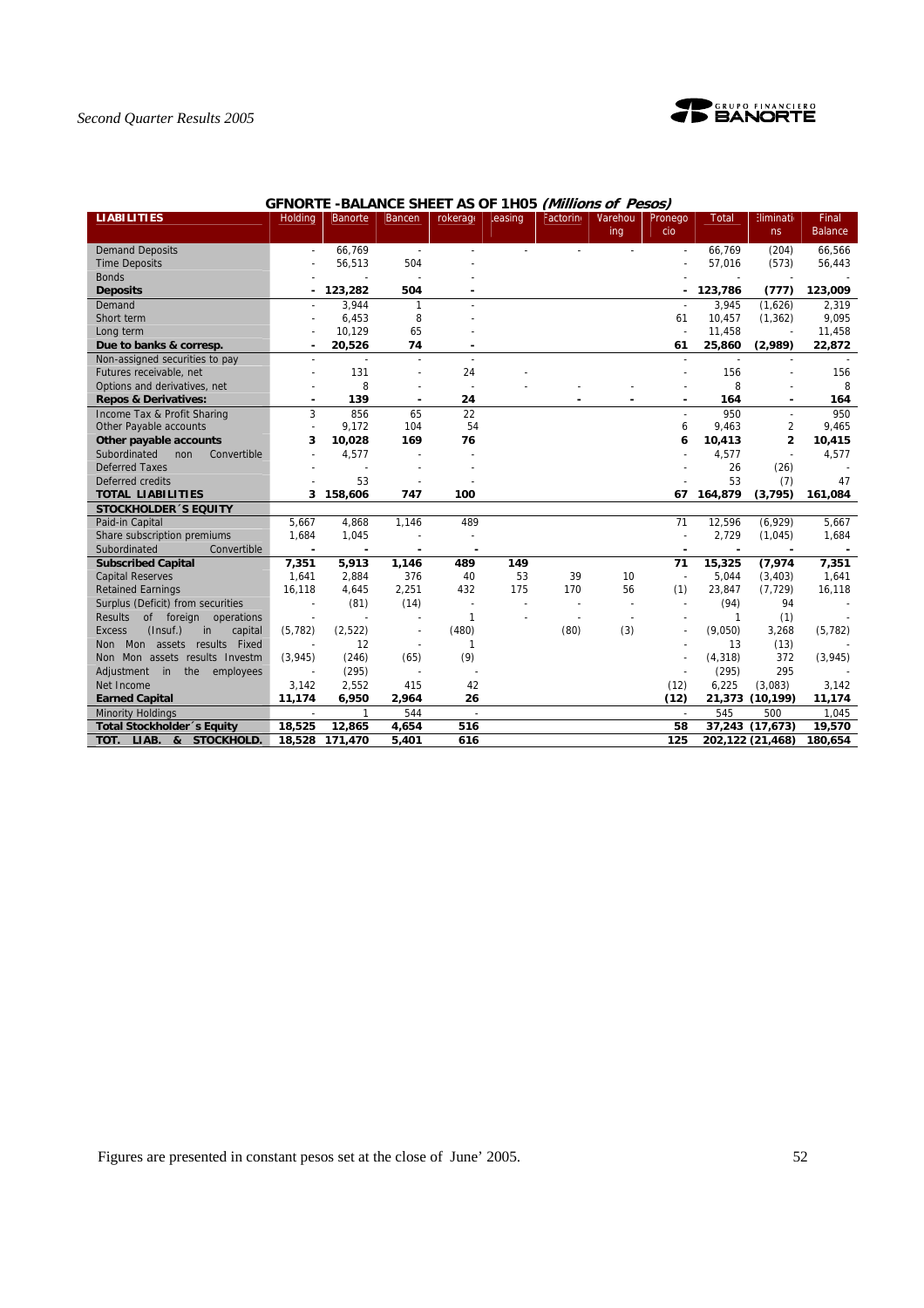

#### **Internal control**

The companies that make up GFNorte have an Internal Control System (SCI) according to the guidelines established by its Board of Directors and the regulating authorities.

As part of this SCI, the institution has a Code of Ethics and General Guidelines for Internal Control Issues, which have been approved by its Board of Directors.

Moreover, the functions have been defined for the Board of Directors, Audit Committee, Commissary, General Directorship, Internal Audit and Comptrollership, whose mission is to assist in the proper functioning of the internal control of its operations.

The Internal Control structure is supplemented with compliance with the guidelines contained in Circular 1506 on Reasonable Provisions for Internal Control Issues, which is intended to strengthen the internal control system established by GFNorte.

#### **Treasury Policy**

GFNorte's Banking Sector Treasury is the central unit in charge of balancing its resource needs, monitoring and managing the regulatory levels, eliminating the rate risk of fixed-rate placement operations by using coverage and implementing arbitrage strategies.

The cash currencies and investment in securities are in Mexican pesos and U.S. dollars.

#### **Internal and External Liquidity Sources**

The internal liquidity sources, in local as well as foreign currency, come from the various deposit products that the institution offers its customers, that is checking accounts and term deposits. Another source is the sales of the institution's assets.

External liquidity sources include various mechanisms to access the debt and capital markets. For instance, issuing credit titles, loans from other institution including the Central Bank and international agencies, as well as issuing subordinate debts. This concept also considers the liquidity that the bank obtains by reporting the securities the institution has that are feasible for this type of operation.

Another alternative for getting resources is by issuing capital shares.

#### **Dividend Policy**

During the April 30, 2003 session, the Board of Directors approved a dividend payment policy in which it will propose to the General Ordinary Stockholders' Meeting a dividend payment consisting of at leas 15% of the Partnership's net recurring profit, providing that there is no legal impediment and that market conditions and the Partnership's financial situation allow it.

#### **Associated loans**

At GFNorte, the amount of the loans performed with associated individuals and companies, does not exceed the established limit of 75% of the basic part of net capital.

By June 30, 2005 and 2004, the loans granted to associated parties total Ps 4,541million and Ps. 3,941 million, respectively.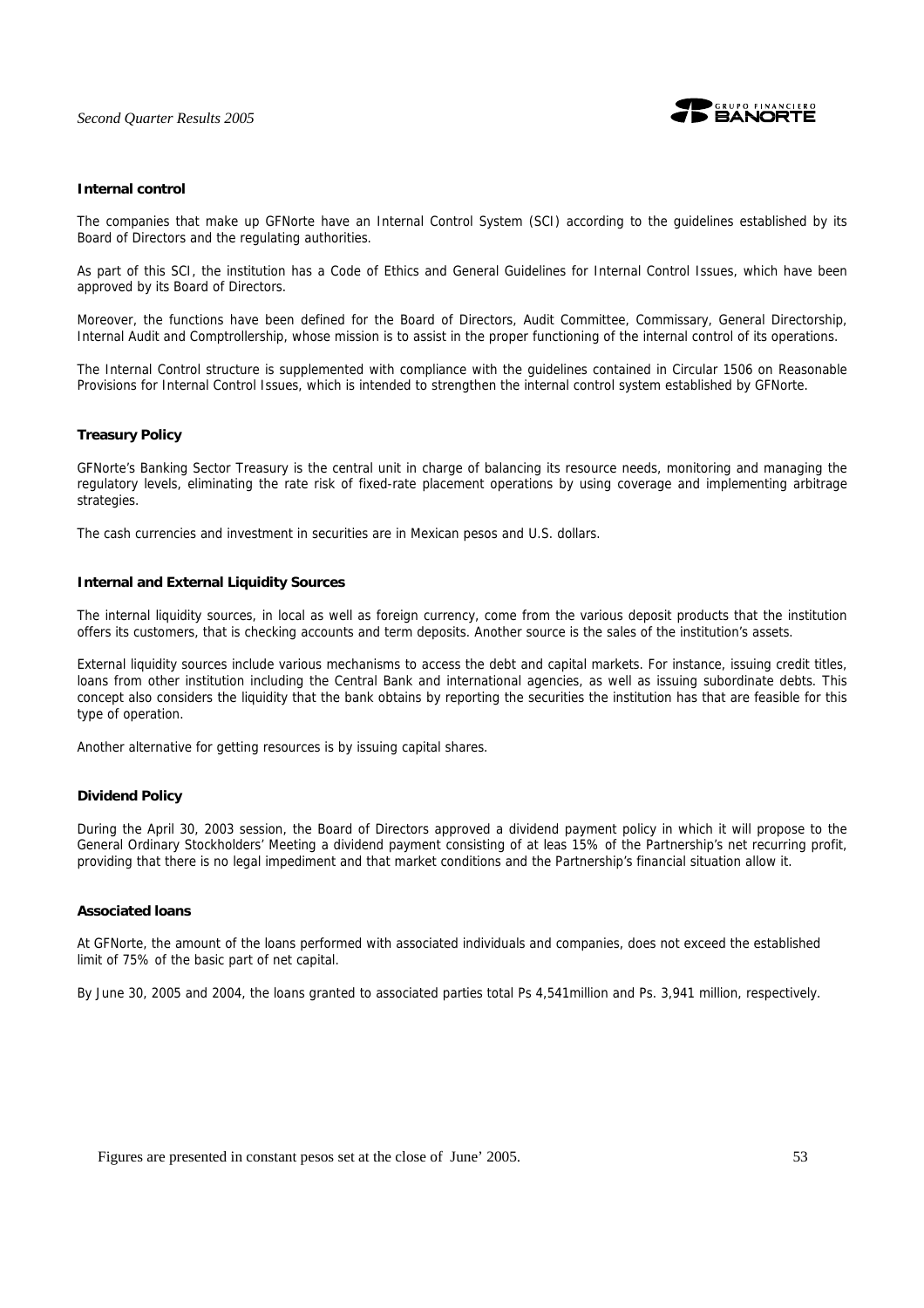

## **Persons In Charge**

The undersigned represent under oath that, within the scope of our respective functions, we have drawn up the information relative to Grupo Financiero Banorte contained in this report, which, to the best of our knowledge, reasonably reflects its situation.

Ing. Luis Peña Kegel Chief Executive Officer of Grupo Financiero Banorte, S. A. de C. V.

Ing. Sergio García Robles Gil Chief Financial Officer

C.P. Román Martínez Méndez Managing Director Audit

Lic. Jorge Eduardo Vega Camargo Executive Director Comptrollership

C.P. Nora Elia Cantú Suárez Executive Director Accounting